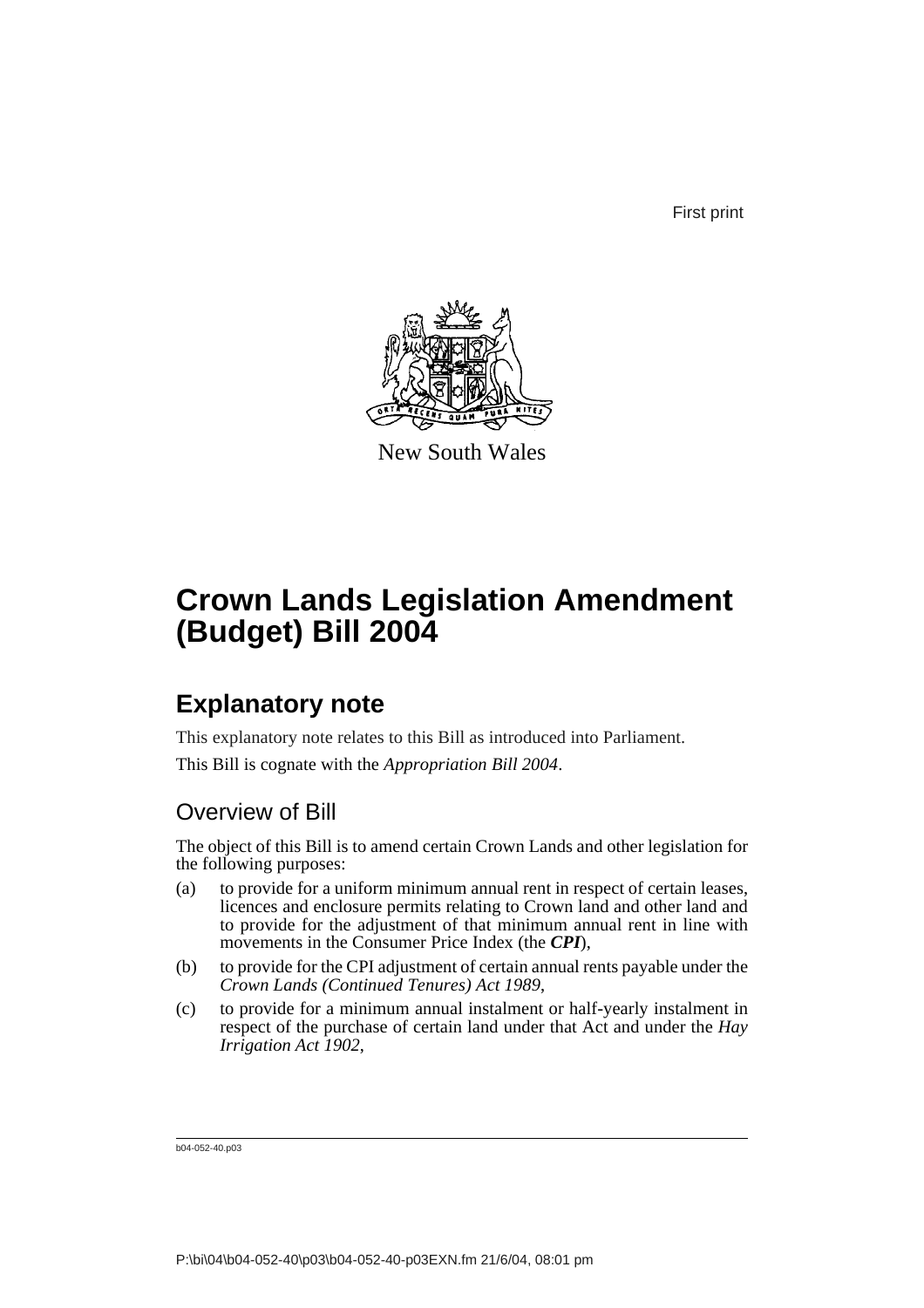Explanatory note

- (d) to discontinue the practice of allowing land comprised in certain leases to be purchased by payment of instalments, in respect of new purchase applications,
- (e) to provide for the redetermination of the rent of certain leases under the *Crown Lands (Continued Tenures) Act 1989* to market rates at intervals of 3 years,
- (f) to establish special arrangements for the purchase by a lease holder of land comprised in a perpetual lease under that Act, if the rent is not subject to redetermination, and to provide for the redetermination of the rent of such leases to market rates in the event that the land is not purchased under those arrangements,
- (g) to allow the Minister, on behalf of the Crown, to impose certain restrictions or public positive covenants on land that is purchased under the special arrangements,
- (h) to make it clear that fees may be charged for services provided by the Department of Lands in connection with Crown lands,
- (i) to make provisions of a savings, transitional or consequential nature.

## Outline of provisions

**Clause 1** sets out the name (also called the short title) of the proposed Act.

**Clause 2** provides for the commencement of the proposed Act on 1 July 2004.

**Clause 3** is a formal provision that gives effect to the amendments to the *Crown Lands Act 1989* set out in Schedule 1.

**Clause 4** is a formal provision that gives effect to the amendments to the *Crown Lands (Continued Tenures) Act 1989* set out in Schedule 2.

**Clause 5** is a formal provision that gives effect to the amendments to the *Hay Irrigation Act 1902* set out in Schedule 3.

**Clause 6** is a formal provision that gives effect to the amendments to the Act and instrument specified in Schedule 4.

## **Schedule 1 Amendment of Crown Lands Act 1989**

### **Minimum rents**

At present, regulations under the *Crown Lands Act 1989* prescribe a minimum annual rent in respect of various holdings and enclosure permits under the Crown Lands Acts, other than a lease the rent of which is not subject to redetermination. That minimum rent varies from \$50 to \$70. In the case of a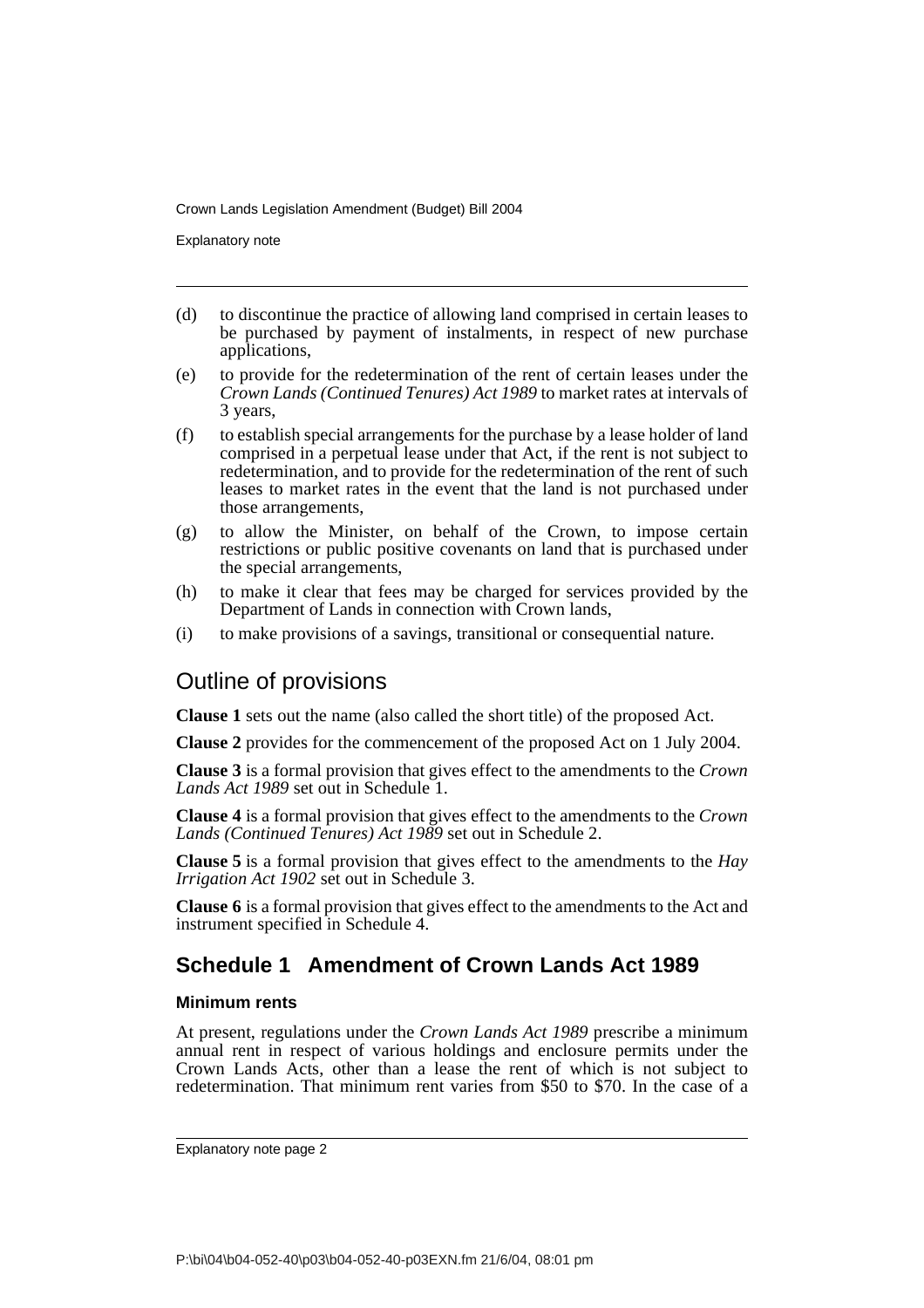Explanatory note

lease under the *Crown Lands (Continued Tenures) Act 1989*, the rent of which is not subject to redetermination, a higher minimum rent of \$100 applies, which has been adjusted over the years for movements in the CPI.

The amendments impose a new uniform minimum rent of \$350 on all holdings (other than incomplete purchases) and enclosure permits under the *Crown Lands Act 1989*. The new minimum rent will extend to leases under the *Crown Lands (Continued Tenures) Act 1989*. However, at present, it will not apply to holdings and enclosure permits in relation to land in the Western Division (see further below).

The new minimum rent will be subject to adjustment for movements in the CPI. The amendments also allow the regulations to impose a higher minimum rent.

The amendments require the new minimum rent to be phased-in in respect of existing holdings and enclosure permits. Holders of existing holdings and enclosure permits will not be required to pay the full minimum rent in respect of due dates occurring before 1 July 2006.

Holdings and enclosure permits in relation to land situated in the Western Division will continue to be subject to the existing minimum rent provisions. However, the regulations may extend the operation of the new minimum rent provisions to those holdings and enclosure permits.

The principal amendment concerned is set out in **Schedule 1 [5]**. **Schedule 1 [1]–[4] and [6]** are consequential amendments.

### **Fees for services**

The amendment makes it clear that fees may be charged, of an amount approved by the Minister, for services provided by the Department of Lands in connection with Crown lands.

The amendment is set out in **Schedule 1 [7]**.

### **Savings, transitional and other provisions**

The amendments include provisions of a saving or transitional nature, including provision for the making of savings and transitional regulations and for the phasing-in of the various changes (**Schedule 1 [8] and [9]**).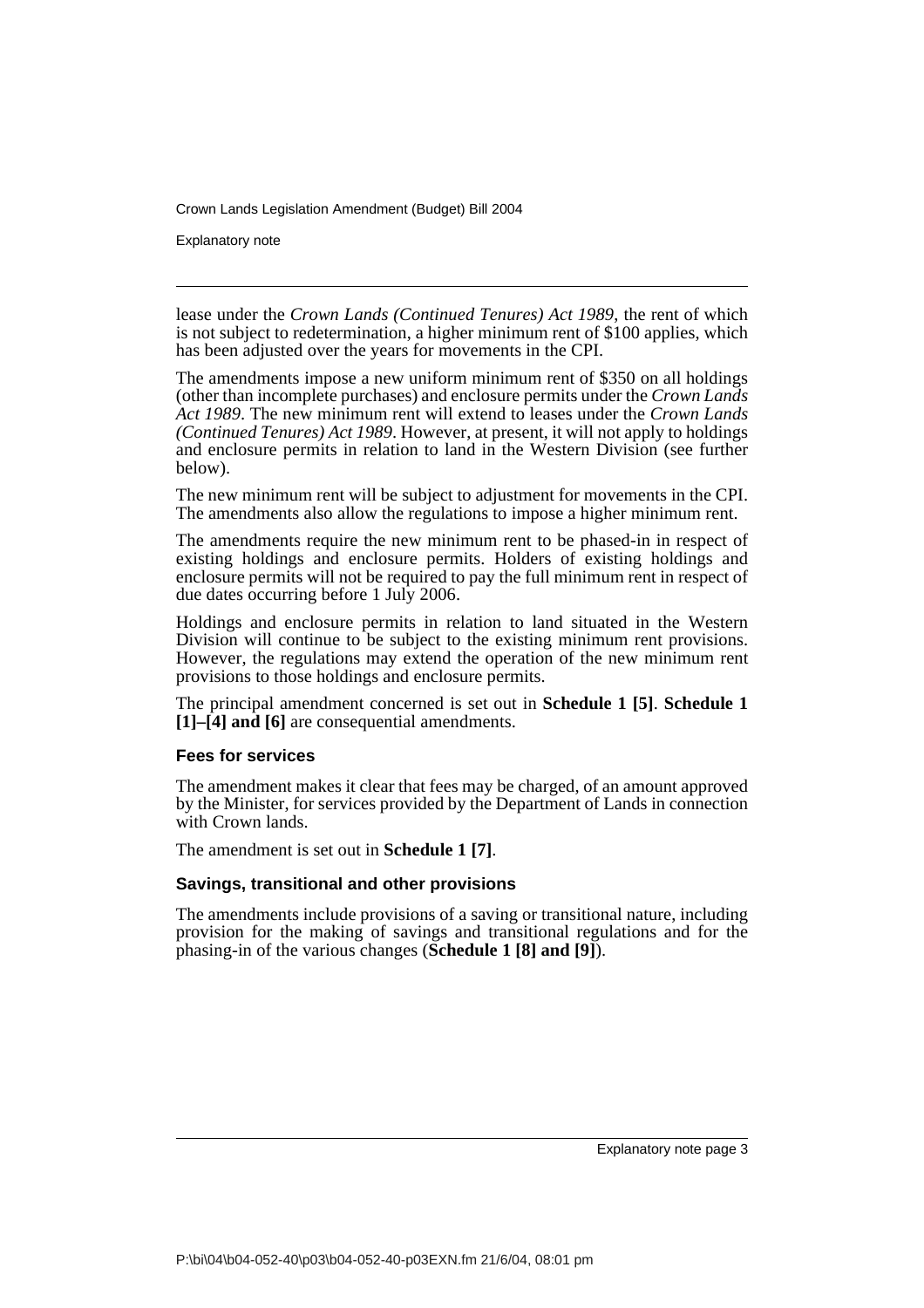Explanatory note

### **Schedule 2 Amendment of Crown Lands (Continued Tenures) Act 1989**

### **Minimum rents and CPI adjustments to rents**

The amendments supplement the amendments made to the *Crown Lands Act 1989* in relation to minimum rents.

In addition, the amendments provide for the adjustment of the annual rent of a perpetual lease, special lease, term lease or Commonwealth lease under the *Crown Lands (Continued Tenures) Act 1989* for movements in the CPI. In the case of a lease the rent of which is subject to redetermination by the Minister, CPI adjustments will be made in respect of every due date other than a due date on which a redetermination of rent by the Minister takes effect (or a due date immediately following a mid-term redetermination). In the case of a lease the rent of which is not subject to redetermination by the Minister, CPI adjustments will continue to be made in every year. If the CPI adjusted rent, or the rent as redetermined by the Minister, is less than the minimum rent payable under the *Crown Lands Act 1989*, the minimum rent will be payable.

The new provisions will not apply in relation to leases of land situated in the Western Division. Existing minimum rent provisions and CPI adjustment provisions will continue to apply to those leases. However, the regulations may extend the application of the new provisions to those leases.

The principal amendment is set out in **Schedule 2 [3]** (see, in particular, proposed sections 4C and 4D). Consequential amendments are contained in **Schedule 2 [1], [2], [4], [8], [9], [10], [22], [25], [26] and [27]**.

### **Redetermination of rents**

At present, the rent of certain leases under the *Crown Lands (Continued Tenures) Act 1989* may be redetermined by the Minister at intervals of 5 years. The amendments provide for the redetermination of rents at intervals of 3 years, and for the phasing-in of the new redetermination intervals.

Under the amendments, any redetermination of rent is to be made to market rates. The amendments remove the concessional rates of rent that currently apply to certain leases of land within special land districts and to prickly-pear leases.

The new provisions will not apply in relation to leases of land situated in the Western Division that are subject to redetermination. Those leases will continue on 5-year redetermination intervals, and any existing concessions regarding the redetermination of rent will remain unchanged. However, the regulations may extend the application of the new provisions to those leases.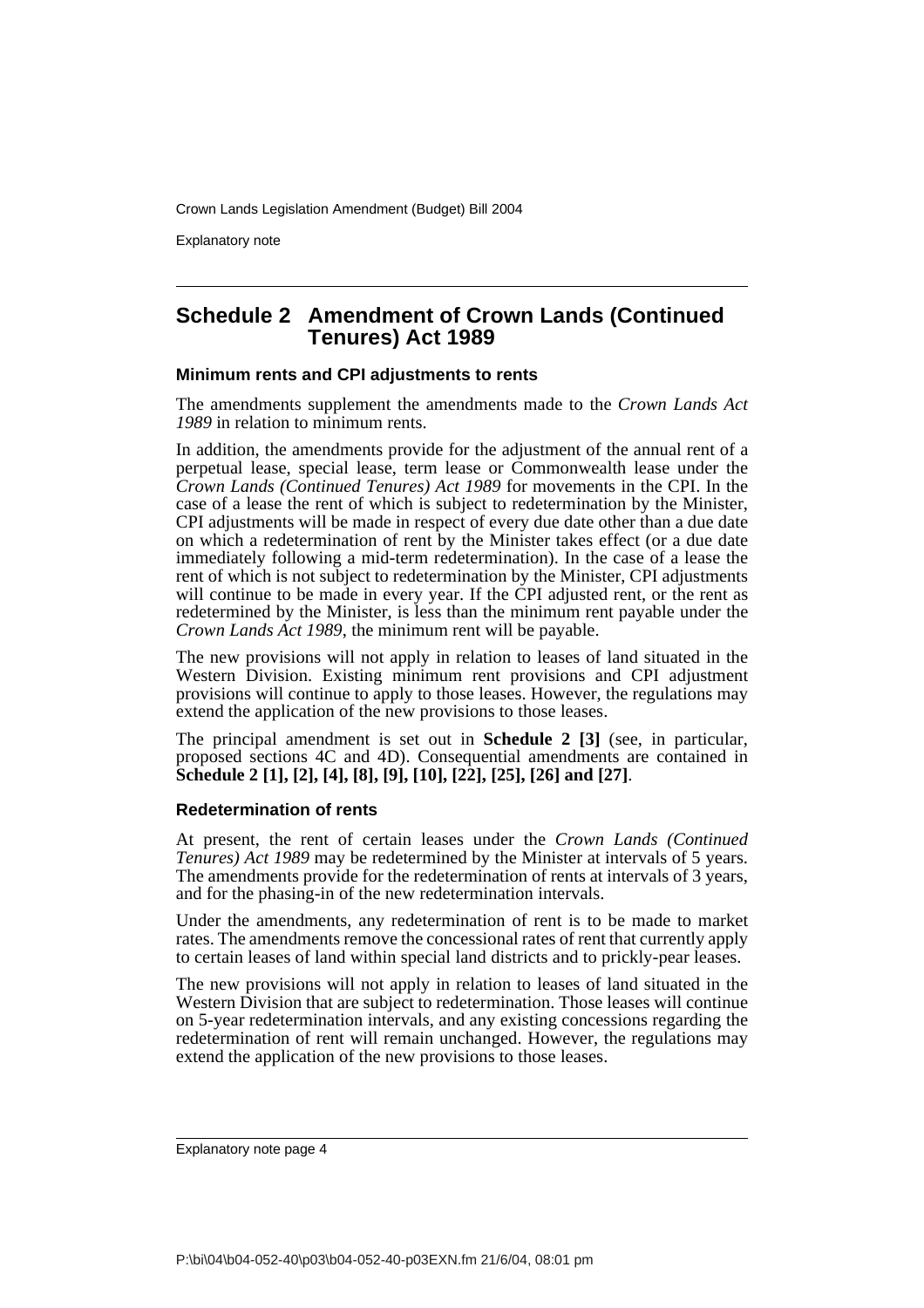Explanatory note

The principal amendments are set out in **Schedule 2 [3]** (see, in particular, proposed sections 4E and 4F) and **Schedule 2 [15]–[17]**. Consequential amendments are set out in **Schedule 2 [11]–[14], [18]–[21] and [23]**.

### **Payment of purchase price by instalments**

At present, the *Crown Lands (Continued Tenures) Act 1989* allows land that is the subject of a lease under that Act to be purchased and makes provision for the continuation of incomplete purchases under that Act. Such purchases may be paid by instalments. The minimum annual instalment in respect of certain incomplete purchases is \$100.

The amendments impose a new minimum annual instalment of \$350 in respect of all purchases under the Act (including existing incomplete purchases). If a purchase is payable by half-yearly instalments, the minimum half-yearly instalment is \$175. These amounts are subject to CPI adjustment. The regulations may also increase the minimum instalments payable. Provision is made for the phasing-in of the new minimum instalment provisions, so that the full amount of the minimum annual or half-yearly instalment will not be payable in respect of existing incomplete purchases on due dates that occur before 1 July 2006.

The amendments discontinue the practice of allowing the purchase price of land to be paid by instalments in respect of applications for purchase made after the commencement of the amendments. The purchase price in respect of such applications will be required to be paid in full within such time as the Minister requires.

Again, the new provisions will not apply in relation to purchases of land situated in the Western Division. However, any incomplete purchases that are subject to the existing minimum annual instalment of \$100 will continue to be subject to that minimum. In addition, the regulations may extend the application of the new provisions to those purchases.

The principal amendments are set out in **Schedule 2 [3]** (see, in particular, proposed Part 1B) and **Schedule 2 [28] and [29]**. Consequential amendments are set out in **Schedule 2 [1], [4], [5], [6] and [30]**.

### **Special arrangements—purchase of perpetual leases**

The amendments establish special arrangements for the purchase of perpetual leases. The arrangements apply in respect of a perpetual lease only if the rent of the lease is not subject to redetermination.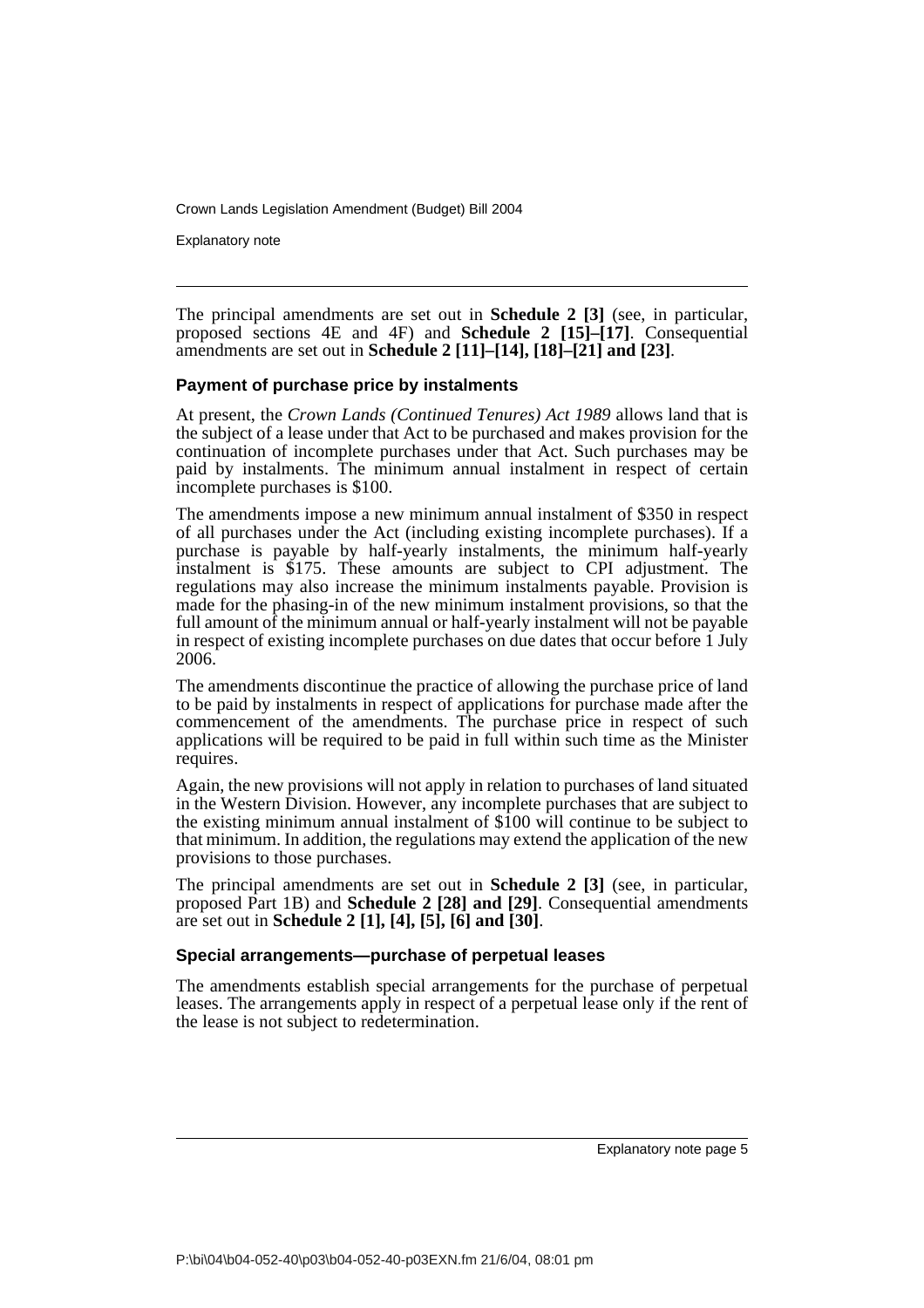Explanatory note

The amendments allow land to which the arrangements apply to be purchased by the holder of the lease at a special purchase price of 3 per cent of the land value of the land. However, if the purchase price already available in respect of the land is lower, the lower purchase price continues to apply.

The Minister may, by notice, invite the holder of a lease to which the special arrangements apply to purchase the land comprised in the lease. The rent of the lease becomes subject to redetermination by the Minister (at market rates) at the end of the period of 2 years after that notice is given. If an application is made to purchase the land within that 2-year period, the Minister may defer or waive the redetermination of the rent. If an application is made within the 2-year period, and is refused (or partly refused), the rent may be redetermined to market rent but discounted in an appropriate manner.

The amendments also allow the Minister to impose, on behalf of the Crown, restrictions or public positive covenants on the land on or before selling the land under the special arrangements. Such restrictions or covenants may be imposed for the purpose of protecting the environment, protecting or managing natural resources, or protecting cultural, heritage or other significant values of the land or of items or works on the land. Restrictions may also be imposed to prevent or restrict subdivision of the land. Restrictions or public positive covenants are to be imposed under the scheme provided for by the *Conveyancing Act 1919*.

The new arrangements will not apply in relation to purchases of land situated in the Western Division. However, the regulations may extend the application of the new arrangements to those purchases.

The principal amendment is set out in **Schedule 2 [31]**. Consequential amendments are set out in **Schedule 2 [7] and [24]**.

### **Savings, transitional and other provisions**

The amendments include provisions of a saving or transitional nature, including provision for the making of savings and transitional regulations and for the phasing-in of the various changes (**Schedule 2 [32] and [33]**).

### **Schedule 3 Amendment of Hay Irrigation Act 1902**

The amendments to the *Hay Irrigation Act 1902* are similar to the amendments described above. The amendments:

(a) require rents of leases to which that Act applies to be paid annually and in advance from a date fixed by the Minister (**Schedule 3 [3]**, proposed section 18), and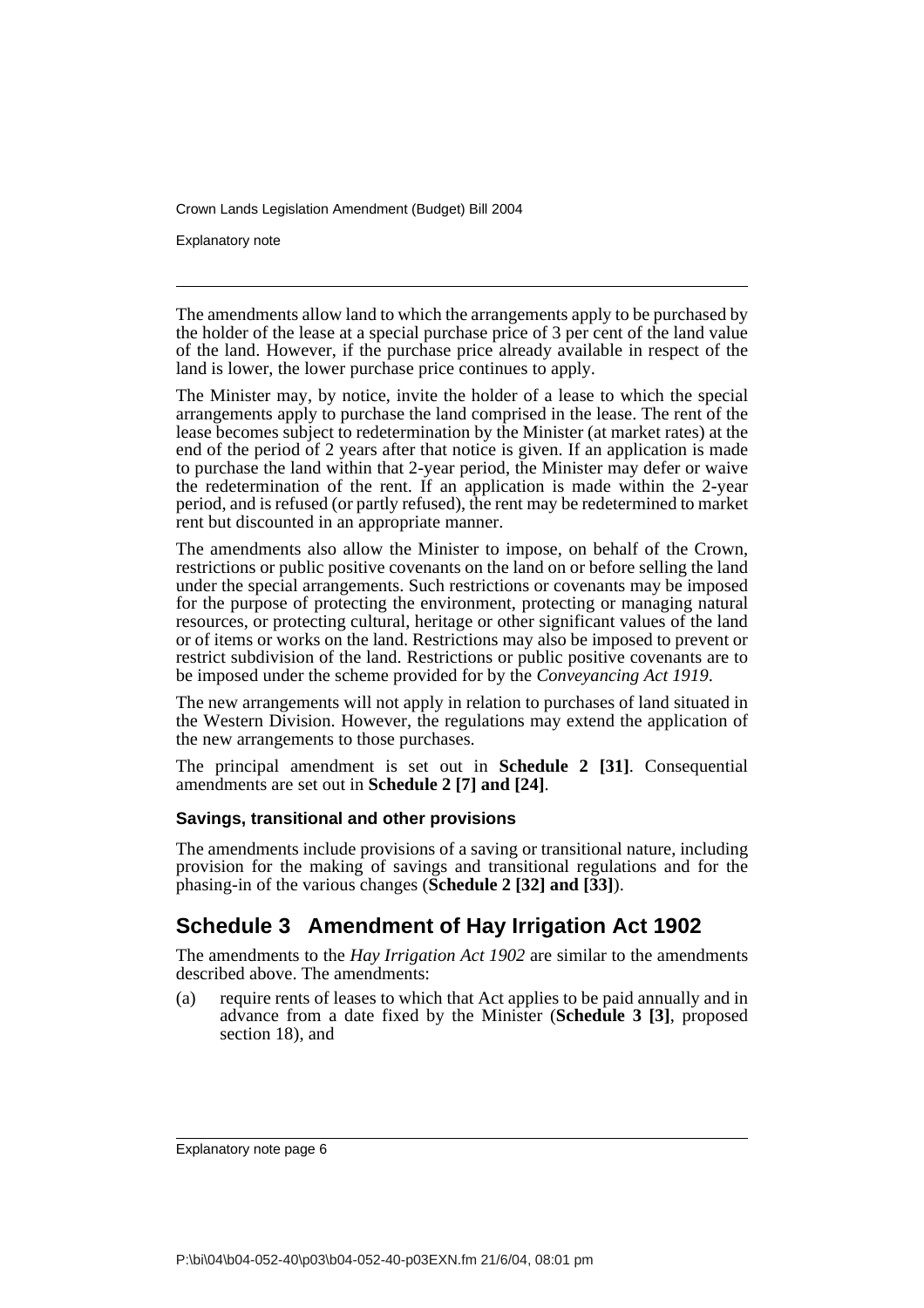Explanatory note

- (b) require a minimum rent (of the same amount as that calculated under the new provisions of the *Crown Lands Act 1989*) to be paid in respect of such leases (**Schedule 3 [3]**, proposed section 18A), and
- (c) impose a minimum half-yearly instalment of \$175 on purchases of land made under the Act that are payable by half-yearly instalments, which amount is to be subject to CPI adjustment (**Schedule 3 [6]**), and
- (d) discontinue the practice of allowing land comprised in a lease to be purchased by payment of instalments (to apply to purchase applications made after the commencement of the amendments) (**Schedule 3 [4] and [5]**).

The amendments also include transitional and consequential provisions, including provision for the phasing-in of the minimum rent and minimum halfyearly instalment provisions (**Schedule 3 [1], [2], [7], [8] and [9]**).

## **Schedule 4 Other amendments**

**Schedule 4.1** amends the *Crown Lands Regulation 2000* as a consequence of the changes to the minimum rent provisions.

**Schedule 4.2** amends the *Western Lands Act 1901* as a consequence of the changes to the minimum rent provisions under the *Crown Lands Act 1989*.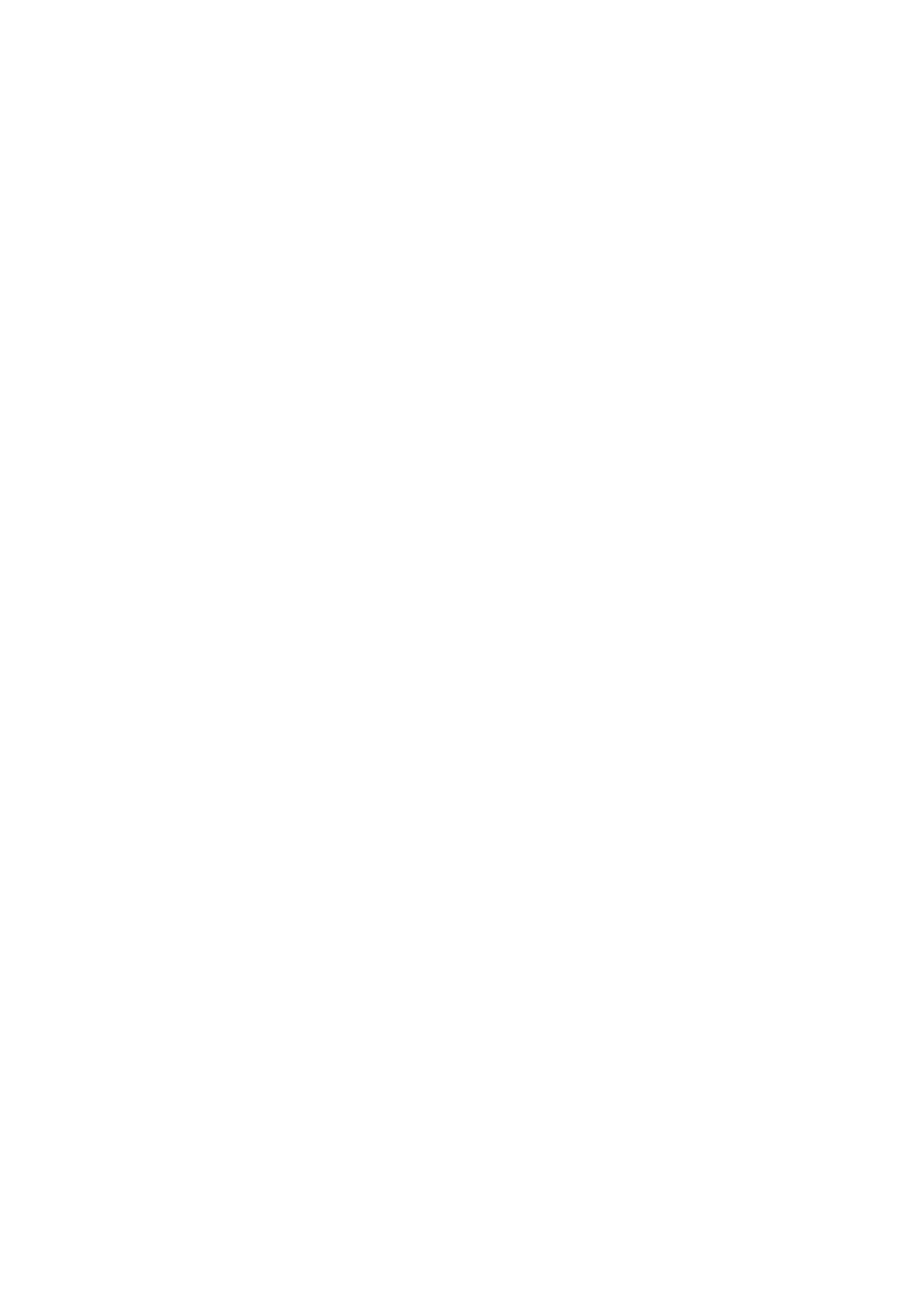First print



New South Wales

# **Crown Lands Legislation Amendment (Budget) Bill 2004**

# **Contents**

|            |                                                       | Page |
|------------|-------------------------------------------------------|------|
|            | Name of Act                                           |      |
| 2          | Commencement                                          |      |
| 3          | Amendment of Crown Lands Act 1989 No 6                | 2    |
| 4          | Amendment of Crown Lands (Continued Tenures) Act 1989 |      |
|            | No 7                                                  | 2    |
| 5          | Amendment of Hay Irrigation Act 1902 No 57            |      |
| 6          | Other amendments                                      | 2    |
| Schedule 1 | Amendment of Crown Lands Act 1989                     | 3    |
| Schedule 2 | Amendment of Crown Lands (Continued Tenures) Act 1989 | -12  |
| Schedule 3 | Amendment of Hay Irrigation Act 1902                  | 38   |
| Schedule 4 | Other amendments                                      | 44   |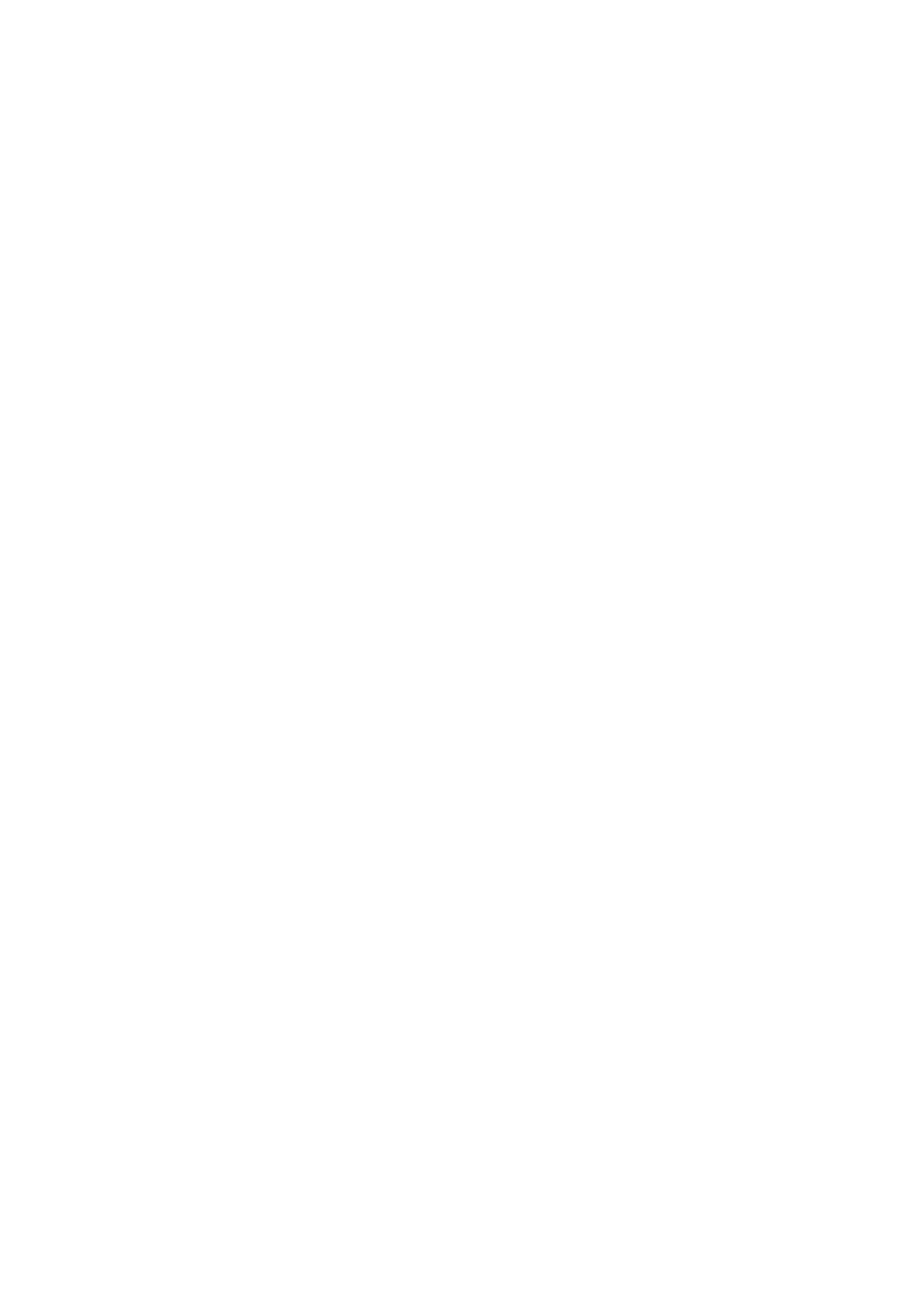

New South Wales

# **Crown Lands Legislation Amendment (Budget) Bill 2004**

No , 2004

### **A Bill for**

An Act to amend certain Crown Lands and other legislation with respect to rents and other matters; and for other purposes.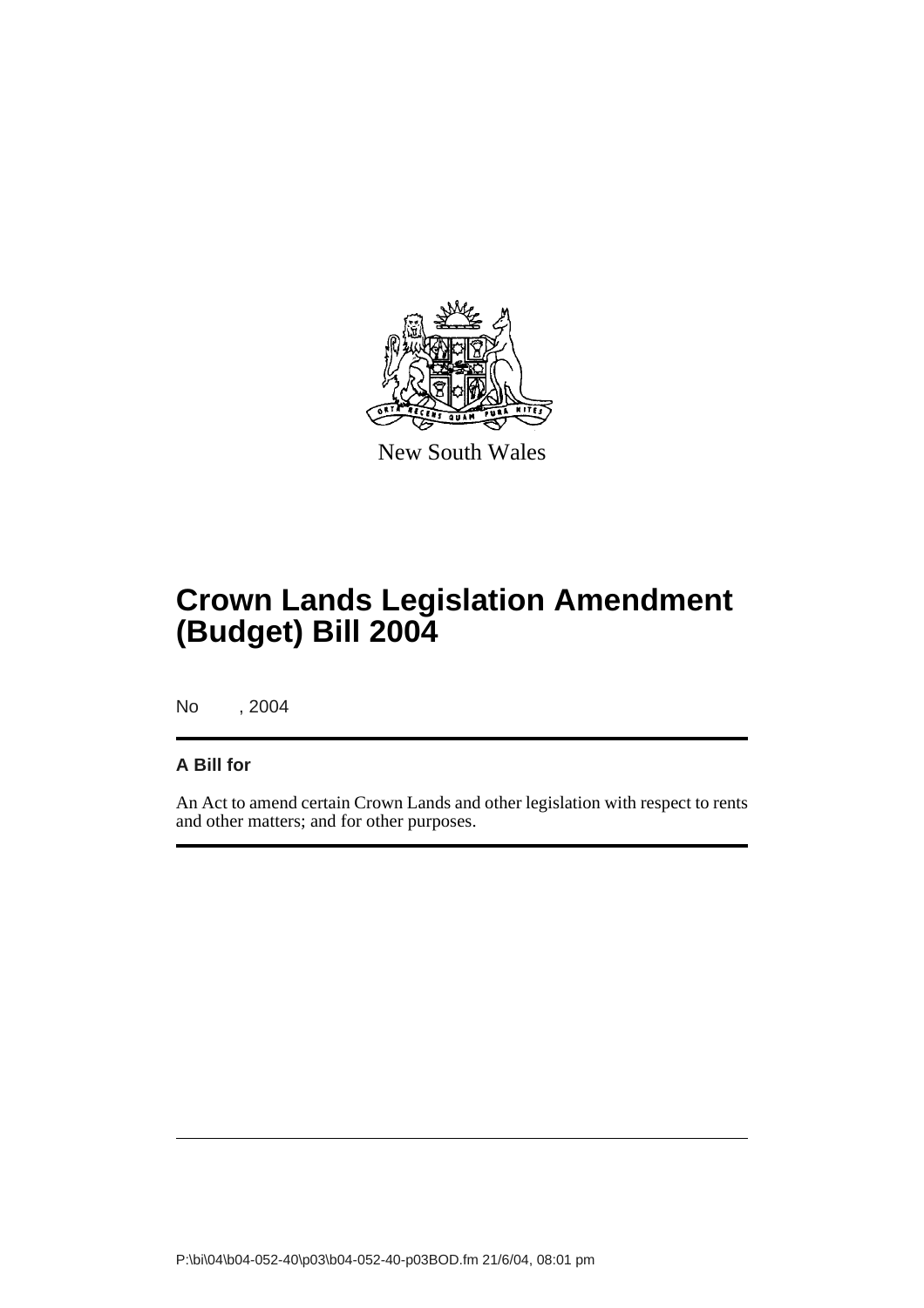<span id="page-11-5"></span><span id="page-11-4"></span><span id="page-11-3"></span><span id="page-11-2"></span><span id="page-11-1"></span><span id="page-11-0"></span>

|              | The Legislature of New South Wales enacts:                                                 | 1                   |
|--------------|--------------------------------------------------------------------------------------------|---------------------|
| 1            | Name of Act                                                                                | $\overline{2}$      |
|              | This Act is the Crown Lands Legislation Amendment (Budget)<br>Act 2004.                    | 3<br>4              |
| $\mathbf{2}$ | <b>Commencement</b>                                                                        | 5                   |
|              | This Act commences, or is taken to have commenced, on 1 July<br>2004.                      | 6<br>$\overline{7}$ |
| 3            | Amendment of Crown Lands Act 1989 No 6                                                     | 8                   |
|              | The Crown Lands Act 1989 is amended as set out in Schedule 1.                              | 9                   |
| 4            | Amendment of Crown Lands (Continued Tenures) Act 1989 No 7                                 | 10                  |
|              | The Crown Lands (Continued Tenures) Act 1989 is amended as set<br>out in Schedule 2.       | 11<br>12            |
| 5            | Amendment of Hay Irrigation Act 1902 No 57                                                 | 13                  |
|              | The <i>Hay Irrigation Act 1902</i> is amended as set out in Schedule 3.                    | 14                  |
| 6            | <b>Other amendments</b>                                                                    | 15                  |
|              | The Act and instrument specified in Schedule 4 are amended as set<br>out in that Schedule. | 16<br>17            |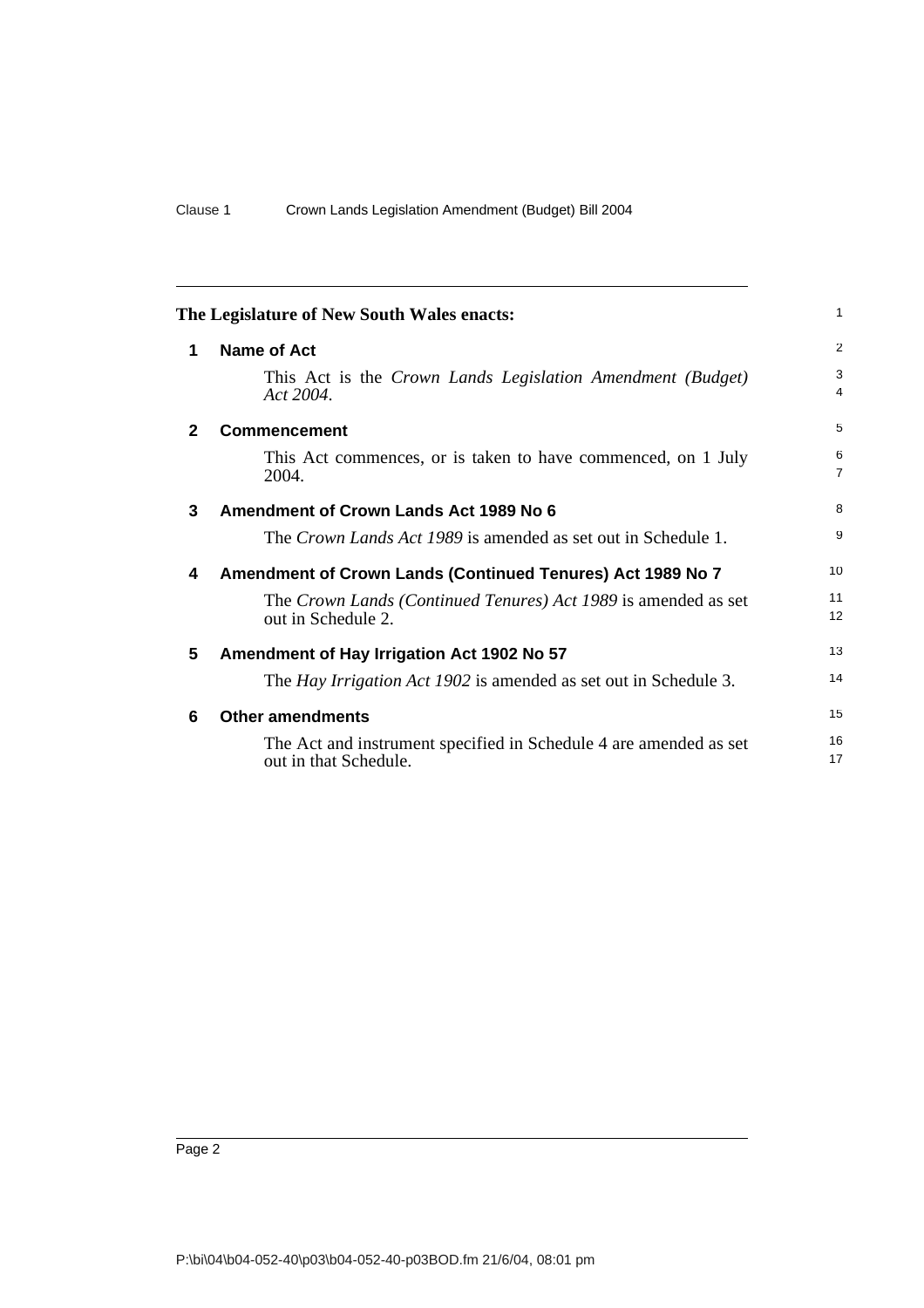Amendment of Crown Lands Act 1989 Schedule 1

 $\overline{a}$ 

<span id="page-12-0"></span>

|     |                                                                  | <b>Schedule 1 Amendment of Crown Lands Act 1989</b>                                                                                                                                                               | $\mathbf{1}$<br>2        |  |
|-----|------------------------------------------------------------------|-------------------------------------------------------------------------------------------------------------------------------------------------------------------------------------------------------------------|--------------------------|--|
|     |                                                                  | (Section 3)                                                                                                                                                                                                       |                          |  |
| [1] |                                                                  | <b>Section 3 Definitions</b>                                                                                                                                                                                      | 3                        |  |
|     |                                                                  | Insert in alphabetical order in section $3(1)$ :                                                                                                                                                                  | 4                        |  |
|     |                                                                  | <b>Commonwealth lease</b> means a lease to which Part 8 of<br>Schedule 2 to the Crown Lands (Continued Tenures) Act 1989                                                                                          | 5<br>6<br>$\overline{7}$ |  |
|     |                                                                  | applies.                                                                                                                                                                                                          |                          |  |
|     |                                                                  | <b>Consumer Price Index means the Consumer Price Index (All</b><br>Groups Index) for Sydney published by the Australian<br>Statistician.                                                                          | 8<br>9<br>10             |  |
|     |                                                                  | <b>Consumer Price Index number</b> , in relation to a quarter,<br>means the number for that quarter appearing in the Consumer<br>Price Index.                                                                     | 11<br>12<br>13           |  |
| [2] | Section 3 (4)                                                    |                                                                                                                                                                                                                   | 14                       |  |
|     |                                                                  | Insert after section $3(3)$ :                                                                                                                                                                                     | 15                       |  |
|     | (4)                                                              | Notes included in this Act do not form part of this Act.                                                                                                                                                          | 16                       |  |
| [3] | Section 136 Withdrawal from lease or licence for public purposes |                                                                                                                                                                                                                   |                          |  |
|     | Omit section 136 (7) and (8). Insert instead:                    |                                                                                                                                                                                                                   |                          |  |
|     | (7)                                                              | If part of a rent base apportioned under subsection $(6)$ to a<br>lease is less than the minimum rent base, that part of the rent<br>base is increased to the minimum rent base.                                  | 19<br>20<br>21           |  |
|     | (8)                                                              | For the purposes of the Crown Lands (Continued Tenures)<br>Act 1989, a part of a rent base apportioned under subsection<br>$(6)$ to a lease (or, if subsection $(7)$ applies, the minimum rent<br>base) is taken: | 22<br>23<br>24<br>25     |  |
|     |                                                                  | if section 4D of that Act applies in respect of the lease,<br>(a)<br>to be the annual rent of the lease as at the last due date<br>occurring before 1 July 2004, and                                              | 26<br>27<br>28           |  |
|     |                                                                  | if clause 5 of Schedule 5 to that Act applies in respect<br>(b)<br>of the lease, to be the annual rent of the lease as at the<br>date of commencement of that clause.                                             | 29<br>30<br>31           |  |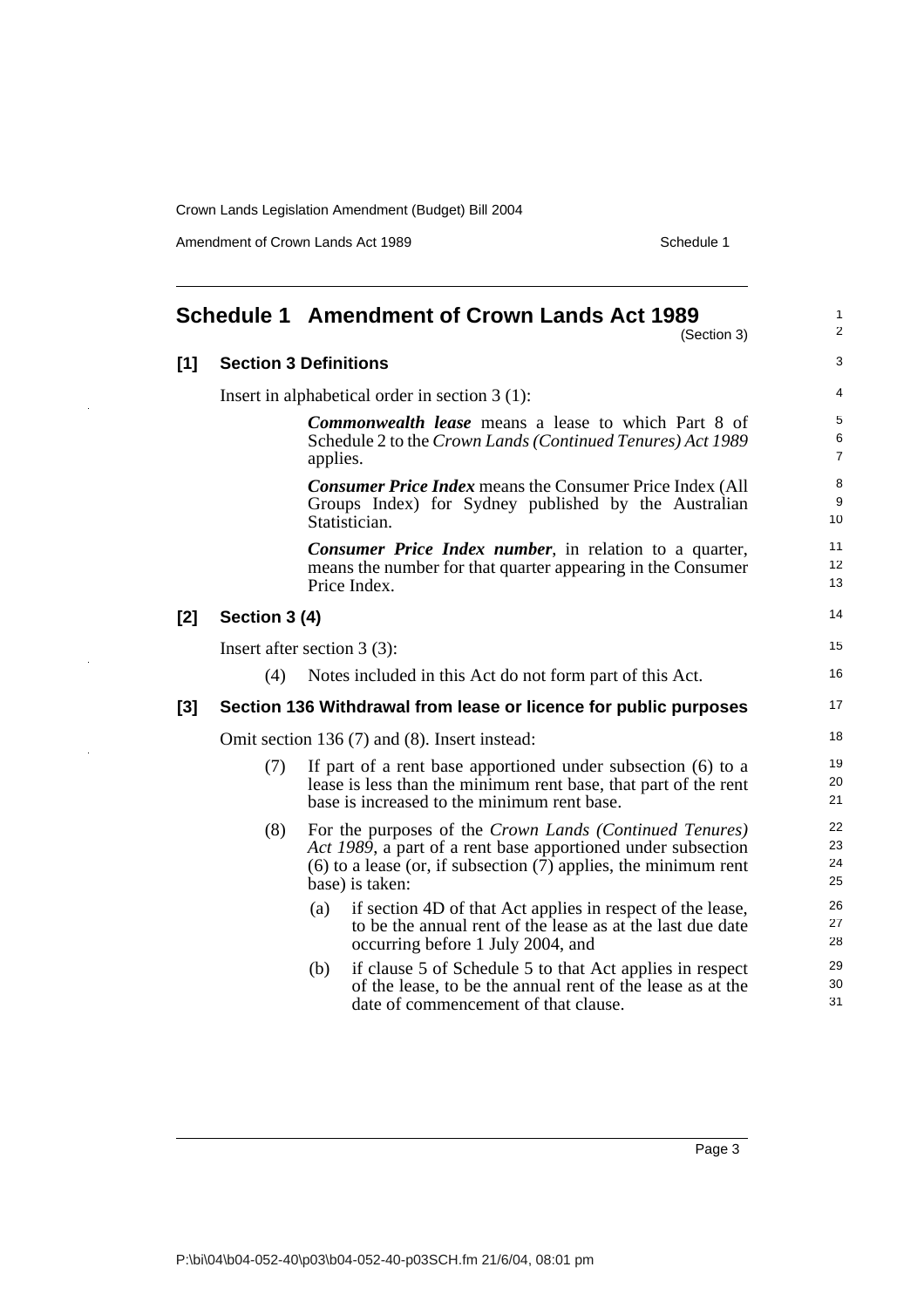Schedule 1 Amendment of Crown Lands Act 1989

| [4] |      |                    | <b>Section 136 (10)</b>                                                                                                                                                         | 1              |
|-----|------|--------------------|---------------------------------------------------------------------------------------------------------------------------------------------------------------------------------|----------------|
|     |      |                    | Insert after section $136(9)$ :                                                                                                                                                 | 2              |
|     |      | (10)               | In this section:                                                                                                                                                                | 3              |
|     |      |                    | <i>minimum rent base</i> means, if Division 2A of Part 7 applies to<br>the lease \$350 or, if that Division does not apply in respect of<br>the lease, \$100.                   | 4<br>5<br>6    |
| [5] |      |                    | Part 7, Divisions 2A and 2B                                                                                                                                                     | 7              |
|     |      |                    | <b>Insert after Division 2:</b>                                                                                                                                                 | 8              |
|     |      | <b>Division 2A</b> | <b>Minimum rents</b>                                                                                                                                                            | 9              |
|     | 141A |                    | <b>Minimum rent</b>                                                                                                                                                             | 10             |
|     |      | (1)                | The annual rent of a holding or an enclosure permit is not in<br>any case to be less than the minimum rent as at the date the<br>rent is due and payable.                       | 11<br>12<br>13 |
|     |      | (2)                | If the annual rent of a holding or an enclosure permit on a due<br>date is less than the minimum rent as at that due date, the<br>annual rent is increased to the minimum rent. | 14<br>15<br>16 |
|     |      | (3)                | For the purpose of this Division, the <i>minimum rent</i> of a<br>holding or an enclosure permit at each due date is determined<br>in accordance with the following formula:    | 17<br>18<br>19 |
|     |      |                    | $M = B \times \frac{C}{D}$                                                                                                                                                      | 20             |
|     |      |                    | where:                                                                                                                                                                          | 21             |
|     |      |                    | $M$ represents the minimum rent.                                                                                                                                                | 22             |
|     |      |                    | $B$ represents the minimum rent base.                                                                                                                                           | 23             |
|     |      |                    | $C$ represents the Consumer Price Index number for the last<br>quarter for which such a number was published before the due<br>date for the rent.                               | 24<br>25<br>26 |
|     |      |                    | $\boldsymbol{D}$ represents the Consumer Price Index number for the last<br>quarter for which such a number was published before the rent<br>base adjustment date.              | 27<br>28<br>29 |

 $\mathbb{Z}$ 

l,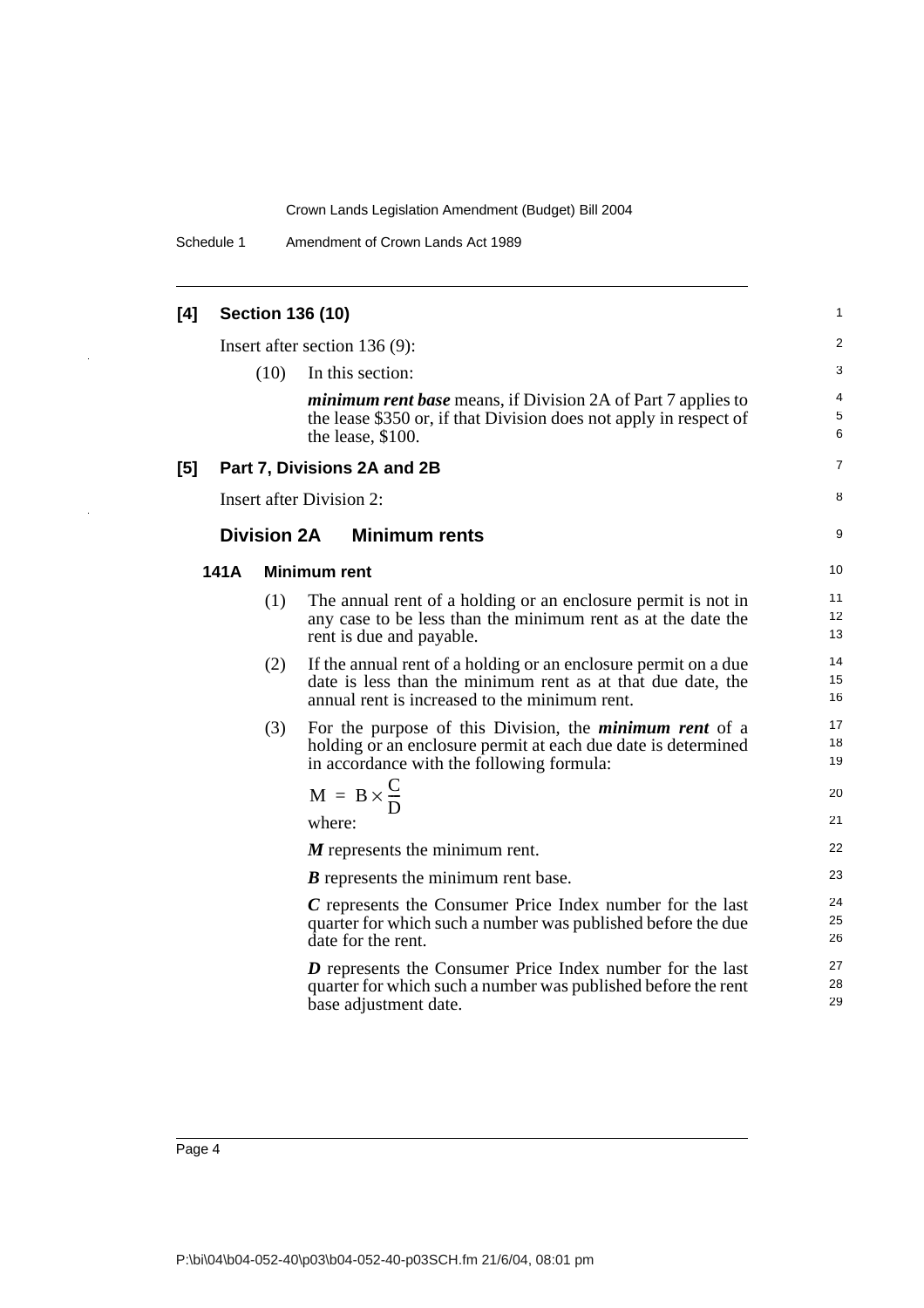Amendment of Crown Lands Act 1989 Schedule 1

|      | (4) | In this section:                                                                                                                                                                                                                                                                                                                       | $\mathbf{1}$                                       |
|------|-----|----------------------------------------------------------------------------------------------------------------------------------------------------------------------------------------------------------------------------------------------------------------------------------------------------------------------------------------|----------------------------------------------------|
|      |     | <i>holding</i> does not include an incomplete purchase under the<br>Crown Lands (Continued Tenures) Act 1989.                                                                                                                                                                                                                          | 2<br>$\sqrt{3}$                                    |
|      |     | <i>minimum rent base</i> means \$350 or such higher amount as the<br>regulations may from time to time prescribe.                                                                                                                                                                                                                      | 4<br>5                                             |
|      |     | rent base adjustment date means 1 July 2004 or, if the<br>minimum rent base is prescribed by the regulations, the date<br>prescribed by the regulations as the rent base adjustment date.<br>Note. For holdings and permits in force before 1 July 2004, the minimum<br>rent provisions above are phased-in. See Part 4 of Schedule 8. | 6<br>$\overline{7}$<br>8<br>$\boldsymbol{9}$<br>10 |
| 141B |     | General provisions applicable to CPI adjustment                                                                                                                                                                                                                                                                                        | 11                                                 |
|      | (1) | This section applies to the adjustment of an amount by<br>reference to the Consumer Price Index under section 141A.                                                                                                                                                                                                                    | 12<br>13                                           |
|      | (2) | If section 141A requires regard to be had to a Consumer Price<br>Index number published before a due date, regard may be had<br>to the last Index number so published before a notice or<br>invoice of the annual rent payable by the holder is sent to the<br>holder of the holding or enclosure permit concerned.                    | 14<br>15<br>16<br>17<br>18                         |
|      | (3) | If the Australian Statistician publishes a Consumer Price<br>Index number in respect of a particular quarter after the notice<br>or invoice is sent:                                                                                                                                                                                   | 19<br>20<br>21                                     |
|      |     | except as provided by paragraph (b)—the publication<br>(a)<br>of the later Index number is to be disregarded, or                                                                                                                                                                                                                       | 22<br>23                                           |
|      |     | if the Minister so directs—regard is to be had to the<br>(b)<br>later and not to the earlier number.                                                                                                                                                                                                                                   | 24<br>25                                           |
|      | (4) | If the Australian Statistician publishes a Consumer Price<br>Index number in respect of a particular quarter in substitution<br>for a Consumer Price Index number previously published in<br>respect of that quarter:                                                                                                                  | 26<br>27<br>28<br>29                               |
|      |     | (a)<br>except as provided by paragraph (b)—the publication<br>of the later Index number is to be disregarded, or                                                                                                                                                                                                                       | 30<br>31                                           |
|      |     | if the Minister so directs—regard is to be had to the<br>(b)<br>later and not to the earlier number.                                                                                                                                                                                                                                   | 32<br>33                                           |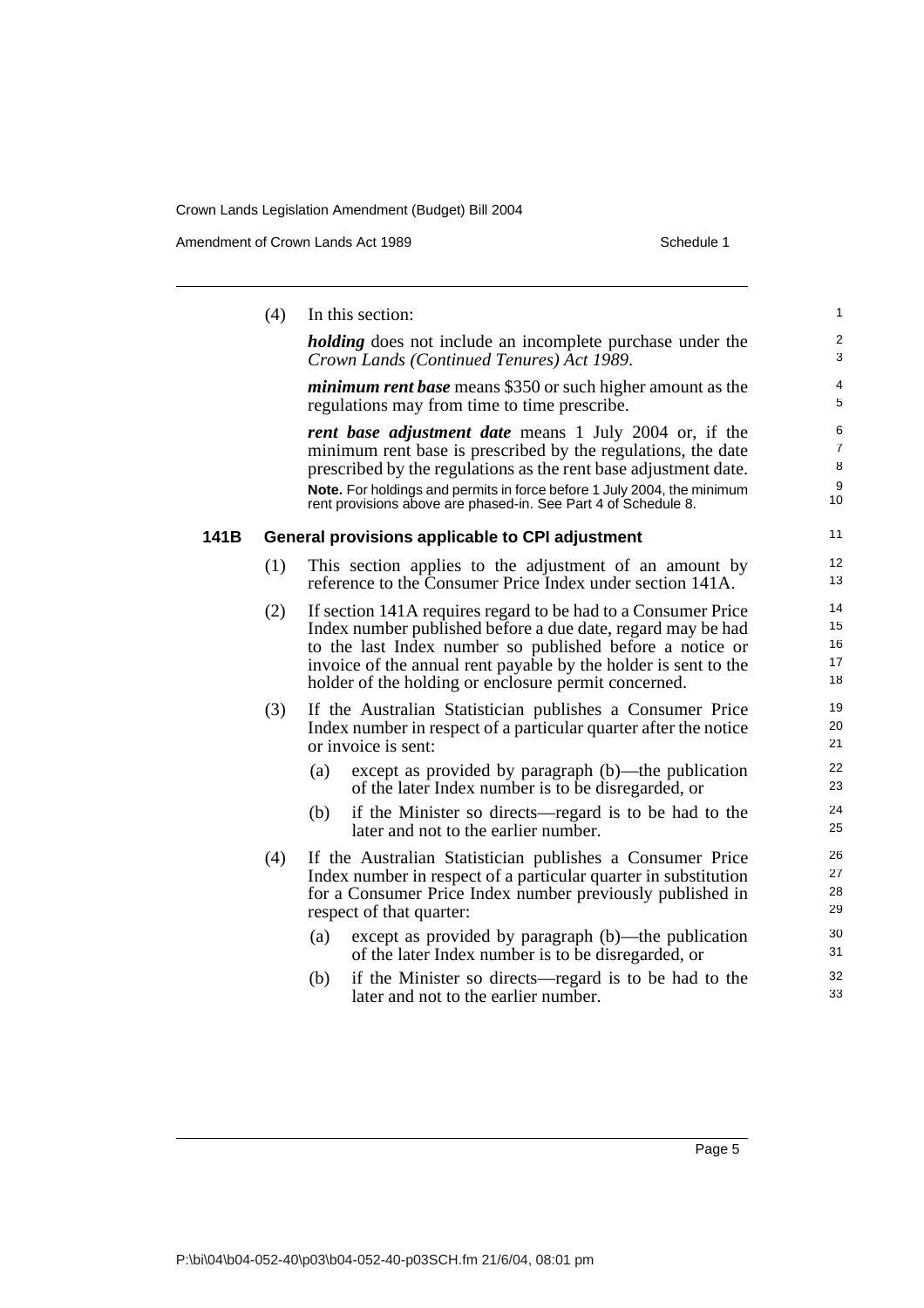Schedule 1 Amendment of Crown Lands Act 1989

|      | (5)<br>(6) | If the reference base for the Consumer Price Index is changed,<br>regard is to be had only to Index numbers published in terms<br>of the new reference base or to Index numbers converted to<br>the new reference base in accordance with an arithmetical<br>conversion factor specified by the Australian Statistician.<br>An adjustment under section 141A is to be made to the nearest<br>whole dollar. | 1<br>$\mathbf 2$<br>$\sqrt{3}$<br>$\overline{4}$<br>$\sqrt{5}$<br>6<br>$\overline{7}$ |
|------|------------|------------------------------------------------------------------------------------------------------------------------------------------------------------------------------------------------------------------------------------------------------------------------------------------------------------------------------------------------------------------------------------------------------------|---------------------------------------------------------------------------------------|
| 141C |            | <b>Operation of Division</b>                                                                                                                                                                                                                                                                                                                                                                               | 8                                                                                     |
|      | (1)        | The operation of this Division in respect of the rent of a<br>holding or enclosure permit is not a redetermination of the<br>rent for the purposes of this Act or any of the Crown Lands<br>Acts.                                                                                                                                                                                                          | 9<br>10<br>11<br>12                                                                   |
|      | (2)        | This Division has effect despite any condition to which a<br>holding or enclosure permit is subject.                                                                                                                                                                                                                                                                                                       | 13<br>14                                                                              |
| 141D |            | Division does not apply in respect of Western Division                                                                                                                                                                                                                                                                                                                                                     | 15                                                                                    |
|      | (1)        | Subject to this section, this Division does not apply in respect<br>of the following:                                                                                                                                                                                                                                                                                                                      | 16<br>17                                                                              |
|      |            | holdings situated in the Western Division,<br>(a)                                                                                                                                                                                                                                                                                                                                                          | 18                                                                                    |
|      |            | enclosure permits in the Western Division granted<br>(b)<br>under this Act.                                                                                                                                                                                                                                                                                                                                | 19<br>20                                                                              |
|      | (2)        | The regulations may apply the provisions of this Division,<br>with or without modification, in respect of holdings or<br>enclosure permits referred to in subsection (1).                                                                                                                                                                                                                                  | 21<br>22<br>23                                                                        |
|      | (3)        | If the regulations apply the provisions of this Division in<br>respect of holdings or enclosure permits referred to in<br>subsection $(1)$ , the regulations may modify the application of<br>section 136 or Division 2B in respect of the holdings or<br>enclosure permits.                                                                                                                               | 24<br>25<br>26<br>27<br>28                                                            |
| 141E |            | <b>Commonwealth leases</b>                                                                                                                                                                                                                                                                                                                                                                                 | 29                                                                                    |
|      |            | In this Division, a reference to a <i>holding</i> includes a reference<br>to a Commonwealth lease.                                                                                                                                                                                                                                                                                                         | 30<br>31                                                                              |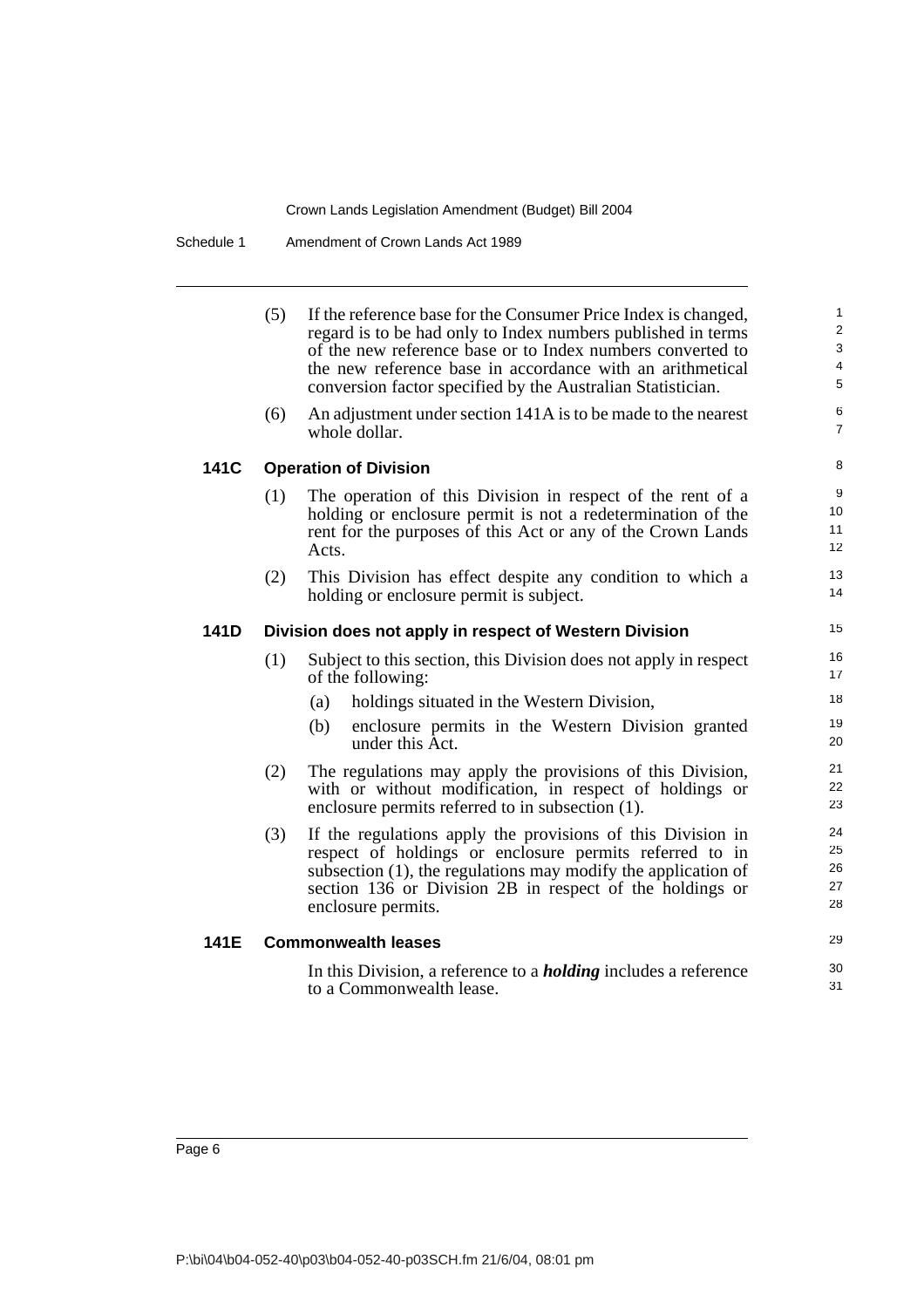Amendment of Crown Lands Act 1989 Schedule 1

| <b>Division 2B</b> |                   | <b>Minimum rent-Western Division</b>                                                                                                                                                                                                                 |  |
|--------------------|-------------------|------------------------------------------------------------------------------------------------------------------------------------------------------------------------------------------------------------------------------------------------------|--|
| 141F               |                   | <b>Minimum rent-Western Division</b>                                                                                                                                                                                                                 |  |
|                    | (1)               | Subject to this section, this Division applies in respect of the<br>following:                                                                                                                                                                       |  |
|                    |                   | (a)<br>holdings situated in the Western Division (except a<br>lease the rent of which is<br>not<br>subject<br>to<br>redetermination),                                                                                                                |  |
|                    |                   | enclosure permits in the Western Division granted<br>(b)<br>under this Act.                                                                                                                                                                          |  |
|                    | (2)               | The annual rent of a holding or an enclosure permit to which<br>this Division applies is not in any case to be less than the<br>amount prescribed by the regulations for the purposes of this<br>section as at the date the rent is due and payable. |  |
|                    | (3)               | If the annual rent of a holding or an enclosure permit to which<br>this Division applies is, on a due date, less than the amount<br>prescribed as referred to in subsection $(2)$ , the annual rent is<br>increased to that prescribed amount.       |  |
|                    | (4)               | The application of this Division is subject to any regulations<br>under Division 2A.                                                                                                                                                                 |  |
|                    | (5)               | In this section:                                                                                                                                                                                                                                     |  |
|                    |                   | <i>holding</i> does not include an incomplete purchase under the<br>Crown Lands (Continued Tenures) Act 1989.                                                                                                                                        |  |
|                    |                   | <b>Note.</b> See clauses 4 and 5 of Schedule 5 to the Crown Lands (Continued<br>Tenures) Act 1989 in relation to minimum rents for leases of land<br>situated in the Western Division, if the rent is not subject to<br>redetermination.             |  |
| 141G               |                   | <b>Operation of Division</b>                                                                                                                                                                                                                         |  |
|                    | (1)               | The operation of this Division in respect of the rent of a<br>holding or an enclosure permit is not a redetermination of the<br>rent for the purposes of this Act or any of the Crown Lands<br>Acts.                                                 |  |
|                    | (2)               | This Division has effect despite any condition to which a<br>holding or an enclosure permit is subject.                                                                                                                                              |  |
| [6]                |                   | <b>Section 146 Minimum rents</b>                                                                                                                                                                                                                     |  |
|                    | Omit the section. |                                                                                                                                                                                                                                                      |  |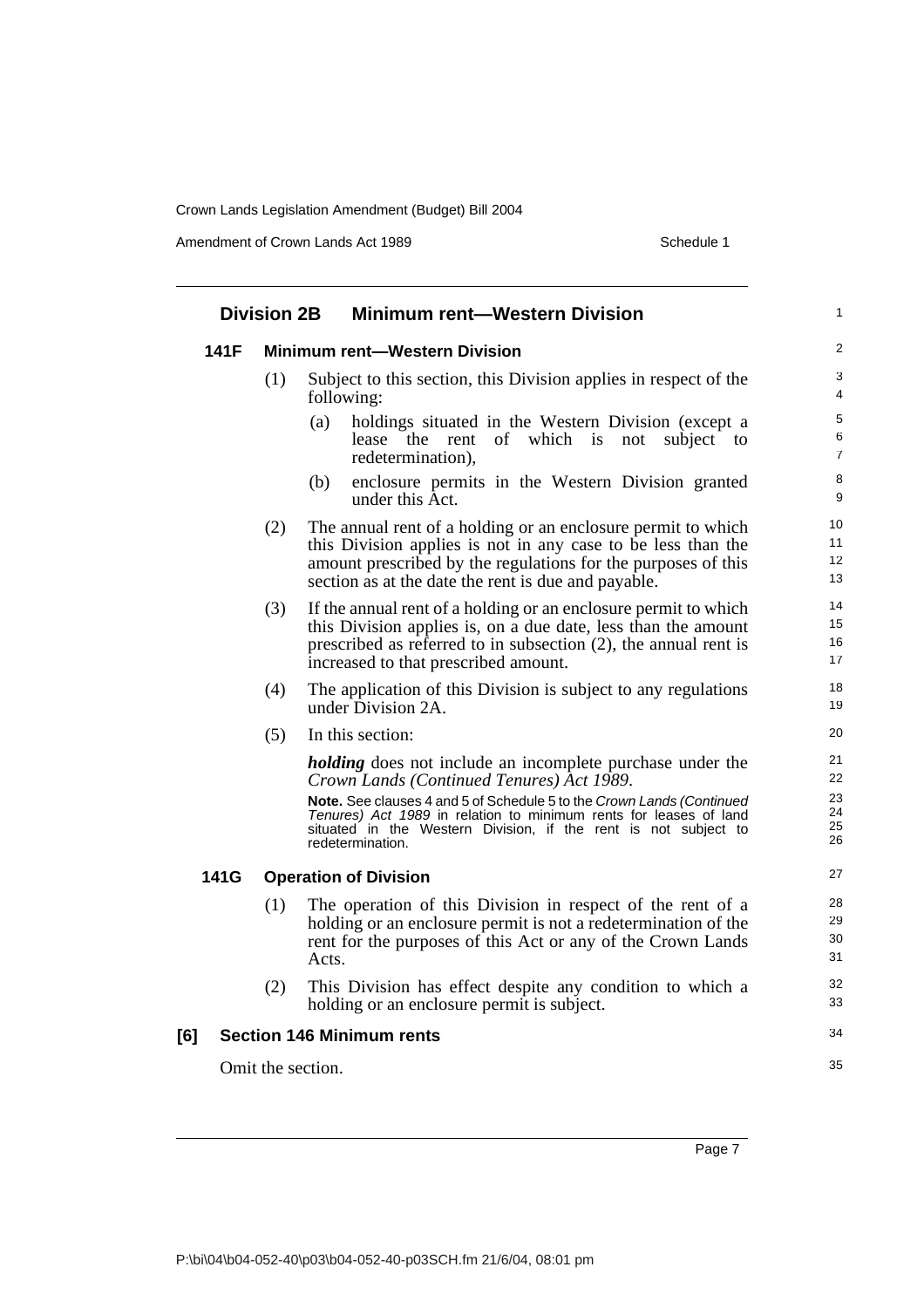Schedule 1 Amendment of Crown Lands Act 1989

| $[7]$ |        | <b>Section 180A</b> |                                                                                                                                                                          | 1              |
|-------|--------|---------------------|--------------------------------------------------------------------------------------------------------------------------------------------------------------------------|----------------|
|       |        |                     | Insert after section 180:                                                                                                                                                | 2              |
|       | 180A   |                     | <b>Fees for services</b>                                                                                                                                                 | 3              |
|       |        |                     | A fee may be charged, of such amount as may be approved by<br>the Minister from time to time, for services provided by the<br>Department in connection with Crown lands. | 4<br>5<br>6    |
| [8]   |        |                     | Schedule 8 Savings, transitional and other provisions                                                                                                                    | 7              |
|       |        |                     | Insert at the end of clause $25(1)$ :                                                                                                                                    | 8              |
|       |        |                     | Crown Lands Legislation Amendment (Budget) Act 2004                                                                                                                      | 9              |
| [9]   |        |                     | Schedule 8, Part 4                                                                                                                                                       | 10             |
|       |        |                     | <b>Insert after Part 3:</b>                                                                                                                                              | 11             |
|       | Part 4 |                     | <b>Provisions consequent on Crown Lands</b><br><b>Legislation Amendment (Budget) Act</b><br>2004                                                                         | 12<br>13<br>14 |
|       | 38     |                     | <b>Definitions</b>                                                                                                                                                       | 15             |
|       |        | (1)                 | In this Part:                                                                                                                                                            | 16             |
|       |        |                     | <b>amending Act</b> means the Crown Lands Legislation<br>Amendment (Budget) Act 2004.                                                                                    | 17<br>18       |
|       |        |                     |                                                                                                                                                                          |                |
|       |        |                     | continued tenures lease means a perpetual lease, special<br>lease, term lease or Commonwealth lease under the Crown<br>Lands (Continued Tenures) Act 1989.               | 19<br>20<br>21 |
|       |        |                     | <i>cultivation enclosure permit</i> means an enclosure permit in<br>relation to which the Minister has authorised the cultivation of<br>the land enclosed.               | 22<br>23<br>24 |
|       |        |                     | <i>holding</i> does not include an incomplete purchase under the<br>Crown Lands (Continued Tenures) Act 1989.                                                            | 25<br>26       |
|       |        | (2)                 | In this Part, a reference to a <b><i>holding</i></b> includes a reference to a<br>Commonwealth lease.                                                                    | 27<br>28       |

 $\hat{\mathcal{A}}$ 

 $\frac{1}{\sqrt{2}}$ 

 $\frac{1}{2}$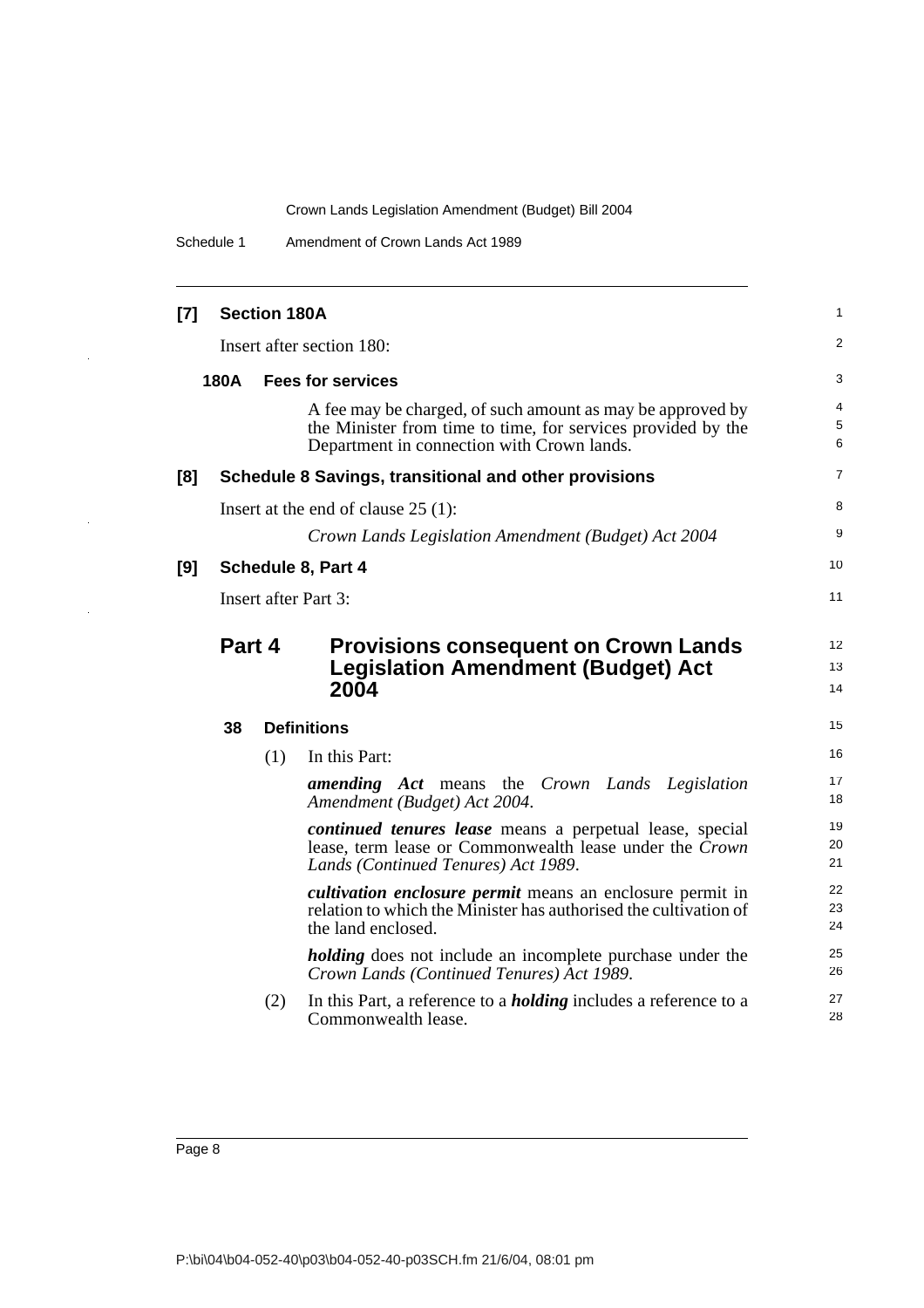Amendment of Crown Lands Act 1989 Schedule 1

| 39 |         | <b>Application of amendments</b>                                                                                                                                                                                                                                                                                                                   | $\mathbf{1}$                                       |
|----|---------|----------------------------------------------------------------------------------------------------------------------------------------------------------------------------------------------------------------------------------------------------------------------------------------------------------------------------------------------------|----------------------------------------------------|
|    | (1)     | The amendments made to this Act by the amending Act<br>extend to holdings and enclosure permits that were in force<br>immediately before 1 July 2004, subject to this Part.                                                                                                                                                                        | $\boldsymbol{2}$<br>$\ensuremath{\mathsf{3}}$<br>4 |
|    | (2)     | Subject to this Part, Divisions 2A and 2B of Part 7, as inserted<br>by the amending Act, apply to the rent of a holding or an<br>enclosure permit in respect of any due date that occurs on or<br>after 1 July 2004 (whether or not the rent was paid in advance<br>before 1 July 2004).                                                           | 5<br>$\,6\,$<br>$\boldsymbol{7}$<br>$\,8\,$<br>9   |
| 40 |         | Phasing-in of increase in minimum rents-holdings and<br>cultivation enclosure permits                                                                                                                                                                                                                                                              | 10<br>11                                           |
|    | (1)     | This clause applies in respect of a holding (except a continued<br>tenures lease the rent of which was not, immediately before 1<br>July 2004, subject to redetermination), or a cultivation<br>enclosure permit, to which Division 2A of Part 7 (as inserted<br>by the amending Act) applies that was in force immediately<br>before 1 July 2004. | 12<br>13<br>14<br>15<br>16<br>17                   |
|    | (2)     | For the purposes of Division 2A of Part 7:<br>the minimum rent of a holding or a cultivation<br>(a)<br>enclosure permit to which this clause applies is taken,<br>in respect of any due date occurring on or after 1 July<br>2004 and before 1 July 2005, to be \$170, and                                                                         | 18<br>19<br>20<br>21<br>22                         |
|    |         | the minimum rent of a holding or a cultivation<br>(b)<br>enclosure permit to which this clause applies is taken,<br>in respect of any due date occurring on or after 1 July<br>2005 and before 1 July 2006, to be \$270.                                                                                                                           | 23<br>24<br>25<br>26                               |
|    | (3)     | For avoidance of doubt, in respect of a due date occurring on<br>or after 1 July 2006, the minimum rent is to be determined as<br>provided by Division 2A of Part 7.                                                                                                                                                                               | 27<br>28<br>29                                     |
| 41 | permits | Phasing-in of increase in minimum rents-other enclosure                                                                                                                                                                                                                                                                                            | 30<br>31                                           |
|    | (1)     | This clause applies in respect of an enclosure permit (other<br>than a cultivation enclosure permit) to which Division 2A of<br>Part 7 (as inserted by the amending Act) applies that was in<br>force immediately before 1 July 2004.                                                                                                              | 32<br>33<br>34<br>35                               |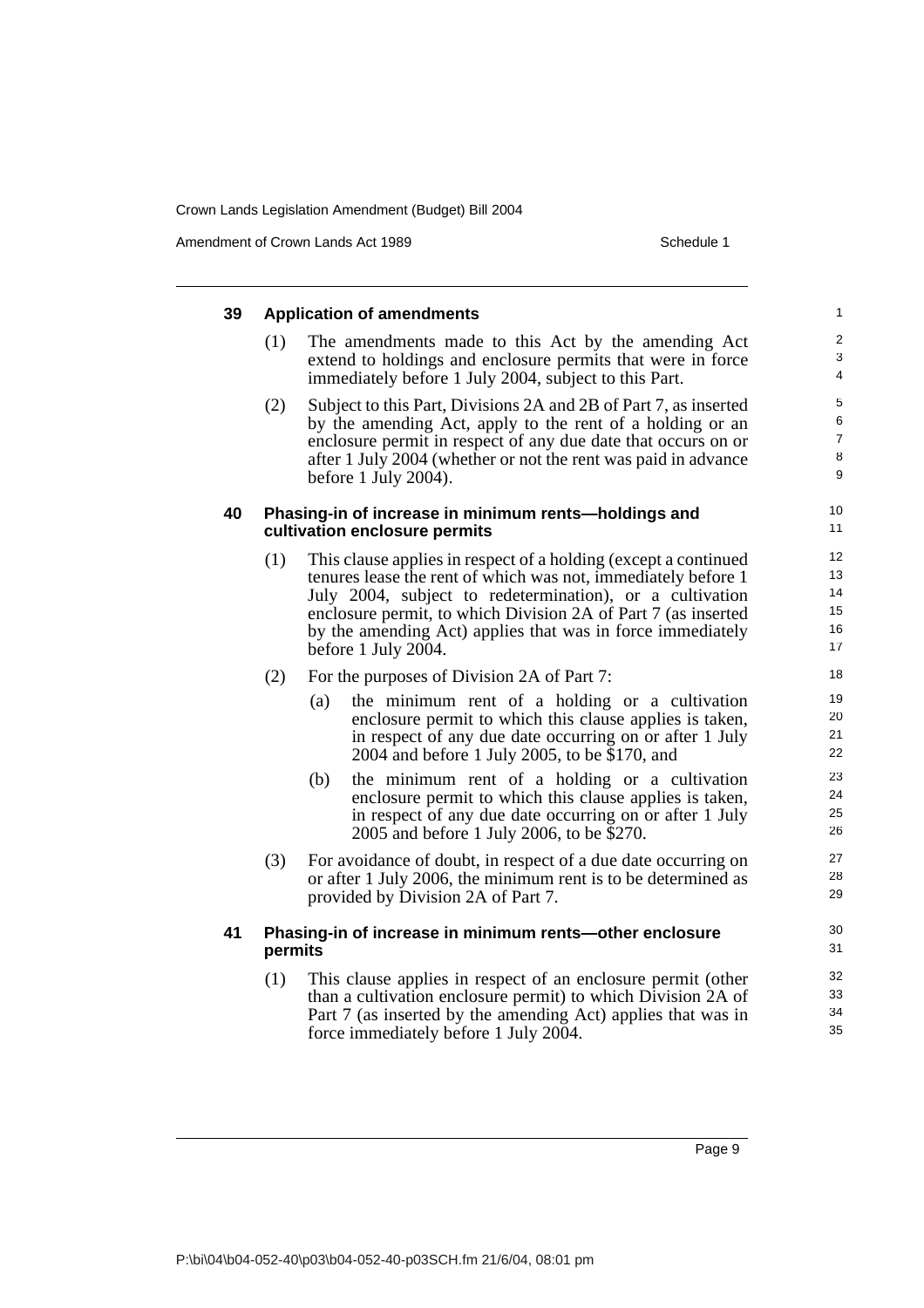Schedule 1 Amendment of Crown Lands Act 1989

|    | (2) | For the purposes of Division 2A of Part 7:                                                                                                                                 | 1                                                |
|----|-----|----------------------------------------------------------------------------------------------------------------------------------------------------------------------------|--------------------------------------------------|
|    |     | the minimum rent of an enclosure permit to which this<br>(a)<br>clause applies is taken, in respect of any due date<br>occurring on or after 1 July 2004 and before 1 July | $\overline{2}$<br>$\mathbf{3}$<br>$\overline{4}$ |
|    |     | 2005, to be \$150, and                                                                                                                                                     | 5                                                |
|    |     | (b)<br>the minimum rent of an enclosure permit to which this                                                                                                               | 6                                                |
|    |     | clause applies is taken, in respect of any due date<br>occurring on or after 1 July 2005 and before 1 July                                                                 | $\overline{7}$<br>$\,8\,$                        |
|    |     | 2006, to be \$250.                                                                                                                                                         | $\boldsymbol{9}$                                 |
|    | (3) | For avoidance of doubt, in respect of a due date occurring on                                                                                                              | 10                                               |
|    |     | or after 1 July 2006, the minimum rent is to be determined as                                                                                                              | 11                                               |
|    |     | provided by Division 2A of Part 7.                                                                                                                                         | 12                                               |
| 42 |     | Phasing-in of increase in minimum rents-continued tenures                                                                                                                  | 13                                               |
|    |     | leases not subject to redetermination                                                                                                                                      | 14                                               |
|    | (1) | This clause applies in respect of a continued tenures lease in                                                                                                             | 15                                               |
|    |     | force immediately before 1 July 2004 if the rent under the                                                                                                                 | 16                                               |
|    |     | lease was not, immediately before 1 July 2004, subject to                                                                                                                  | 17<br>18                                         |
|    |     | redetermination and Division 2A of Part 7 (as inserted by the<br>amending Act) applies in respect of the lease.                                                            | 19                                               |
|    | (2) | For the purposes of Division 2A of Part 7:                                                                                                                                 | 20                                               |
|    |     | the minimum rent of a lease to which this clause applies<br>(a)                                                                                                            | 21                                               |
|    |     | is taken, in respect of any due date occurring on or after                                                                                                                 | 22                                               |
|    |     | 1 July 2004 and before 1 July 2005, to be \$250, and                                                                                                                       | 23                                               |
|    |     | (b)<br>the minimum rent of a lease to which this clause applies                                                                                                            | 24                                               |
|    |     | is taken, in respect of any due date occurring on or after                                                                                                                 | 25<br>26                                         |
|    |     | 1 July 2005 and before 1 July 2006, to be \$350.                                                                                                                           |                                                  |
|    | (3) | For avoidance of doubt, in respect of a due date occurring on                                                                                                              | 27<br>28                                         |
|    |     | or after 1 July 2006, the minimum rent is to be determined as<br>provided by Division 2A of Part 7.                                                                        | 29                                               |
|    |     |                                                                                                                                                                            | 30                                               |
| 43 |     | Due date for payment of additional amounts                                                                                                                                 |                                                  |
|    | (1) | If any additional amount of rent is payable in respect of a                                                                                                                | 31                                               |
|    |     | holding or enclosure permit as a consequence of the                                                                                                                        | 32<br>33                                         |
|    |     | amendments made to this Act by the amending Act, that<br>additional amount does not become due and payable until the                                                       | 34                                               |
|    |     |                                                                                                                                                                            |                                                  |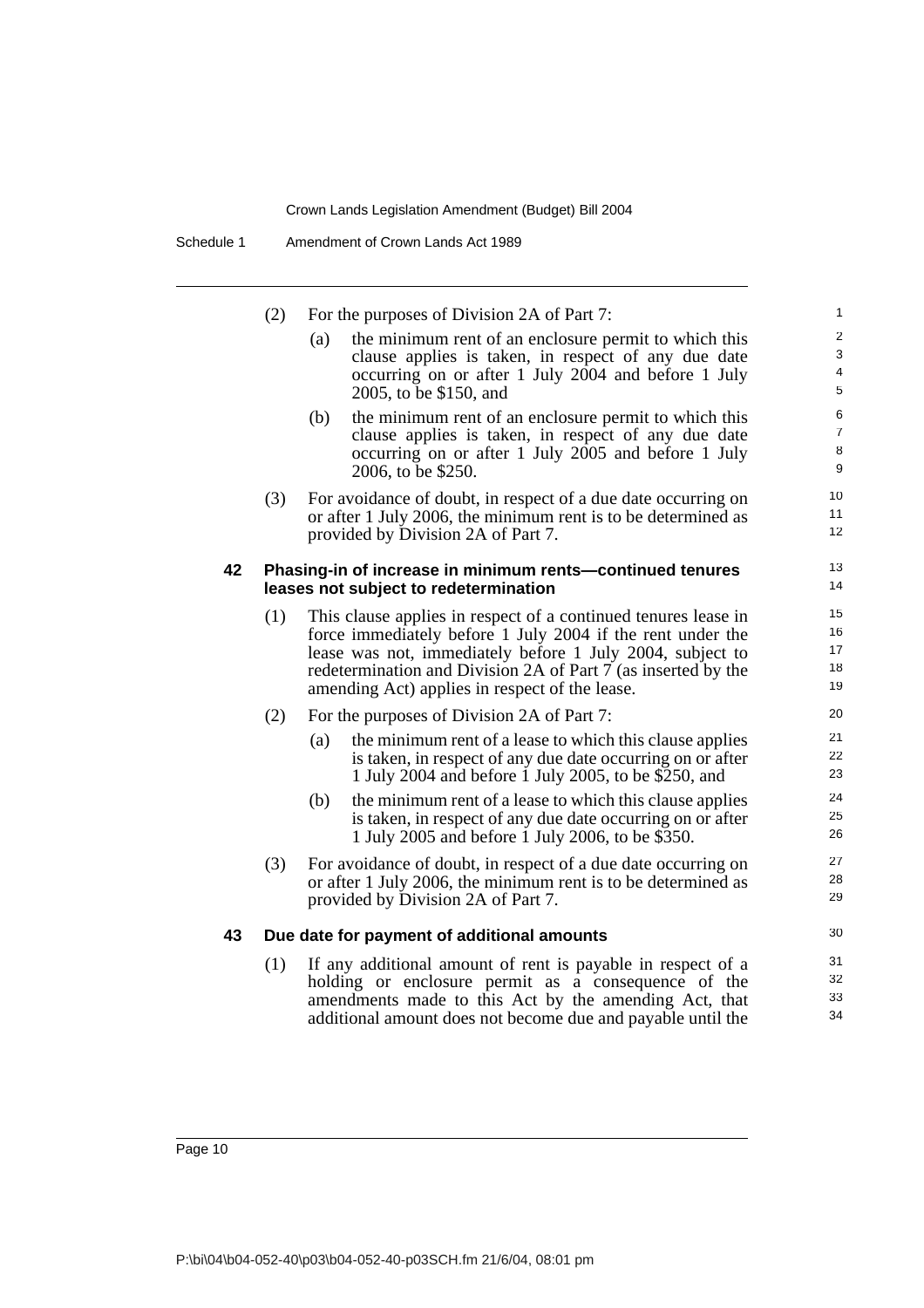Amendment of Crown Lands Act 1989 Schedule 1

|    |     | date notified to the holder of the holding or enclosure permit<br>by the Minister as being the due date in respect of such<br>additional amount.<br><b>Note.</b> Accordingly, interest does not become payable in respect of such<br>additional amounts under section 148 until the holder is notified of the<br>additional amount payable. | $\mathbf{1}$<br>2<br>3<br>4<br>$\,$ 5 $\,$<br>6 |
|----|-----|---------------------------------------------------------------------------------------------------------------------------------------------------------------------------------------------------------------------------------------------------------------------------------------------------------------------------------------------|-------------------------------------------------|
|    | (2) | Subclause (1) ceases to have effect on 1 July 2005.                                                                                                                                                                                                                                                                                         | $\overline{7}$                                  |
| 44 |     | No compensation for operation of amendments                                                                                                                                                                                                                                                                                                 | 8                                               |
|    | (1) | No compensation is payable by or on behalf of the Crown<br>because of the enactment or operation of the amendments<br>made to this Act by the amending Act, or as a consequence of<br>that enactment or operation.                                                                                                                          | 9<br>10<br>11<br>12                             |
|    | (2) | The operation of those amendments is not to be regarded as a<br>breach of contract.                                                                                                                                                                                                                                                         | 13<br>14                                        |
|    | (3) | In this clause:                                                                                                                                                                                                                                                                                                                             | 15                                              |
|    |     | <b><i>compensation</i></b> includes damages or any other form of<br>monetary compensation.                                                                                                                                                                                                                                                  | 16<br>17                                        |
|    |     | <b><i>the Crown</i></b> means the Crown within the meaning of the Crown<br>Proceedings Act 1988, and includes an officer of the<br>Department.                                                                                                                                                                                              | 18<br>19<br>20                                  |
|    |     |                                                                                                                                                                                                                                                                                                                                             |                                                 |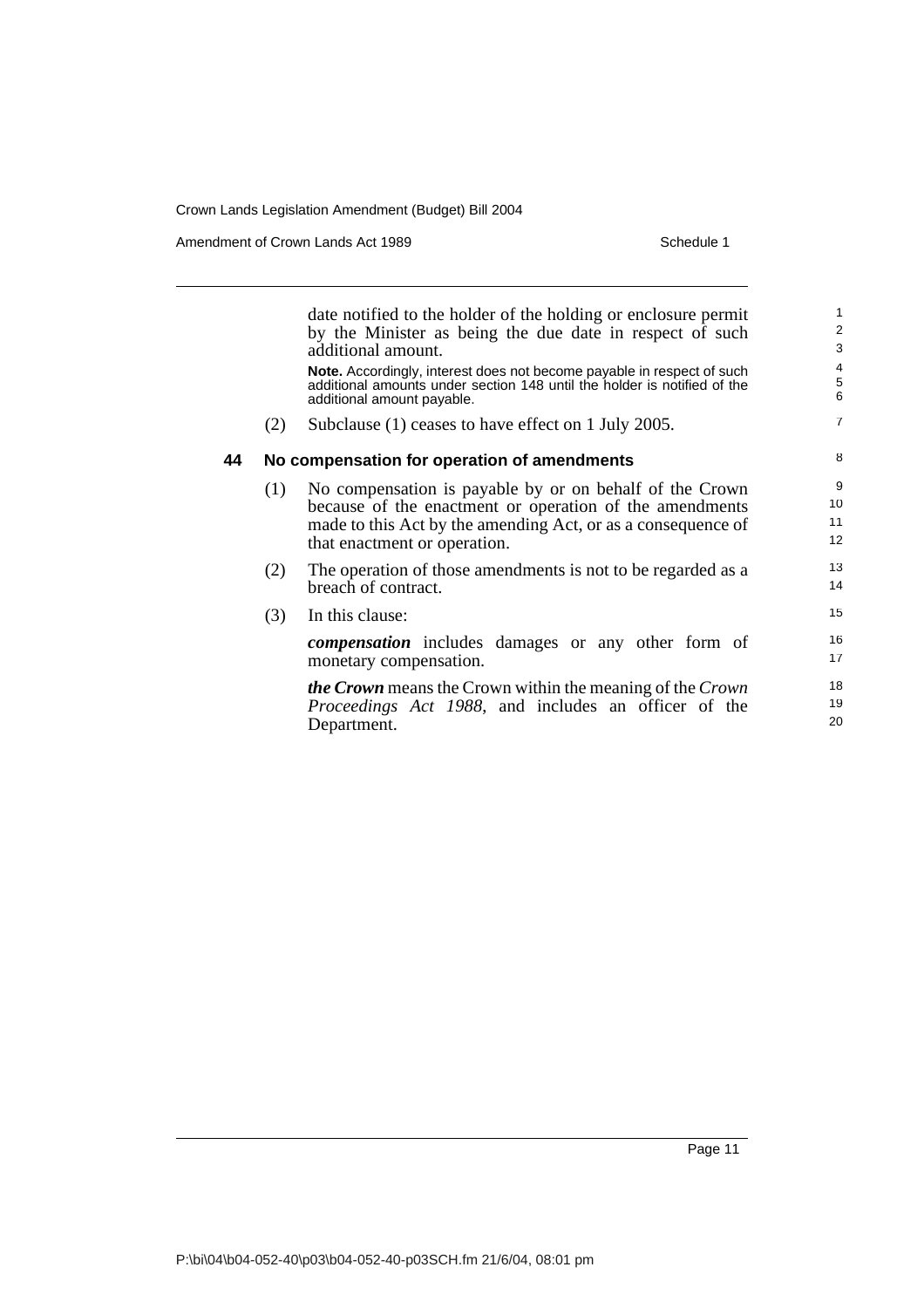| Schedule 2 | Amendment of Crown Lands (Continued Tenures) Act 1989 |  |
|------------|-------------------------------------------------------|--|
|            |                                                       |  |

Commonwealth lease.

<span id="page-21-0"></span>

| <b>Schedule 2 Amendment of Crown Lands (Continued</b> |
|-------------------------------------------------------|
| <b>Tenures) Act 1989</b>                              |

1 2 3

31

(Section 4) **[1] Section 3 Definitions** Insert in alphabetical order in section 3 (1): *minimum annual instalment* has the meaning given by Part 1B. *minimum half-yearly instalment* has the meaning given by Part 1B. **[2] Section 3 (4)** Insert after section 3 (3): (4) Notes included in this Act do not form part of this Act. **[3] Parts 1A and 1B** Insert after Part 1: **Part 1A Rents 4A Application of Part** (1) This Part applies in respect of any lease, other than a lease of land situated in the Western Division. **Note.** See, however, Division 2B of Part 7 of the Principal Act, which applies a minimum rent to certain leases of land situated in the Western Division. (2) The regulations may apply the provisions of this Part, with or without modification, in respect of leases of land situated in the Western Division. (3) This Part, and any regulations made under subsection (2), have effect despite anything to the contrary in this Act and despite any condition to which a lease is subject. **4B Definitions** In this Part: *lease* means a perpetual lease, special lease, term lease or 4 5 6 7 8 9 10 11 12 13 14 15 16 17 18 19 20 21 22 23 24 25 26 27 28 29 30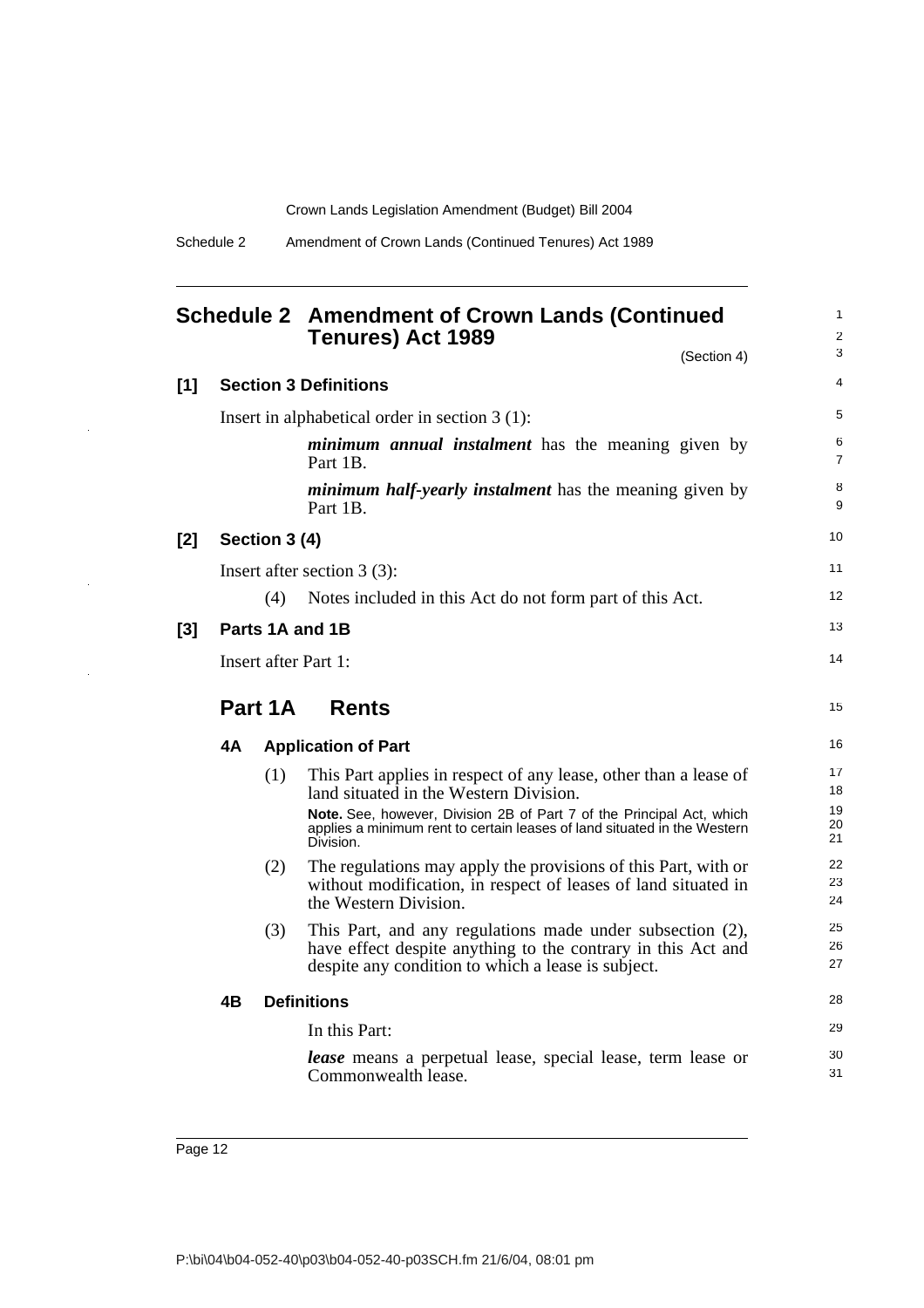Amendment of Crown Lands (Continued Tenures) Act 1989 Schedule 2

*minimum rent* has the same meaning as in Division 2A of Part 7 of the Principal Act. **Note.** This Part provides, among other things, for the CPI adjustment of the rent payable under a lease. The rent of a permissive occupancy is not subject to CPI adjustment under this Part. Note, however, that a minimum rent does apply in respect of permissive occupancies under Division 2A of Part 7 of the Principal Act. **4C Adjustment of annual rent in line with Consumer Price Index rent subject to redetermination** (1) The annual rent of a lease (except a lease the rent of which is not subject to redetermination) at a due date that is the effective date of a redetermination of the rent of the lease, or that is the next due date after a mid-term redetermination of the rent of the lease, is: (a) the rent as so redetermined, or (b) if the minimum rent at that due date exceeds the rent as so redetermined, the minimum rent. (2) The annual rent of a lease referred to in subsection (1) at any other due date is: (a) the CPI adjusted rent at that due date, or (b) if the minimum rent at that due date exceeds the CPI adjusted rent, the minimum rent. **Note.** As at 1 July 2004, the minimum rent under Division 2A of Part 7 of the Principal Act is \$350. That amount is subject to CPI adjustment under that Act and may also be increased by the regulations under that Act. See also Part 4 of Schedule 8 to the Principal Act, which provides for the phasing-in of minimum rents from 1 July 2004 to 1 July 2006. (3) The *CPI adjusted rent* is to be determined in accordance with the following formula: where: *R* represents the CPI adjusted rent. *A* represents the determined rent, being the annual rent as at the last due date before 1 July 2004, or as at the effective date of the last redetermination of rent to take effect on or before the due date, whichever is later. 1 2  $\overline{3}$ 4 5 6 7 8 9 10 11 12 13 14 15 16 17 18 19 20 21 22 23 24 25 26 27 28 29 30  $R = A \times \frac{C}{D}$  31 32 33 34 35 36 37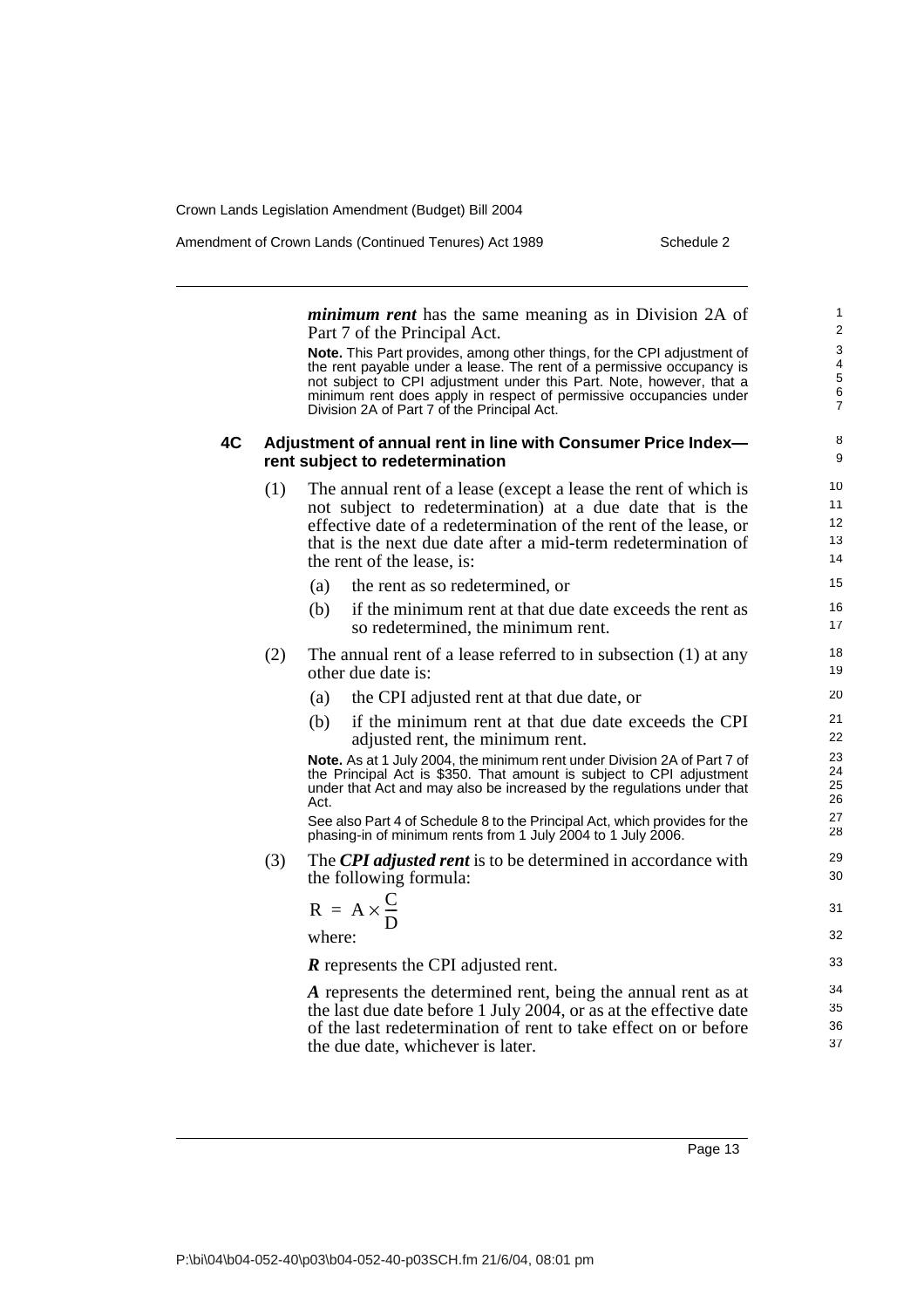Schedule 2 Amendment of Crown Lands (Continued Tenures) Act 1989

*C* represents the Consumer Price Index number for the last quarter for which such a number was published before the due date for the rent.

*D* represents the Consumer Price Index number for the last quarter for which such a number was published before the last due date before 1 July 2004, or as at the effective date of the last redetermination of rent to take effect on or before the due date, whichever is later.

- (4) Despite subsections (1) and (2), if a mid-term redetermination of rent is made, the rent as so redetermined may be charged, on a pro rata basis, in respect of the period commencing on the date the redetermination takes effect and ending on the next due date in respect of the rent, and the annual rent payable may be adjusted by the Minister as appropriate (even if the rent in respect of that period has already been paid in advance).
- (5) The operation of this section in respect of the rent of a lease is not of itself a redetermination of the rent for the purposes of this Act. Accordingly, clause 11 of Schedule 5 does not apply.
- (6) For avoidance of doubt, the rent of a lease is not to be regarded as being subject to redetermination merely because the holder of the lease has the option, under clause 10 of Schedule 5, of applying to the Minister for a redetermination of the rent. However, it does become subject to redetermination if such an application is made. **Note.** See section 4F.
- (7) In this section:

*mid-term redetermination* of rent is a redetermination of rent that takes effect on any date other than the due date for the rent.

**Note.** See sections 4E and 4F in relation to effective dates of redetermination of rent. Redeterminations of rent are made in respect of rent review dates, which coincide with due dates for the rent. However, if a redetermination of rent is made more than 6 months after a rent review date, it takes effect on the date it is made (not the rent review date or due date for the rent). This is a mid-term redetermination of rent.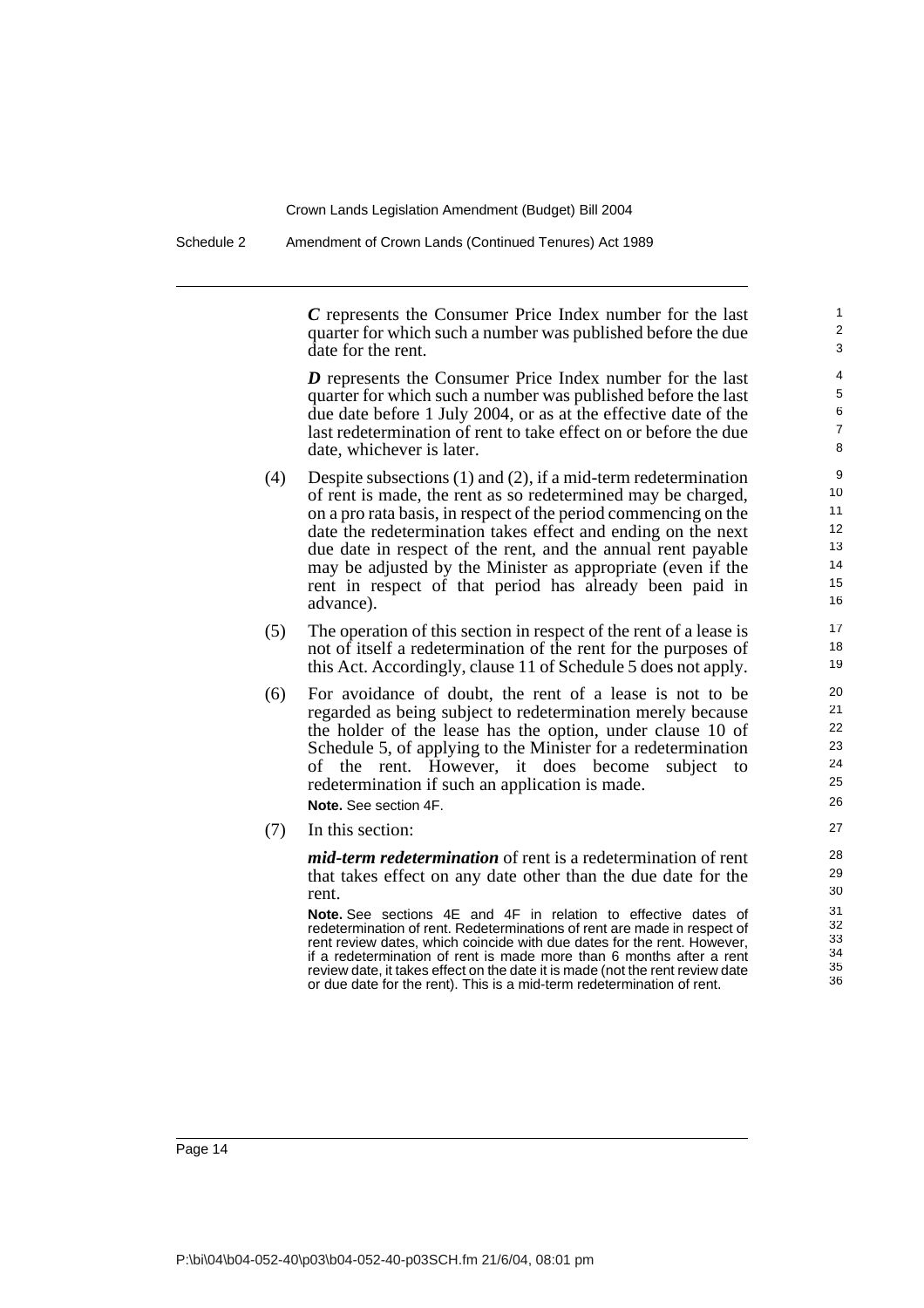Amendment of Crown Lands (Continued Tenures) Act 1989 Schedule 2

| 4D |     | Adjustment of annual rent in line with Consumer Price Index-                                                                                                                                                                                                                           | 1                          |
|----|-----|----------------------------------------------------------------------------------------------------------------------------------------------------------------------------------------------------------------------------------------------------------------------------------------|----------------------------|
|    |     | rent not subject to redetermination                                                                                                                                                                                                                                                    | 2                          |
|    | (1) | The annual rent of a lease the rent of which is not subject to<br>redetermination is:                                                                                                                                                                                                  | 3<br>$\overline{4}$        |
|    |     | the CPI adjusted rent at the due date, or<br>(a)                                                                                                                                                                                                                                       | 5                          |
|    |     | if the minimum rent at that due date exceeds the CPI<br>(b)<br>adjusted rent, the minimum rent.                                                                                                                                                                                        | 6<br>$\overline{7}$        |
|    |     | Note. As at 1 July 2004, the minimum rent under Division 2A of Part 7 of<br>the Principal Act is \$350. That amount is subject to CPI adjustment<br>under that Act and may also be increased by the regulations under that<br>Act.                                                     | 8<br>9<br>10<br>11         |
|    |     | See also Part 4 of Schedule 8 to the Principal Act, which provides for the<br>phasing-in of minimum rents from 1 July 2004 to 1 July 2006.                                                                                                                                             | 12<br>13                   |
|    | (2) | The CPI adjusted rent is to be determined in accordance with<br>the following formula:                                                                                                                                                                                                 | 14<br>15                   |
|    |     | $R = B \times \frac{C}{D}$                                                                                                                                                                                                                                                             | 16                         |
|    |     | where:                                                                                                                                                                                                                                                                                 | 17                         |
|    |     | <b>R</b> represents the CPI adjusted rent.                                                                                                                                                                                                                                             | 18                         |
|    |     | <b>B</b> represents the rent base, being the annual rent as at the last<br>due date occurring before 1 July 2004.                                                                                                                                                                      | 19<br>20                   |
|    |     | C represents the Consumer Price Index number for the last<br>quarter for which such a number was published before the due<br>date for which the CPI adjusted rent is being calculated.                                                                                                 | 21<br>22<br>23             |
|    |     | $D$ represents the Consumer Price Index number for the last<br>quarter for which such a number was published before 1 July<br>2004.                                                                                                                                                    | 24<br>25<br>26             |
|    | (3) | The operation of this section in respect of the rent of a lease is<br>not a redetermination of rent for the purposes of this Act.<br>Accordingly, clause 11 of Schedule 5 does not apply.                                                                                              | 27<br>28<br>29             |
| 4Ε |     | <b>Redetermination of rents</b>                                                                                                                                                                                                                                                        | 30                         |
|    | (1) | This section applies from 1 July 2004 in respect of a lease the<br>rent of which was, immediately before 1 July 2004, subject to<br>redetermination by the Minister under this Act, except the<br>following leases:<br>a lease in respect of which the rent may be redetermined<br>(a) | 31<br>32<br>33<br>34<br>35 |
|    |     | by the Minister at any time,                                                                                                                                                                                                                                                           | 36                         |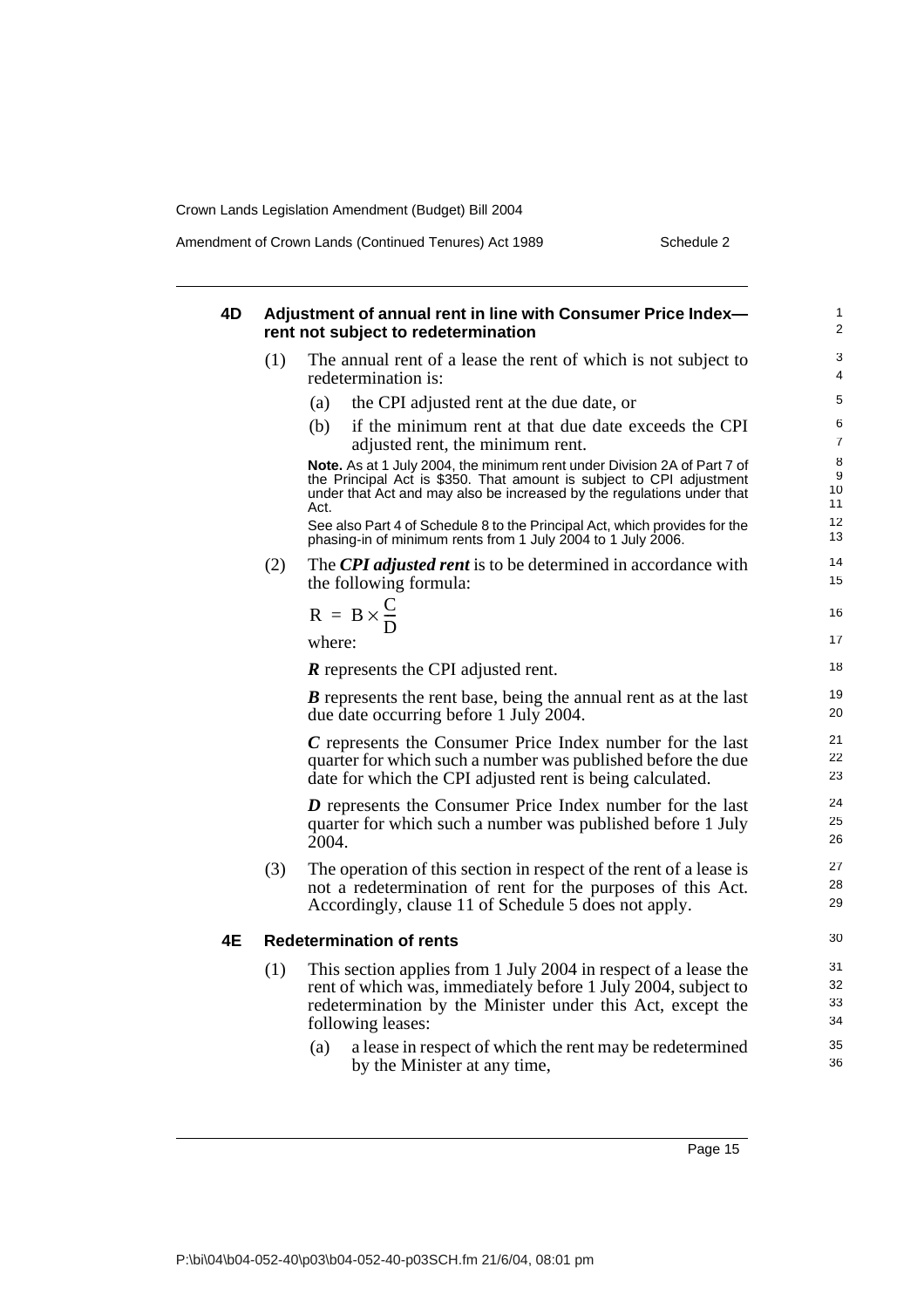Schedule 2 Amendment of Crown Lands (Continued Tenures) Act 1989

|     | (b) | a lease in respect of which the rent may be redetermined<br>by the Minister at intervals of less than 3 years.                                                                                                                                                                   | 1<br>$\overline{2}$                          |
|-----|-----|----------------------------------------------------------------------------------------------------------------------------------------------------------------------------------------------------------------------------------------------------------------------------------|----------------------------------------------|
|     |     | Note. The leases to which this section applies are more fully described<br>in clauses 6, 8 and 9 of Schedule 5. Before 1 July 2004, the rents of the<br>leases to which this section applies were redetermined at the intervals<br>set out in those clauses.                     | 3<br>4<br>$\mathbf 5$<br>6<br>$\overline{7}$ |
|     |     | In addition, this section applies to Commonwealth leases that were<br>subject to redetermination before 1 July 2004.                                                                                                                                                             | 8                                            |
| (2) |     | The Minister is to redetermine the rent payable in respect of a<br>lease to which this section applies as provided by this section.                                                                                                                                              | 9<br>10                                      |
| (3) |     | A redetermination of the rent of a lease is to be made in<br>respect of each rent review date.                                                                                                                                                                                   | 11<br>12                                     |
| (4) |     | The rent review dates in respect of a lease are as follows:                                                                                                                                                                                                                      | 13                                           |
|     | (a) | if the effective date of the last redetermination of the<br>rent of the lease was not more than 3 years before 1 July<br>2004:                                                                                                                                                   | 14<br>15<br>16                               |
|     |     | (i)<br>the first rent review date is the first due date in<br>respect of the rent occurring on or after 1 July<br>2004 that is not less than 3 years after the<br>effective date of that redetermination, or such<br>later due date as may be determined by the<br>Minister, and | 17<br>18<br>19<br>20<br>21<br>22             |
|     |     | thereafter, rent review dates fall on the third<br>(ii)<br>anniversary of the previous rent review date,                                                                                                                                                                         | 23<br>24                                     |
|     | (b) | if paragraph (a) does not apply:                                                                                                                                                                                                                                                 | 25                                           |
|     |     | the first rent review date is the first due date in<br>(i)<br>respect of the rent occurring on or after 1 July<br>2004, or such later due date as may be determined<br>by the Minister, and                                                                                      | 26<br>27<br>28<br>29                         |
|     |     | thereafter, rent review dates fall on the third<br>(ii)<br>anniversary of the previous rent review date.                                                                                                                                                                         | 30<br>31                                     |
| (5) |     | A redetermination of rent in respect of the first rent review<br>date for a lease under this section:                                                                                                                                                                            | 32<br>33                                     |
|     | (a) | may be made at any time before the first rent review<br>date or within 6 months after the first rent review date,<br>and, if so made, takes effect on the first rent review<br>date, and                                                                                         | 34<br>35<br>36<br>37                         |
|     | (b) | may be made more than 6 months after the first rent<br>review date but, if so made, takes effect from the date<br>of the redetermination.                                                                                                                                        | 38<br>39<br>40                               |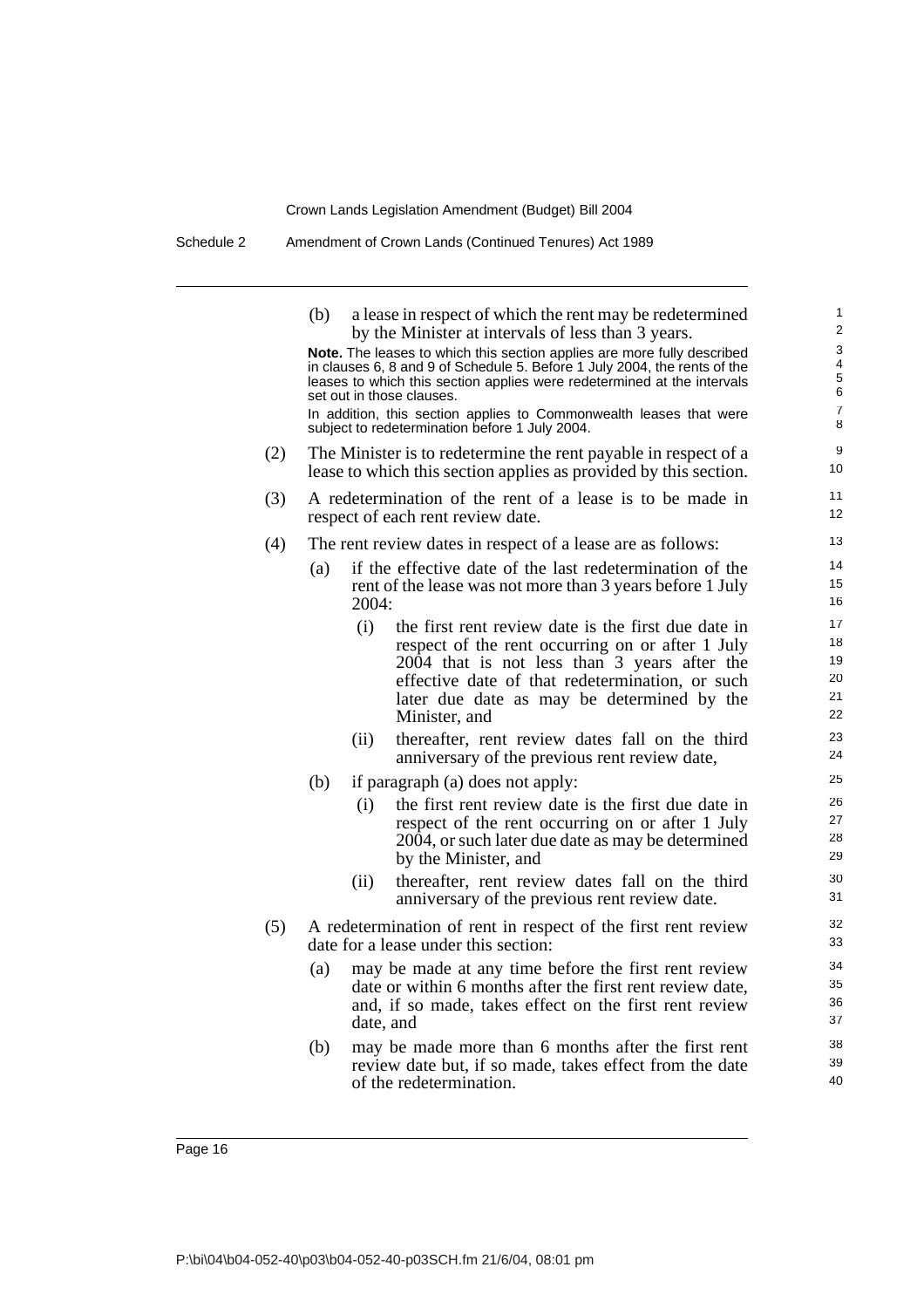| Amendment of Crown Lands (Continued Tenures) Act 1989 |
|-------------------------------------------------------|
|-------------------------------------------------------|

Schedule 2

|    | (6) | A redetermination of rent in respect of any other rent review<br>date for a lease under this section:                                                                                                                                                                                              | $\mathbf{1}$<br>2                |
|----|-----|----------------------------------------------------------------------------------------------------------------------------------------------------------------------------------------------------------------------------------------------------------------------------------------------------|----------------------------------|
|    |     | (a)<br>may be made within 6 months before or after a rent<br>review date and, if so made, takes effect on the rent<br>review date, and                                                                                                                                                             | 3<br>$\overline{4}$<br>5         |
|    |     | (b)<br>may be made more than 6 months after a rent review<br>date but, if so made, takes effect from the date of the<br>redetermination.                                                                                                                                                           | 6<br>$\overline{7}$<br>8         |
|    | (7) | Any redetermination of rent or adjustment of rent following a<br>redetermination does not become due and payable, for the<br>purpose of calculating interest, until the date notified to the<br>holder of the lease by the Minister as being the due date in<br>respect of the rent or adjustment. | 9<br>10<br>11<br>12<br>13        |
|    | (8) | For avoidance of doubt, this section does not affect the<br>operation of clauses 11 and 12 of Schedule 5.                                                                                                                                                                                          | 14<br>15                         |
| 4F |     | Redetermination of rent following application for<br>redetermination                                                                                                                                                                                                                               | 16<br>17                         |
|    | (1) | This section applies in respect of a lease if an application is<br>made under clause 10 of Schedule 5 for a redetermination of<br>the rent of the lease.                                                                                                                                           | 18<br>19<br>20                   |
|    | (2) | The Minister is to redetermine the rent payable in respect of a<br>lease to which this section applies as provided by this section.                                                                                                                                                                | 21<br>22                         |
|    | (3) | A redetermination of rent is to be made, as provided by this<br>section, in respect of each rent review date.                                                                                                                                                                                      | 23<br>24                         |
|    | (4) | If the application for redetermination was made before 1 July<br>2004, rent review dates for the lease are as follows:                                                                                                                                                                             | 25<br>26                         |
|    |     | if the effective date of the last redetermination of the<br>(a)<br>rent was not more than 3 years before 1 July 2004:                                                                                                                                                                              | 27<br>28                         |
|    |     | (i)<br>the first rent review date is the first due date in<br>respect of the rent occurring on or after 1 July<br>2004 that is not less than 3 years after the<br>effective date of that redetermination, or such<br>later due date as may be determined by the<br>Minister, and                   | 29<br>30<br>31<br>32<br>33<br>34 |
|    |     | thereafter, rent review dates fall on the third<br>(ii)<br>anniversary of the previous rent review date,                                                                                                                                                                                           | 35<br>36                         |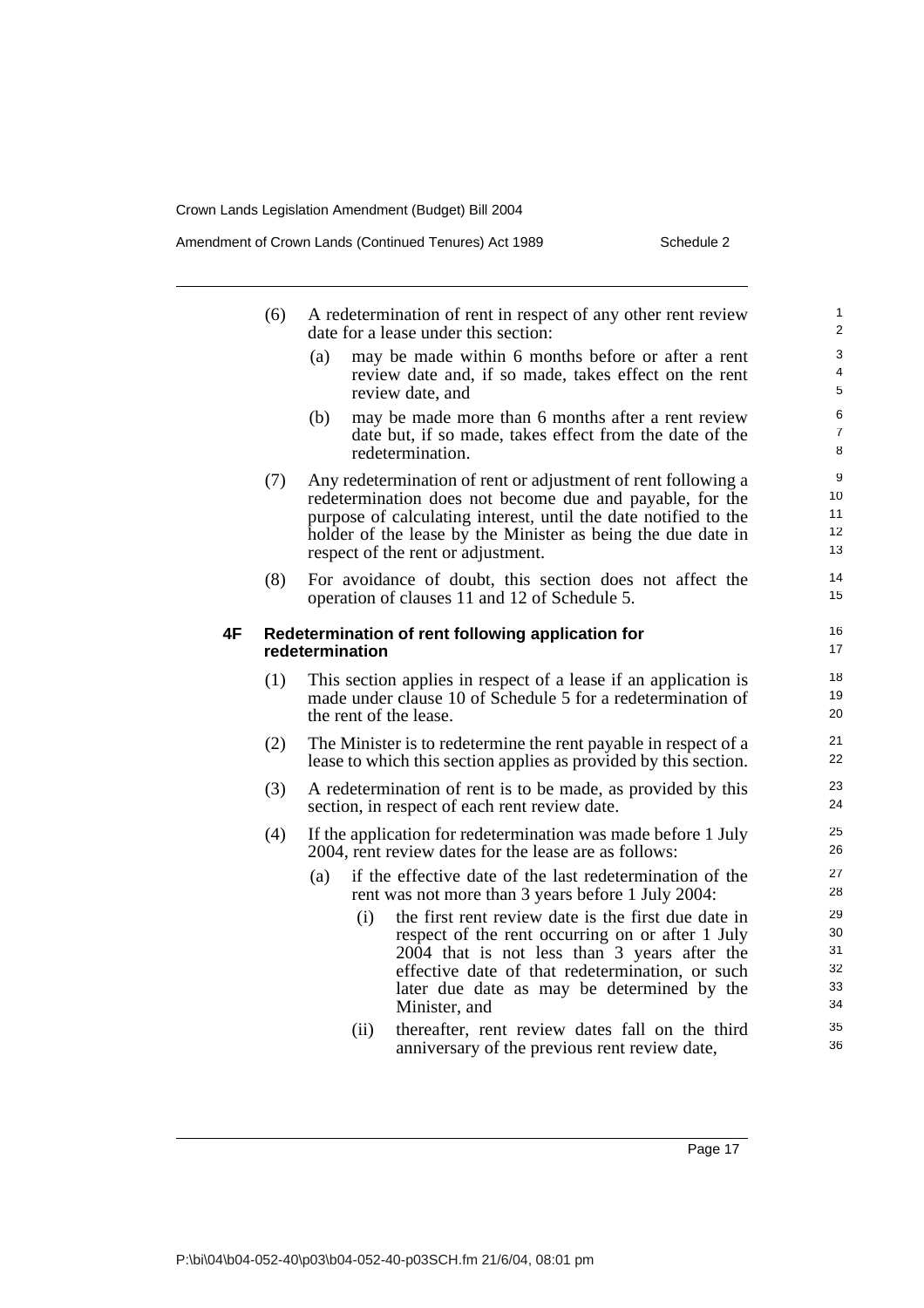Schedule 2 Amendment of Crown Lands (Continued Tenures) Act 1989

|     | (b) | if paragraph (a) does not apply:                                                                                                                                                                                                                                                                   | 1                          |
|-----|-----|----------------------------------------------------------------------------------------------------------------------------------------------------------------------------------------------------------------------------------------------------------------------------------------------------|----------------------------|
|     |     | the first rent review date is the first due date in<br>(i)<br>respect of the rent occurring on or after 1 July                                                                                                                                                                                     | $\overline{2}$<br>3<br>4   |
|     |     | 2004, or such later due date as may be determined<br>by the Minister, and                                                                                                                                                                                                                          | 5                          |
|     |     | thereafter, rent review dates fall on the third<br>(ii)<br>anniversary of the previous rent review date.                                                                                                                                                                                           | 6<br>$\overline{7}$        |
| (5) |     | If the application for redetermination is made on or after 1<br>July 2004:                                                                                                                                                                                                                         | 8<br>9                     |
|     | (a) | the first rent review date is the first due date in respect<br>of the rent after the application is made, and                                                                                                                                                                                      | 10<br>11                   |
|     | (b) | thereafter, each third anniversary of the previous rent<br>review date is a rent review date.                                                                                                                                                                                                      | 12<br>13                   |
| (6) |     | A redetermination of rent in respect of the first rent review<br>date for a lease under this section:                                                                                                                                                                                              | 14<br>15                   |
|     | (a) | may be made at any time before the first rent review                                                                                                                                                                                                                                               | 16<br>17                   |
|     |     | date or within 6 months after the first rent review date,<br>and, if so made, takes effect on the first rent review                                                                                                                                                                                | 18                         |
|     |     | date, and                                                                                                                                                                                                                                                                                          | 19                         |
|     | (b) | may be made more than 6 months after the first rent<br>review date but, if so made, takes effect from the date<br>of the redetermination.                                                                                                                                                          | 20<br>21<br>22             |
| (7) |     | A redetermination of rent in respect of any other rent review<br>date for a lease under this section:                                                                                                                                                                                              | 23<br>24                   |
|     | (a) | may be made within 6 months before or after a rent<br>review date and, if so made, takes effect on the rent<br>review date, and                                                                                                                                                                    | 25<br>26<br>27             |
|     | (b) | may be made more than 6 months after a rent review<br>date but, if so made, takes effect from the date of the<br>redetermination.                                                                                                                                                                  | 28<br>29<br>30             |
| (8) |     | Any redetermination of rent or adjustment of rent following a<br>redetermination does not become due and payable, for the<br>purpose of calculating interest, until the date notified to the<br>holder of the lease by the Minister as being the due date in<br>respect of the rent or adjustment. | 31<br>32<br>33<br>34<br>35 |
| (9) |     | For avoidance of doubt, this section does not affect the<br>operation of clauses 11 and 12 of Schedule 5.                                                                                                                                                                                          | 36<br>37                   |
|     |     |                                                                                                                                                                                                                                                                                                    |                            |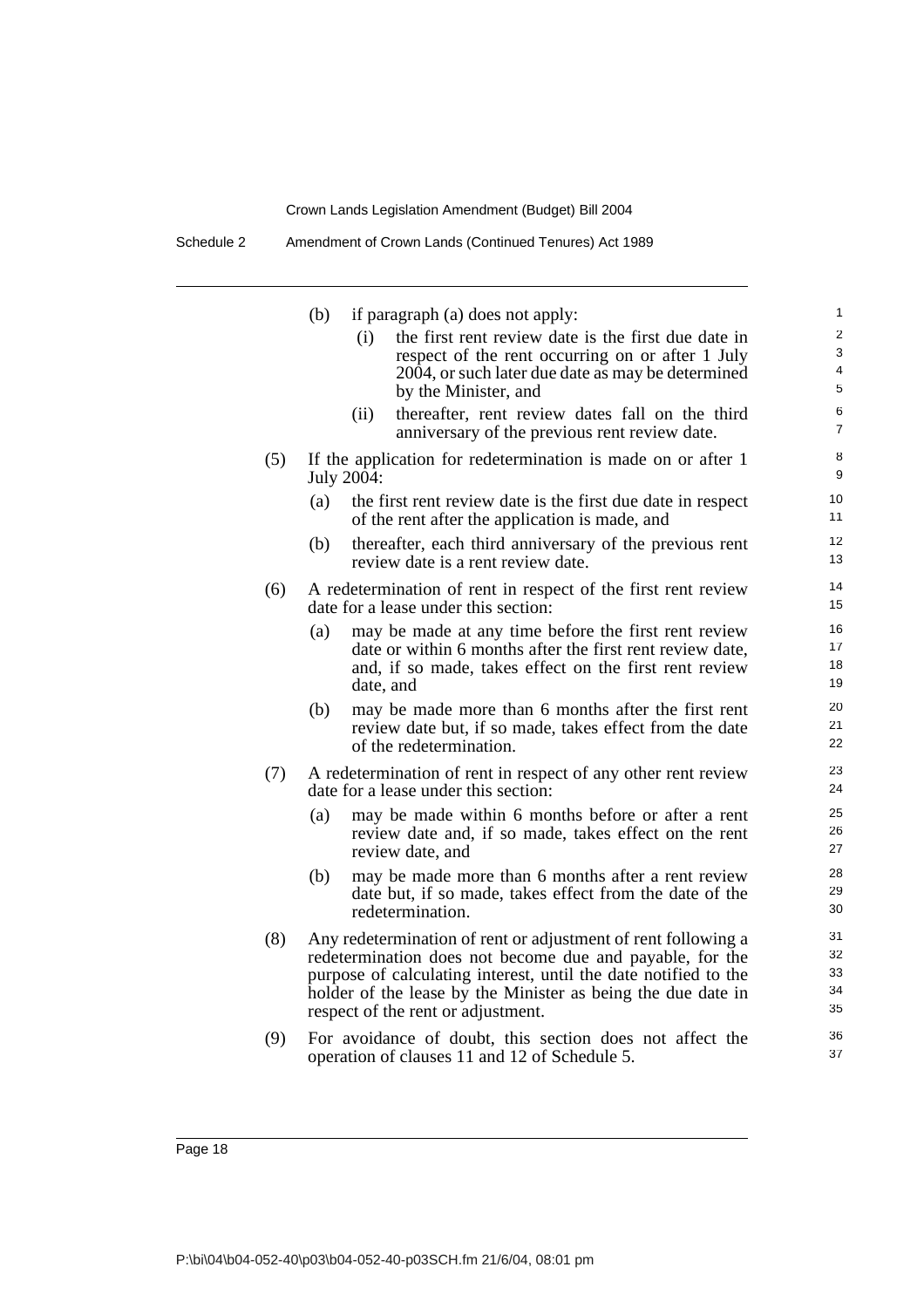Amendment of Crown Lands (Continued Tenures) Act 1989 Schedule 2

1  $\overline{2}$ 

## **Part 1B Minimum instalments—purchases of land**

**4G Application of Part**

| (1) | This Part applies in respect of any purchase of land under this |  |
|-----|-----------------------------------------------------------------|--|
|     | Act, including an incomplete purchase.                          |  |

- (2) Subject to subsection (3), this Part does not apply in respect of a purchase of land situated in the Western Division.
- (3) The regulations may apply the provisions of this Part, with or without modification, in respect of land situated in the Western Division.
- (4) This Part, and any regulations made under subsection (3), have effect despite anything to the contrary in this Act and despite any condition to which a purchase (or incomplete purchase) is subject.

#### **4H Minimum annual instalments**

- (1) An annual instalment of the purchase price of land under this Act is not in any case to be less than the minimum annual instalment payable at the due date.
- (2) If an annual instalment of the purchase price of land (whether with or without interest added) is less than the minimum annual instalment at the due date, the annual instalment is increased to the minimum annual instalment.
- (3) For the purpose of this Act, the *minimum annual instalment* at each due date is determined in accordance with the following formula:

$$
M = B \times \frac{C}{D}
$$
  
where:  
*M* represents the minimum equal integral

*M* represents the minimum annual instalment.

*B* represents the annual instalment base.

*C* represents the Consumer Price Index number for the last quarter for which such a number was published before the due date for the annual instalment.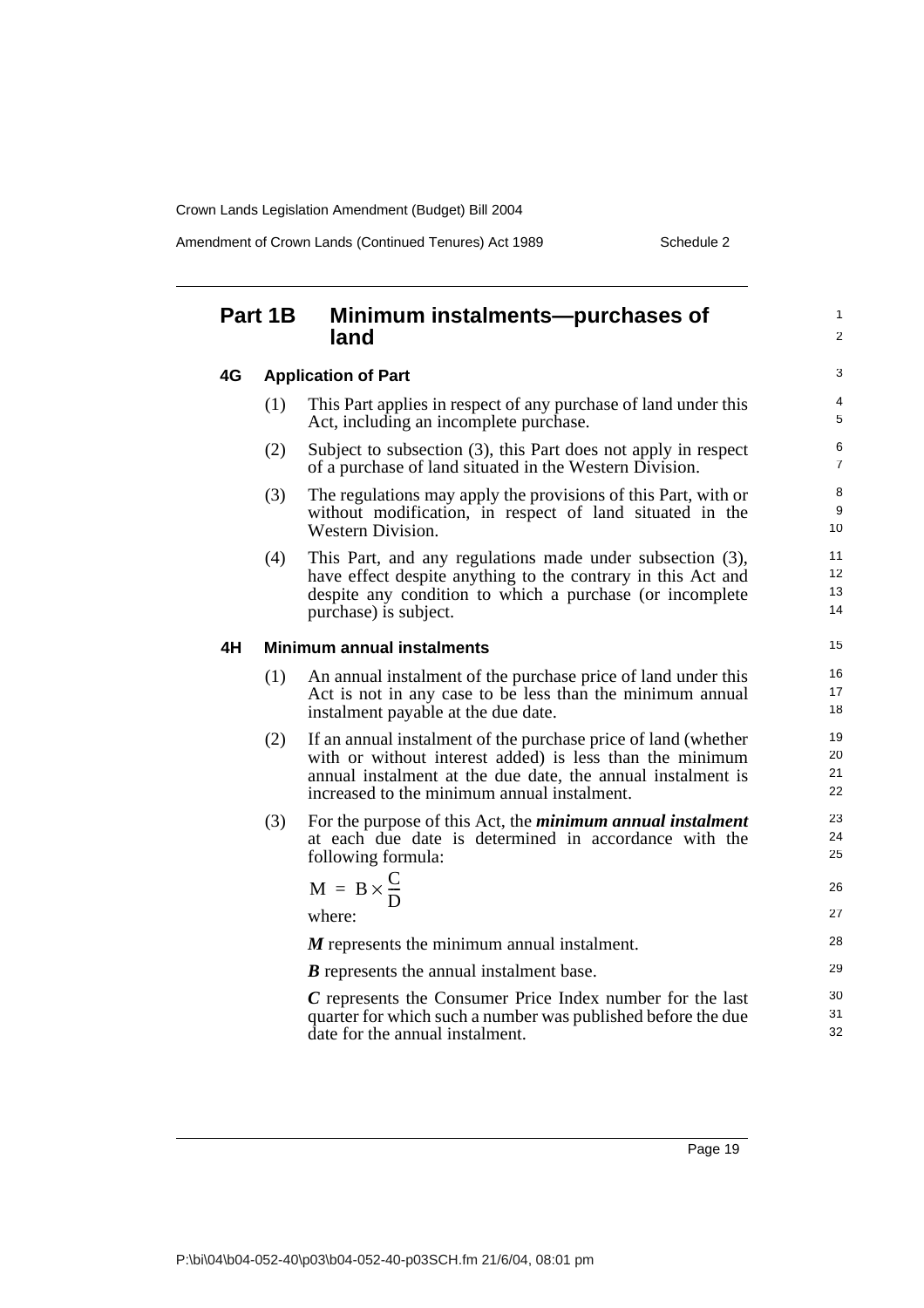Schedule 2 Amendment of Crown Lands (Continued Tenures) Act 1989

*D* represents the Consumer Price Index number for the last quarter for which such a number was published before the annual instalment base adjustment date.

(4) In this section: *annual instalment base* means \$350 or such higher amount as the regulations may from time to time prescribe.

*annual instalment base adjustment date* means 1 July 2004 or, if the annual instalment base is prescribed by the regulations, the date prescribed by the regulations as the annual instalment base adjustment date.

### **4I Minimum half-yearly instalments**

- (1) A half-yearly instalment of the purchase price of land under this Act is not in any case to be less than the minimum half-yearly instalment payable at the due date.
- (2) If a half-yearly instalment of the purchase price of land (whether with or without interest added) is less than the minimum half-yearly instalment, the half-yearly instalment is increased to the minimum half-yearly instalment.
- (3) For the purpose of this Act, the *minimum half-yearly instalment* at each due date is determined in accordance with the following formula:

$$
M = B \times \frac{C}{D}
$$

where:

*M* represents the minimum half-yearly instalment.

*B* represents the half-yearly instalment base.

*C* represents the Consumer Price Index number for the last quarter for which such a number was published before the due date for the half-yearly instalment.

*D* represents the Consumer Price Index number for the last quarter for which such a number was published before the half-yearly instalment base adjustment date.

(4) In this section:

*half-yearly instalment base* means \$175 or such higher amount as the regulations may from time to time prescribe.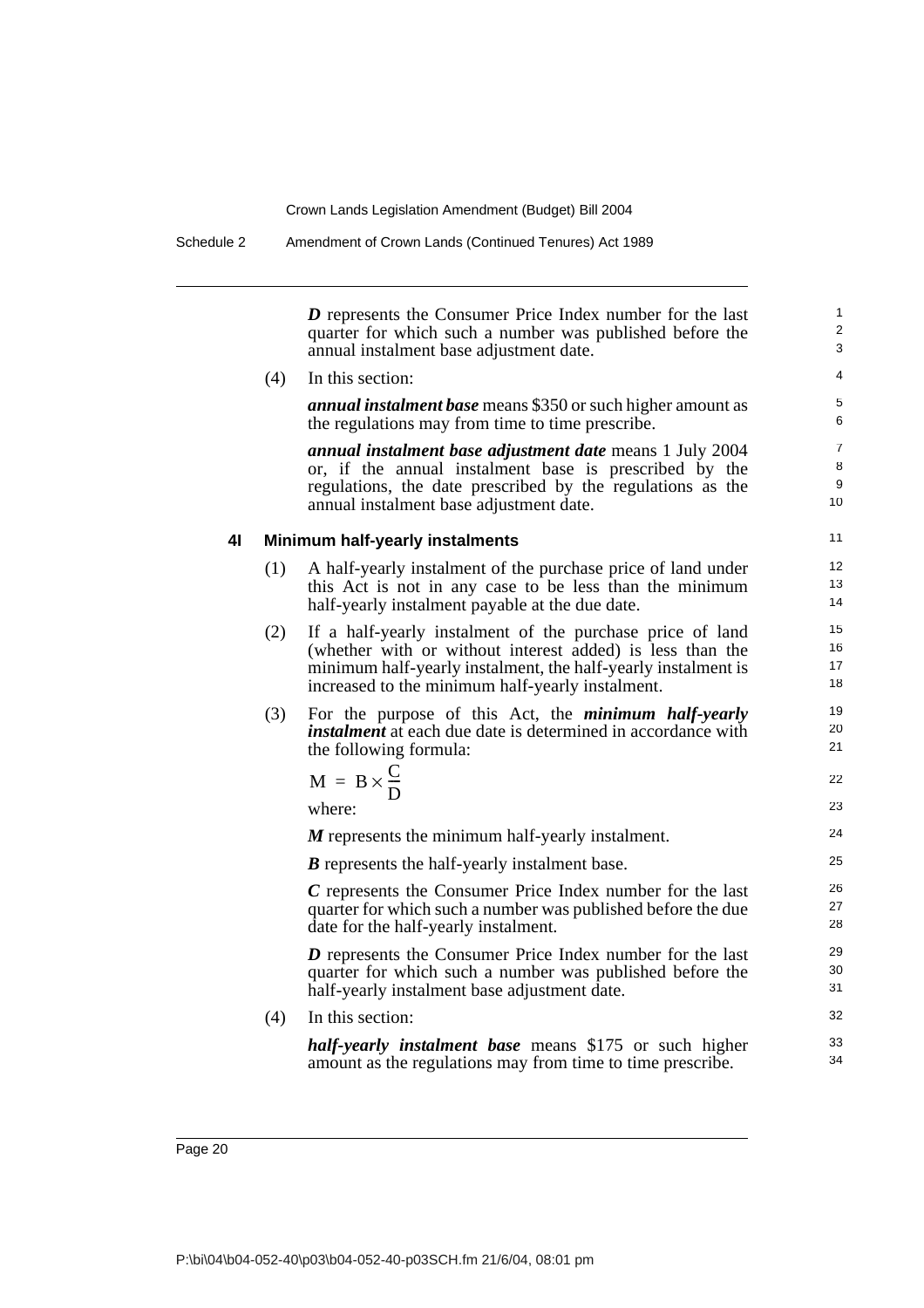**[4] Part 3**

Amendment of Crown Lands (Continued Tenures) Act 1989 Schedule 2

*half-yearly instalment base adjustment date* means 1 July 2004 or, if the half-yearly instalment base is prescribed by the regulations, the date prescribed by the regulations as the half-yearly instalment base adjustment date.

|        |     | <u>han-yearry mstamicht base aufustment uate.</u>                                                                                                                                                                                                                                                                                                                                 |                                     |
|--------|-----|-----------------------------------------------------------------------------------------------------------------------------------------------------------------------------------------------------------------------------------------------------------------------------------------------------------------------------------------------------------------------------------|-------------------------------------|
| 4J     |     | <b>Adjustment of final instalment</b>                                                                                                                                                                                                                                                                                                                                             | 5                                   |
|        |     | If the balance of purchase money and interest owing in respect<br>of a purchase is at any time less than the amount of a<br>minimum annual instalment or, in the case of instalments paid<br>half-yearly, the minimum half-yearly instalment, the balance<br>only is payable.                                                                                                     | 6<br>$\overline{7}$<br>8<br>9<br>10 |
| Part 3 |     |                                                                                                                                                                                                                                                                                                                                                                                   | 11                                  |
|        |     | Insert before section 18:                                                                                                                                                                                                                                                                                                                                                         | 12                                  |
| Part 3 |     | <b>Miscellaneous</b>                                                                                                                                                                                                                                                                                                                                                              | 13                                  |
| 17     |     | General provisions applicable to CPI adjustments                                                                                                                                                                                                                                                                                                                                  | 14                                  |
|        | (1) | This section applies in respect of a provision of this Act that<br>provides for the adjustment of an amount by reference to the<br>Consumer Price Index (a CPI adjustment provision).                                                                                                                                                                                             | 15<br>16<br>17                      |
|        | (2) | If a CPI adjustment provision requires regard to be had to a<br>Consumer Price Index number published before a due date in<br>respect of rent or an instalment, regard may be had to the last<br>Index number so published before a notice or invoice of the<br>rent or instalment payable by the person liable to pay the rent<br>or instalment is sent to the person concerned. | 18<br>19<br>20<br>21<br>22<br>23    |
|        | (3) | If the Australian Statistician publishes a Consumer Price<br>Index number in respect of a particular quarter after the notice<br>or invoice is sent:                                                                                                                                                                                                                              | 24<br>25<br>26                      |
|        |     | except as provided by paragraph (b)—the publication<br>(a)<br>of the later Index number is to be disregarded, or                                                                                                                                                                                                                                                                  | 27<br>28                            |
|        |     | if the Minister so directs—regard is to be had to the<br>(b)<br>later and not to the earlier number.                                                                                                                                                                                                                                                                              | 29<br>30                            |
|        |     |                                                                                                                                                                                                                                                                                                                                                                                   |                                     |

(4) If the Australian Statistician publishes a Consumer Price Index number in respect of a particular quarter in substitution for a Consumer Price Index number previously published in respect of that quarter: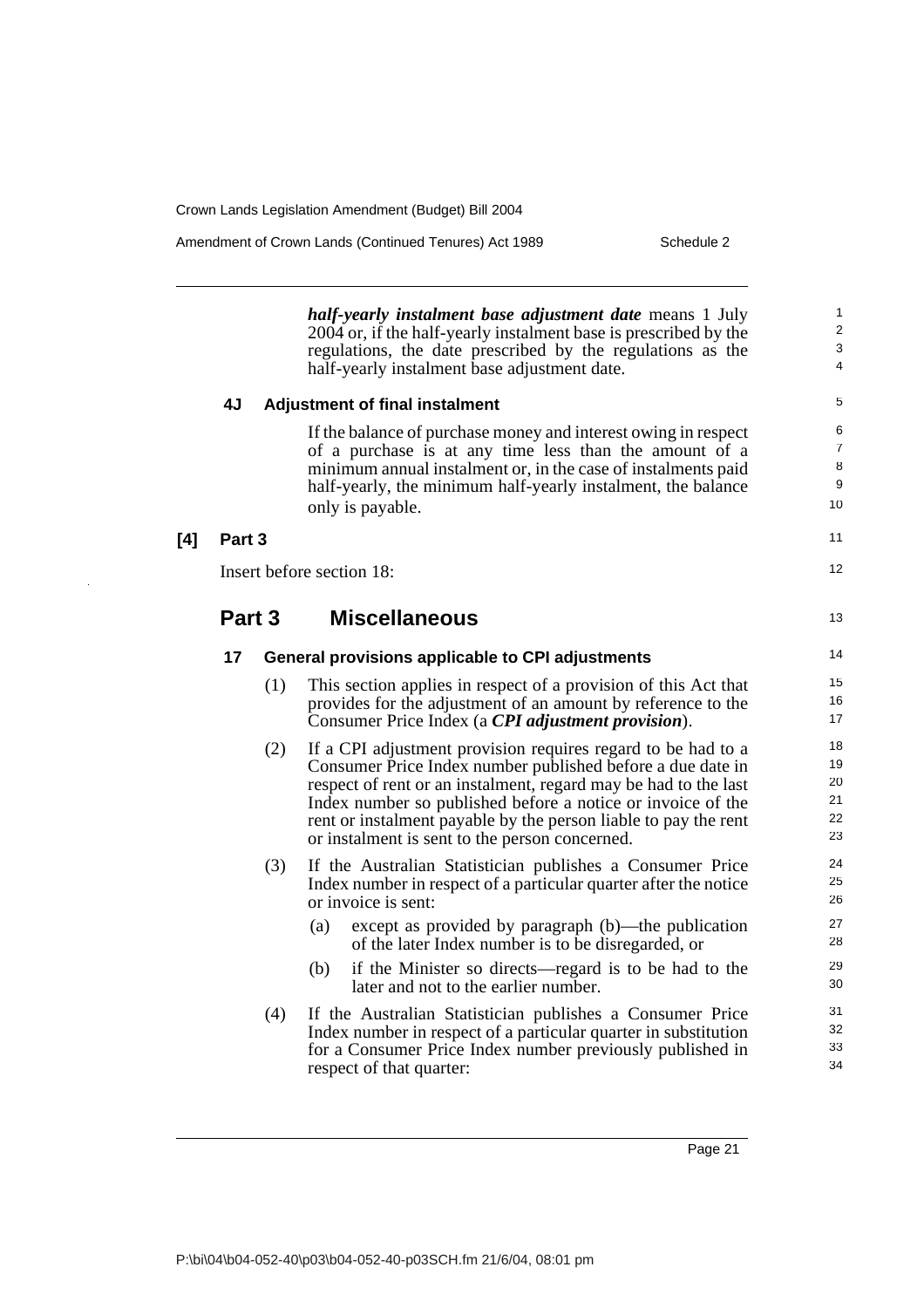Schedule 2 Amendment of Crown Lands (Continued Tenures) Act 1989

|       |                        | (a)<br>except as provided by paragraph (b)—the publication<br>of the later Index number is to be disregarded, or                                                                                                                                                                                                                                                                                                                                                | $\mathbf{1}$<br>$\overline{2}$               |
|-------|------------------------|-----------------------------------------------------------------------------------------------------------------------------------------------------------------------------------------------------------------------------------------------------------------------------------------------------------------------------------------------------------------------------------------------------------------------------------------------------------------|----------------------------------------------|
|       |                        | if the Minister so directs—regard is to be had to the<br>(b)<br>later and not to the earlier number.                                                                                                                                                                                                                                                                                                                                                            | 3<br>$\overline{4}$                          |
|       | (5)                    | If the reference base for the Consumer Price Index is changed,<br>regard is to be had only to Index numbers published in terms<br>of the new reference base or to Index numbers converted to<br>the new reference base in accordance with an arithmetical<br>conversion factor specified by the Australian Statistician.                                                                                                                                        | 5<br>6<br>$\overline{7}$<br>8<br>9           |
|       | (6)                    | An adjustment under a CPI adjustment provision is to be<br>made to the nearest whole dollar.                                                                                                                                                                                                                                                                                                                                                                    | 10<br>11                                     |
| [5]   |                        | Schedule 2 Provisions applicable to continued tenures etc                                                                                                                                                                                                                                                                                                                                                                                                       | 12                                           |
|       |                        | Omit clause 3 (5) from Part 1. Insert instead:                                                                                                                                                                                                                                                                                                                                                                                                                  | 13                                           |
|       | (5)                    | If the purchase price (whether with or without interest added)<br>of an incomplete purchase is, immediately before the<br>commencement of this clause, payable by annual instalments<br>of less than \$100, the annual instalments are increased to \$100<br>as from that commencement.<br><b>Note.</b> See Part 1B of this Act in relation to minimum instalments on<br>certain purchases after 1 July 2004.                                                   | 14<br>15<br>16<br>17<br>18<br>19<br>20       |
| [6]   |                        | Schedule 2, Part 1, clause 4 (6)                                                                                                                                                                                                                                                                                                                                                                                                                                | 21                                           |
|       |                        | Omit the subclause. Insert instead:                                                                                                                                                                                                                                                                                                                                                                                                                             | 22                                           |
|       | (6)                    | If the purchase price (whether with or without interest added)<br>of an incomplete purchase in a special land district is,<br>immediately before the commencement of this clause,<br>payable by half-yearly instalments of less than \$50, the<br>half-yearly instalments are increased to \$50 as from that<br>commencement.<br><b>Note.</b> See Part 1B of this Act in relation to minimum half-yearly<br>instalments on certain purchases after 1 July 2004. | 23<br>24<br>25<br>26<br>27<br>28<br>29<br>30 |
| $[7]$ |                        | Schedule 2, Part 2, clause 4A                                                                                                                                                                                                                                                                                                                                                                                                                                   | 31                                           |
|       | Insert after clause 4: |                                                                                                                                                                                                                                                                                                                                                                                                                                                                 | 32                                           |
|       | 4Α                     | Purchase of perpetual leases-special arrangements                                                                                                                                                                                                                                                                                                                                                                                                               | 33                                           |
|       |                        | Schedule 7A has effect.                                                                                                                                                                                                                                                                                                                                                                                                                                         | 34                                           |
|       |                        |                                                                                                                                                                                                                                                                                                                                                                                                                                                                 |                                              |

 $\bar{z}$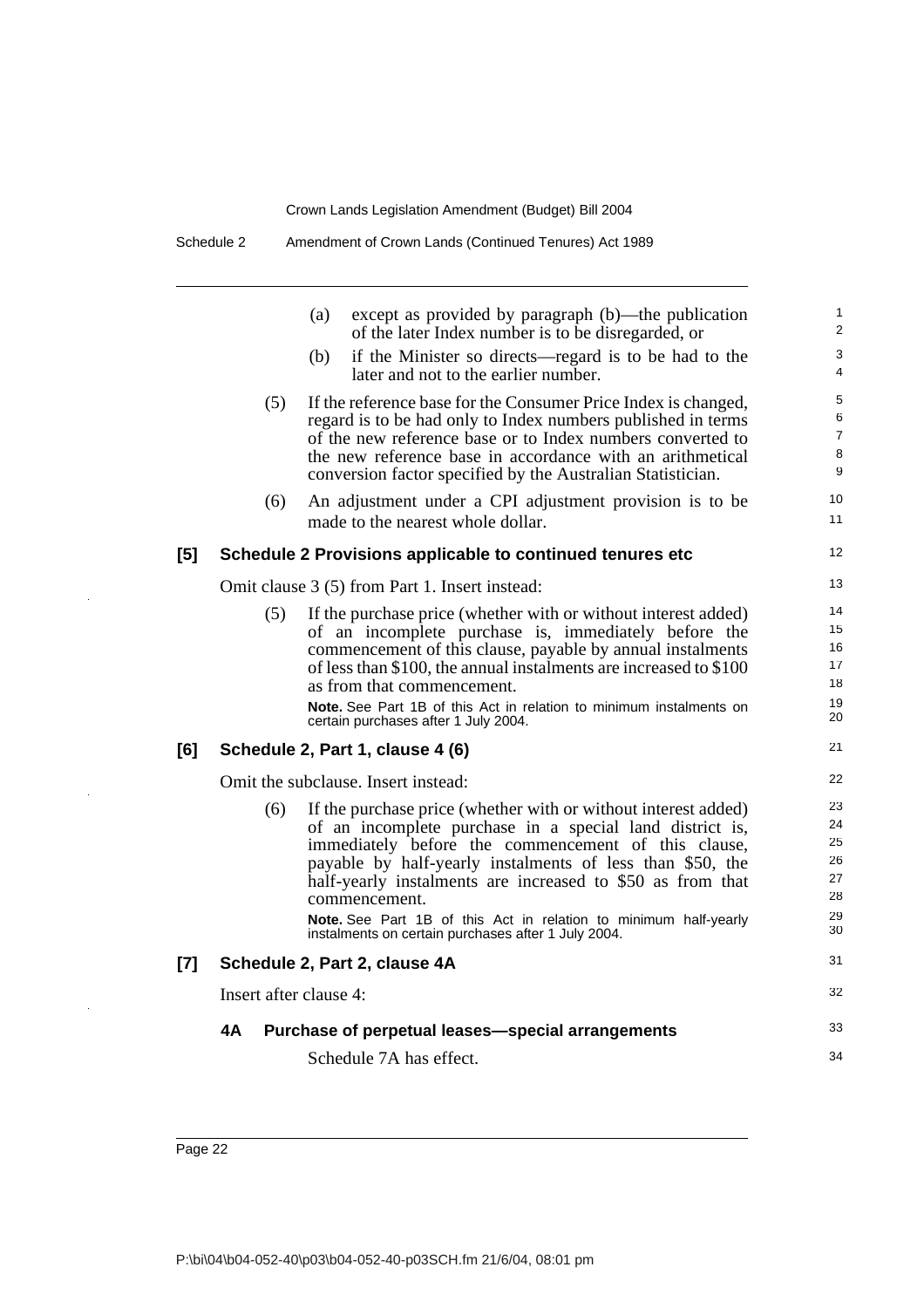J.

 $\ddot{\phantom{a}}$ 

 $\ddot{\phantom{0}}$ 

|  | Amendment of Crown Lands (Continued Tenures) Act 1989 |
|--|-------------------------------------------------------|
|--|-------------------------------------------------------|

Schedule 2

| [8]    | <b>Schedule 4 Subdivision of holdings</b>                                                                                                                                                                                                                                                                                                                                                                                                                                                                        | 1                                            |
|--------|------------------------------------------------------------------------------------------------------------------------------------------------------------------------------------------------------------------------------------------------------------------------------------------------------------------------------------------------------------------------------------------------------------------------------------------------------------------------------------------------------------------|----------------------------------------------|
|        | Insert after clause $4(6)$ :                                                                                                                                                                                                                                                                                                                                                                                                                                                                                     | 2                                            |
|        | (7)<br>This clause does not apply in respect of the determination of<br>the annual rent of a portion of a subdivided lease if Part 1A of<br>this Act applies in respect of the rent of the lease.                                                                                                                                                                                                                                                                                                                | 3<br>4<br>5                                  |
| [9]    | Schedule 4, clause 4A                                                                                                                                                                                                                                                                                                                                                                                                                                                                                            | 6                                            |
|        | Insert after clause 4:                                                                                                                                                                                                                                                                                                                                                                                                                                                                                           | 7                                            |
|        | Apportionment of money payable-Part 1A leases                                                                                                                                                                                                                                                                                                                                                                                                                                                                    | 8                                            |
|        | (1)<br>This clause applies in respect of the determination of the<br>annual rent of a portion of a subdivided lease if Part 1A of this<br>Act applies in respect of the rent of the lease.                                                                                                                                                                                                                                                                                                                       | 9<br>10<br>11                                |
|        | If a subdivided lease is subject to redetermination, the<br>(2)<br>Minister may determine the rent in respect of each portion of<br>the subdivided lease.                                                                                                                                                                                                                                                                                                                                                        | 12<br>13<br>14                               |
|        | If a subdivided lease is not subject to redetermination, the<br>(3)<br>Minister may apportion the rent and rent base for the<br>subdivided lease to the portions of the leases as the Minister<br>considers appropriate.                                                                                                                                                                                                                                                                                         | 15<br>16<br>17<br>18                         |
|        | (4)<br>A part of a rent base apportioned to a portion of a lease under<br>this clause is taken, for the purpose of section 4D, to have<br>been the annual rent of the portion of the lease as at the last<br>due date occurring before 1 July 2004. The annual rent of the<br>portion of the lease is to be determined accordingly.                                                                                                                                                                              | 19<br>20<br>21<br>22<br>23                   |
| $[10]$ | <b>Schedule 5 Rent etc</b>                                                                                                                                                                                                                                                                                                                                                                                                                                                                                       | 24                                           |
|        | Omit clause $5(2)$ – $(5)$ . Insert instead:                                                                                                                                                                                                                                                                                                                                                                                                                                                                     | 25                                           |
|        | (2)<br>This clause does not apply in respect of the rent of a lease if<br>Part 1A applies in respect of the rent of the lease.<br>Note. From 1 July 2004, most rental adjustments are made under<br>Part 1A, not the above provision. As at 1 July 2004, Part 1A does not<br>apply in respect of certain leases of land situated in the Western<br>Division. Accordingly, this clause continues to apply in respect of such<br>leases. Note that the regulations may apply Part 1A in respect of such<br>leases. | 26<br>27<br>28<br>29<br>30<br>31<br>32<br>33 |
|        |                                                                                                                                                                                                                                                                                                                                                                                                                                                                                                                  |                                              |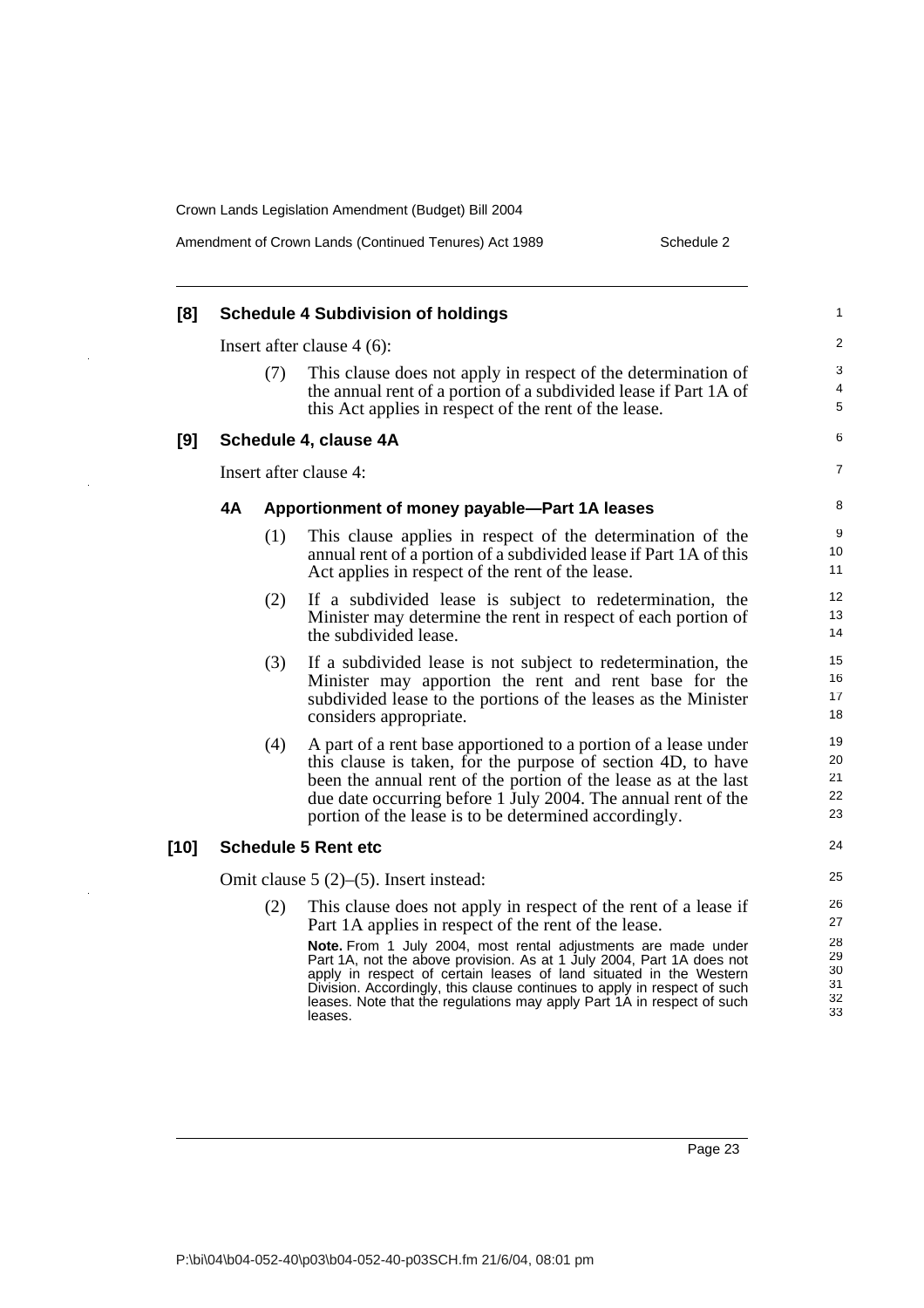| Amendment of Crown Lands (Continued Tenures) Act 1989 | Schedule 2 |  |  |
|-------------------------------------------------------|------------|--|--|
|-------------------------------------------------------|------------|--|--|

| $[11]$ |                                     | Schedule 5, clause 6 (8)                                                                                                                                                                    | 1              |  |  |
|--------|-------------------------------------|---------------------------------------------------------------------------------------------------------------------------------------------------------------------------------------------|----------------|--|--|
|        |                                     | Insert after clause $6(7)$ :                                                                                                                                                                | 2              |  |  |
|        | (8)                                 | This clause does not apply in respect of the redetermination of<br>the rent of a lease if Part 1A applies in respect of the<br>redetermination of the rent of the lease.                    | 3<br>4<br>5    |  |  |
| $[12]$ |                                     | Schedule 5, clause 8 (10)                                                                                                                                                                   | 6              |  |  |
|        |                                     | Insert after clause 8 (9):                                                                                                                                                                  | $\overline{7}$ |  |  |
|        | (10)                                | This clause does not apply in respect of the redetermination of<br>the rent of a lease if Part 1A applies in respect of the<br>redetermination of the rent of the lease.                    | 8<br>9<br>10   |  |  |
| $[13]$ |                                     | Schedule 5, clause 9 (9)                                                                                                                                                                    | 11             |  |  |
|        | Insert after clause $9(8)$ :        |                                                                                                                                                                                             |                |  |  |
|        | (9)                                 | This clause does not apply in respect of the redetermination of<br>the rent of a lease if Part 1A applies in respect of the<br>redetermination of the rent of the lease.                    | 13<br>14<br>15 |  |  |
| $[14]$ |                                     | Schedule 5, clause 10 (6)                                                                                                                                                                   | 16             |  |  |
|        | Insert after clause $10(5)$ :       |                                                                                                                                                                                             |                |  |  |
|        | (6)                                 | Subclauses $(3)$ – $(5)$ do not apply in respect of the<br>redetermination of the rent of a lease if Part 1A applies in<br>respect of the redetermination of the rent of the lease.         | 18<br>19<br>20 |  |  |
| $[15]$ |                                     | Schedule 5, clause 12 (1) (a)                                                                                                                                                               | 21             |  |  |
|        | Omit the paragraph. Insert instead: |                                                                                                                                                                                             |                |  |  |
|        |                                     | the rent is to be the market rent for the land comprised<br>(a)<br>in the lease having regard to any restrictions, conditions<br>or terms to which it is subject, subject to subclause (3), | 23<br>24<br>25 |  |  |
| $[16]$ |                                     | Schedule 5, clause 12 (2)                                                                                                                                                                   | 26             |  |  |
|        | Omit the subclause.                 |                                                                                                                                                                                             | 27             |  |  |
|        |                                     |                                                                                                                                                                                             |                |  |  |

 $\mathbb{Z}$ 

 $\overline{\phantom{a}}$ 

 $\ddot{\phantom{a}}$ 

 $\ddot{\phantom{0}}$ 

 $\bar{z}$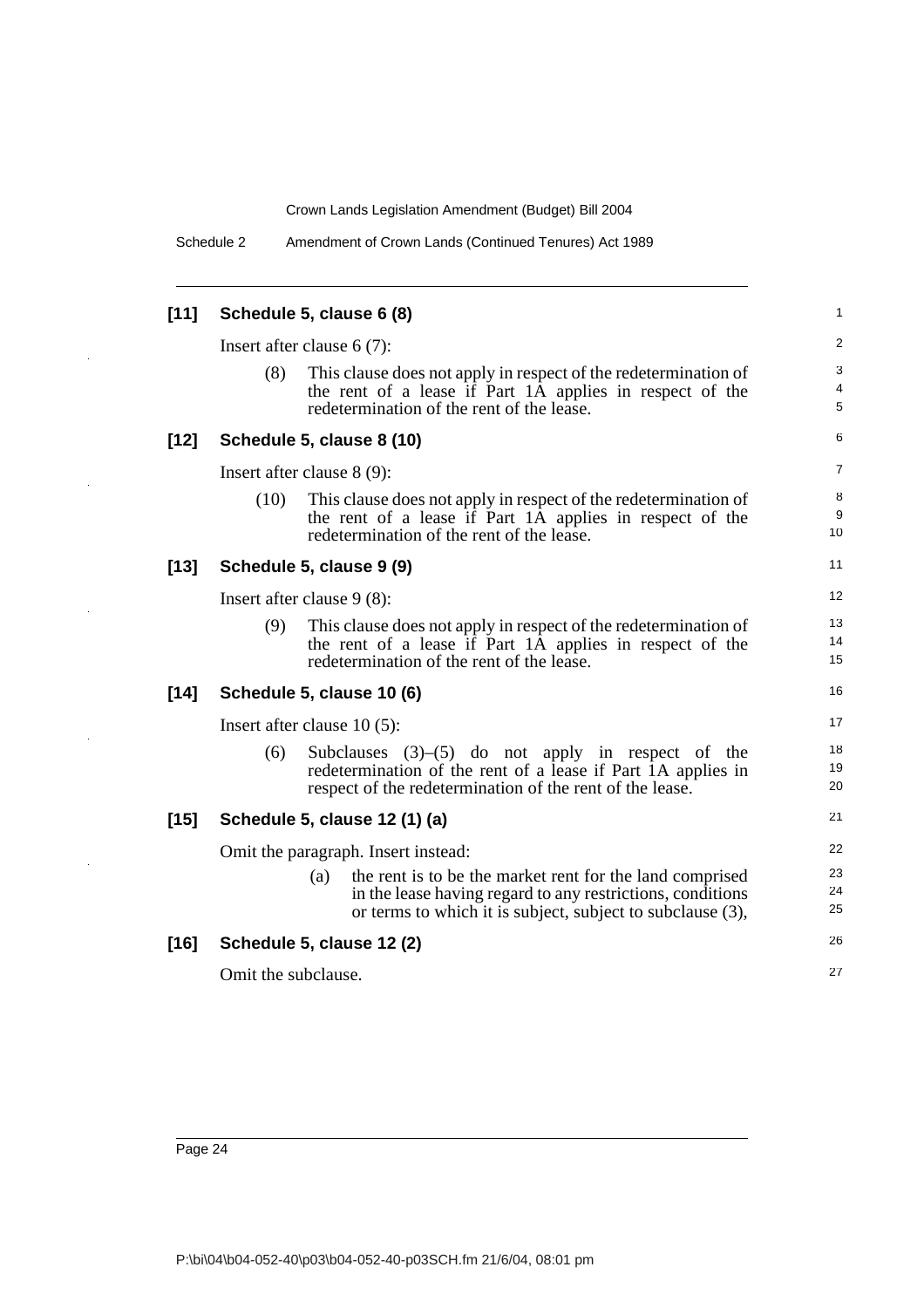$\ddot{\phantom{a}}$ 

J,

| Amendment of Crown Lands (Continued Tenures) Act 1989 | Schedule 2 |
|-------------------------------------------------------|------------|
|-------------------------------------------------------|------------|

| [17]   | Schedule 5, clause 12 (3)                                                                                                                                                                                                                                                            | $\mathbf{1}$             |
|--------|--------------------------------------------------------------------------------------------------------------------------------------------------------------------------------------------------------------------------------------------------------------------------------------|--------------------------|
|        | Insert ", being a lease of land situated in the Western Division," after<br>"town land lease".                                                                                                                                                                                       | $\overline{2}$<br>3      |
| $[18]$ | Schedule 5, clause 12 (4)                                                                                                                                                                                                                                                            | 4                        |
|        | Omit "subclauses (2) and (3)". Insert instead "subclause (3)".                                                                                                                                                                                                                       | 5                        |
| $[19]$ | Schedule 5, clause 12 (6) and (7)                                                                                                                                                                                                                                                    | 6                        |
|        | Omit clause 12 (6). Insert instead:                                                                                                                                                                                                                                                  | $\overline{7}$           |
|        | Subject to Divisions 2A and 2B of Part 7 of the Principal Act,<br>(6)<br>a redetermination of the rent of a lease in a special land district<br>that is situated in the Western Division is subject to any<br>reduction under the Irrigation Areas (Reduction of Rents)<br>Act 1974. | 8<br>9<br>10<br>11<br>12 |
|        | The regulations may modify the application of this clause in<br>(7)<br>respect of leases of land situated in the Western Division. In<br>particular, the regulations may provide that subclause (3) or<br>(6) do not apply in respect of such a lease.                               | 13<br>14<br>15<br>16     |
| $[20]$ | Schedule 5, clause 13 (1)                                                                                                                                                                                                                                                            | 17                       |
|        | Insert ", being a lease of land situated in the Western Division," after<br>"special land district".                                                                                                                                                                                 | 18<br>19                 |
| [21]   | Schedule 5, clause 13 (5)                                                                                                                                                                                                                                                            | 20                       |
|        | Omit "by clause 12". Insert instead "by this Act".                                                                                                                                                                                                                                   | 21                       |
| $[22]$ | Schedule 5, clause 13 (6) (a)                                                                                                                                                                                                                                                        | 22                       |
|        | Omit "subject to section 146 of the Principal Act (minimum rents)".                                                                                                                                                                                                                  | 23                       |
|        | Insert instead "subject to Divisions 2A and 2B of Part 7 of the Principal<br>Act".                                                                                                                                                                                                   | 24<br>25                 |
| $[23]$ | Schedule 5, clause 13 (8)                                                                                                                                                                                                                                                            | 26                       |
|        | Insert after clause 13 (7):                                                                                                                                                                                                                                                          | 27                       |
|        | (8)<br>The regulations may modify the application of this clause in<br>respect of leases of land situated in the Western Division. In<br>particular, the regulations may provide that this clause does<br>not apply in respect of such a lease.                                      | 28<br>29<br>30<br>31     |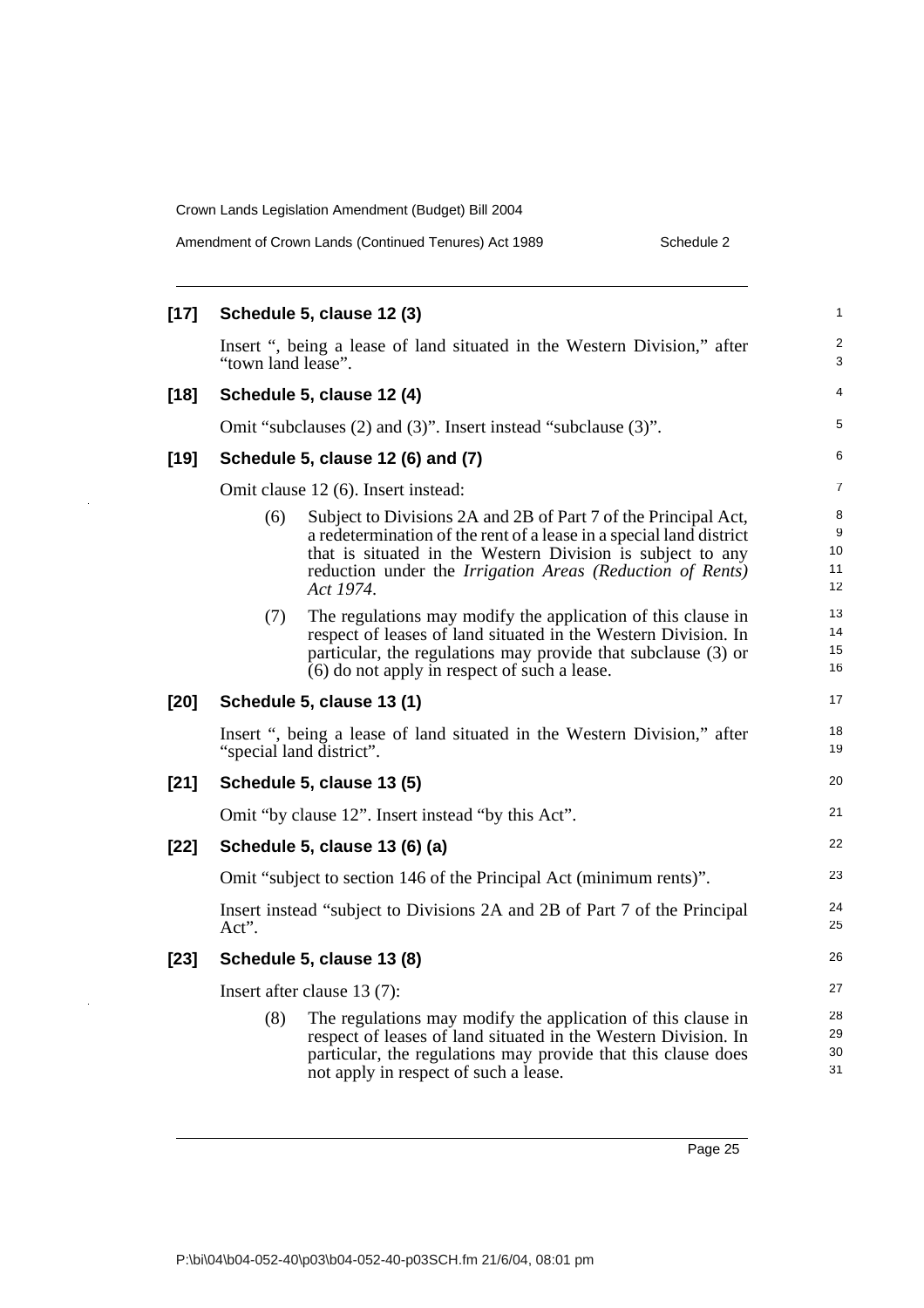Schedule 2 Amendment of Crown Lands (Continued Tenures) Act 1989

| $[24]$ |     |     | Schedule 7 Purchase of land held under lease                                                                                                                                                                                                                                                 | 1                          |
|--------|-----|-----|----------------------------------------------------------------------------------------------------------------------------------------------------------------------------------------------------------------------------------------------------------------------------------------------|----------------------------|
|        |     |     | Insert before Part 1:<br>Note.                                                                                                                                                                                                                                                               | $\overline{c}$             |
|        |     |     | See also Schedule 7A in relation to the purchase of land held under a<br>perpetual lease.                                                                                                                                                                                                    | 3<br>4                     |
| $[25]$ |     |     | Schedule 7, Part 1, clause 11                                                                                                                                                                                                                                                                | 5                          |
|        |     |     | Omit clause $11(3)–(5)$ .                                                                                                                                                                                                                                                                    | 6                          |
| $[26]$ |     |     | Schedule 7, Part 1, clause 12 (6)                                                                                                                                                                                                                                                            | 7                          |
|        |     |     | Insert after clause $12(5)$ :                                                                                                                                                                                                                                                                | 8                          |
|        |     | (6) | This clause does not apply in respect of a lease if Part 1A of<br>this Act applies in respect of the rent of the lease.                                                                                                                                                                      | 9<br>10                    |
| $[27]$ |     |     | Schedule 7, Part 1, clause 12A                                                                                                                                                                                                                                                               | 11                         |
|        |     |     | Insert after clause 12:                                                                                                                                                                                                                                                                      | 12                         |
|        | 12A |     | Adjustment of rent where part of land subject to lease is<br>purchased                                                                                                                                                                                                                       | 13<br>14                   |
|        |     | (1) | This clause applies in respect of a lease if Part 1A of this Act<br>applies in respect of the rent of the lease.                                                                                                                                                                             | 15<br>16                   |
|        |     | (2) | If part only of the land comprised in a lease (other than a<br>special lease) is purchased, and the lease is subject to<br>redetermination, the Minister may determine the rent in<br>respect of the remaining part of the lease.                                                            | 17<br>18<br>19<br>20       |
|        |     | (3) | If part only of the land comprised in a lease (other than a<br>special lease) is purchased, and the lease is not subject to<br>redetermination, the Minister may proportionately adjust the<br>rent and rent base for the lease.                                                             | 21<br>22<br>23<br>24       |
|        |     | (4) | A part of a rent base apportioned under this clause is taken, for<br>the purpose of section 4D, to have been the annual rent of the<br>lease as at the last due date occurring before 1 July 2004. The<br>annual rent of the remaining part of the lease is to be<br>determined accordingly. | 25<br>26<br>27<br>28<br>29 |

 $\overline{a}$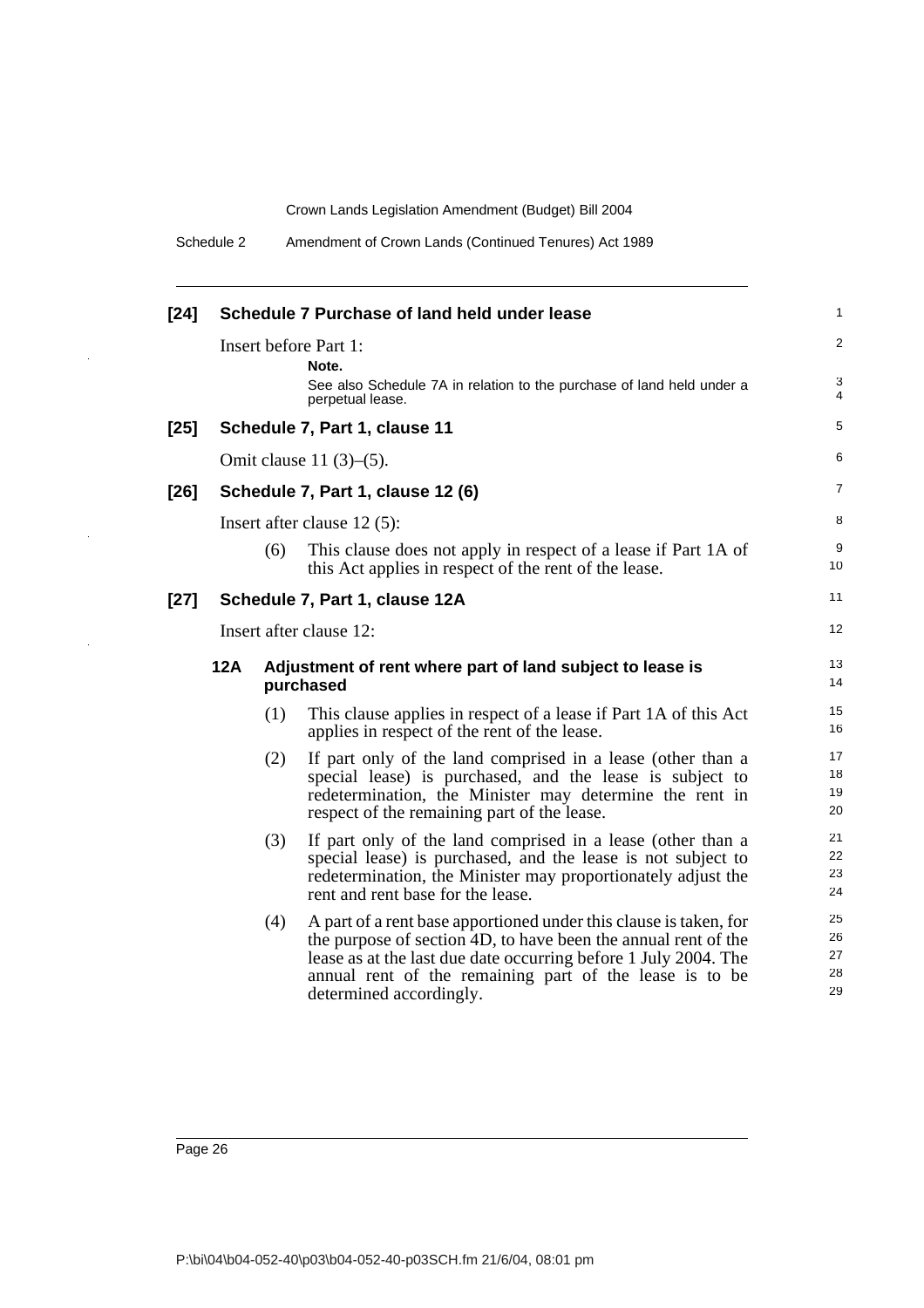J.

Amendment of Crown Lands (Continued Tenures) Act 1989 Schedule 2

| $[28]$ | Schedule 7, Part 1, clause 15 Payment of purchase price by<br>instalments |                         |                                                                                                                                                                             |                                |
|--------|---------------------------------------------------------------------------|-------------------------|-----------------------------------------------------------------------------------------------------------------------------------------------------------------------------|--------------------------------|
|        |                                                                           |                         | Insert after clause $15(2)$ :                                                                                                                                               | $\ensuremath{\mathsf{3}}$      |
|        |                                                                           | (3)                     | Subclause (2) does not apply in respect of any instalment of a<br>purchase to which Part 1B of this Act applies.                                                            | $\overline{4}$<br>5            |
|        |                                                                           | (4)                     | This clause does not apply in respect of the purchase price of<br>land if the application for purchase is an application to which<br>clause 15A applies.                    | 6<br>$\overline{7}$<br>$\,8\,$ |
| $[29]$ |                                                                           |                         | Schedule 7, Part 1, clause 15A                                                                                                                                              | 9                              |
|        |                                                                           | Insert after clause 15: |                                                                                                                                                                             |                                |
|        | 15A                                                                       |                         | Payment of purchase price in full                                                                                                                                           | 11                             |
|        |                                                                           | (1)                     | This clause applies in respect of a purchase of land if the<br>application for purchase is made on or after 1 July 2004.                                                    | 12<br>13                       |
|        |                                                                           | (2)                     | The purchase price of land in respect of an application for<br>purchase to which this clause applies is to be paid in full<br>within such time as the Minister may require. | 14<br>15<br>16                 |
|        |                                                                           | (3)                     | This clause does not apply in respect of an application for a<br>purchase of land situated in the Western Division, subject to<br>subclause (4).                            | 17<br>18<br>19                 |
|        |                                                                           | (4)                     | The regulations may apply this clause, with or without<br>modifications, in respect of an application to purchase land<br>situated in the Western Division.                 | 20<br>21<br>22                 |
| [30]   |                                                                           |                         | Schedule 7, Part 2, clause 11                                                                                                                                               | 23                             |
|        |                                                                           |                         | Insert ", 15A" after "Clauses 15".                                                                                                                                          | 24                             |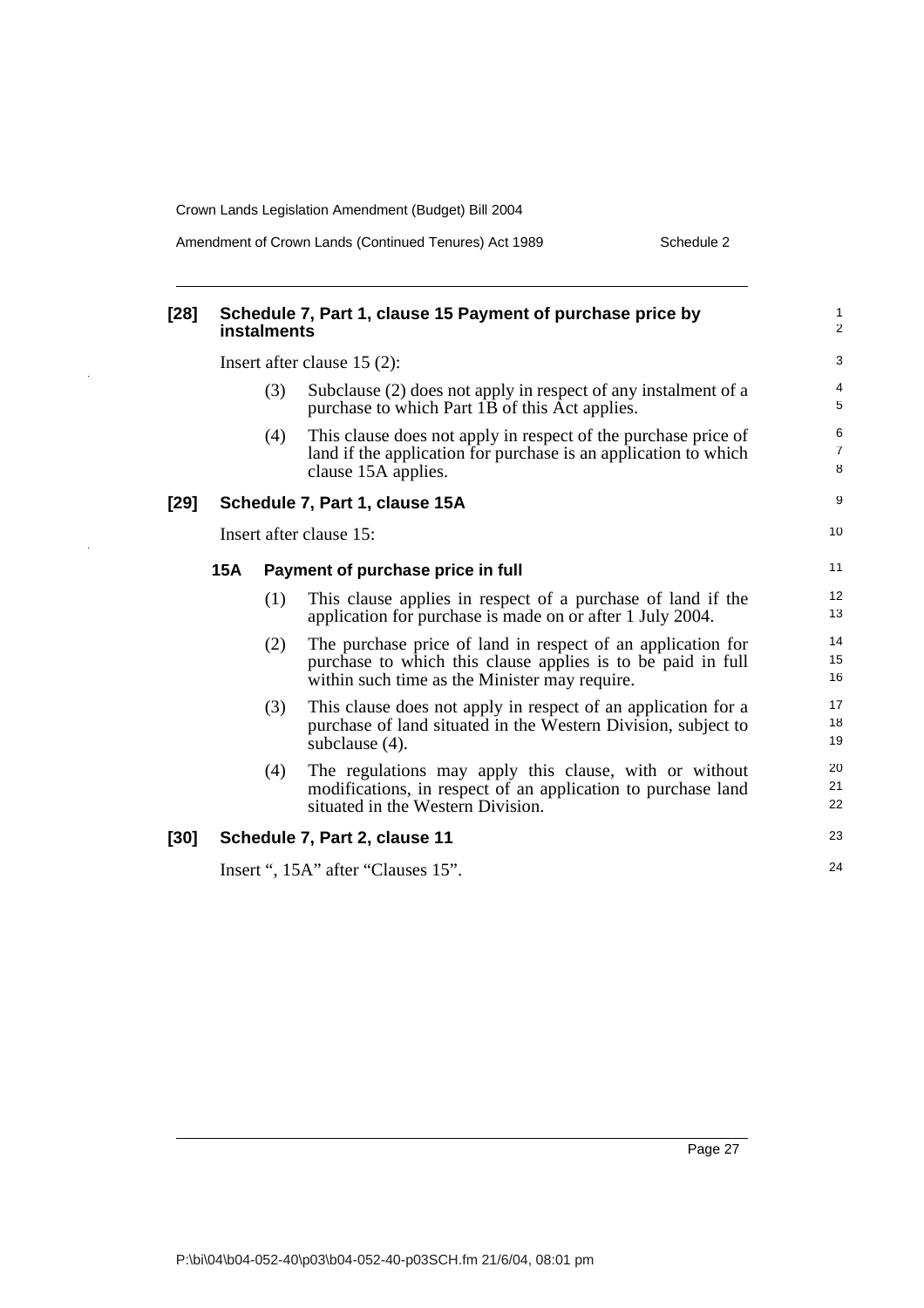Schedule 2 Amendment of Crown Lands (Continued Tenures) Act 1989

| $[31]$ |                    | <b>Schedule 7A</b> |                                 |                                                                                                                                                                                                                                                                                                                                                                                                                                      | 1                                      |
|--------|--------------------|--------------------|---------------------------------|--------------------------------------------------------------------------------------------------------------------------------------------------------------------------------------------------------------------------------------------------------------------------------------------------------------------------------------------------------------------------------------------------------------------------------------|----------------------------------------|
|        |                    |                    | <b>Insert after Schedule 7:</b> |                                                                                                                                                                                                                                                                                                                                                                                                                                      | 2                                      |
|        | <b>Schedule 7A</b> |                    |                                 | Purchase of perpetual leases-<br>special arrangements<br>(Clause 4A of Part 2 of Schedule 2)                                                                                                                                                                                                                                                                                                                                         | 3<br>4<br>5                            |
|        | Part 1             |                    |                                 | <b>Preliminary</b>                                                                                                                                                                                                                                                                                                                                                                                                                   | 6                                      |
|        | 1                  |                    |                                 | <b>Application of Schedule</b>                                                                                                                                                                                                                                                                                                                                                                                                       | 7                                      |
|        |                    | (1)                |                                 | This Schedule applies to a perpetual lease the rent of which is<br>not, as at 1 July 2004, subject to redetermination.                                                                                                                                                                                                                                                                                                               | 8<br>9                                 |
|        |                    | (2)                |                                 | This Schedule supplements Schedule 7 in relation to the<br>purchase of land subject to a lease referred to in subclause (1).<br>However, in the event of any inconsistency between this<br>Schedule and Schedule 7, this Schedule prevails.                                                                                                                                                                                          | 10<br>11<br>12<br>13                   |
|        |                    | (3)                |                                 | Subject to subclause (4), this Schedule does not apply to a<br>perpetual lease of land situated in the Western Division.                                                                                                                                                                                                                                                                                                             | 14<br>15                               |
|        |                    | (4)                |                                 | The regulations may apply this Schedule, with or without<br>modifications, in respect of a perpetual lease of land situated<br>in the Western Division.                                                                                                                                                                                                                                                                              | 16<br>17<br>18                         |
|        |                    | (5)                |                                 | For avoidance of doubt, the rent of a lease is not to be<br>regarded as being subject to redetermination merely because<br>the holder of the lease had the option, at or before 1 July 2004,<br>of applying to the Minister for a redetermination of rent under<br>clause 10 of Schedule 5. However, such a lease is to be<br>regarded as being subject to redetermination if such an<br>application was granted before 1 July 2004. | 19<br>20<br>21<br>22<br>23<br>24<br>25 |
|        | Part 2             |                    |                                 | Special arrangements for purchase                                                                                                                                                                                                                                                                                                                                                                                                    | 26                                     |
|        | $\mathbf{2}$       |                    |                                 | Lease holders to be given notice of special arrangements                                                                                                                                                                                                                                                                                                                                                                             | 27                                     |
|        |                    | (1)                |                                 | The Minister may, by notice in writing given to the holder of<br>a lease to which this Schedule applies, invite the holder of the<br>lease to apply to purchase the land comprised in the lease.                                                                                                                                                                                                                                     | 28<br>29<br>30                         |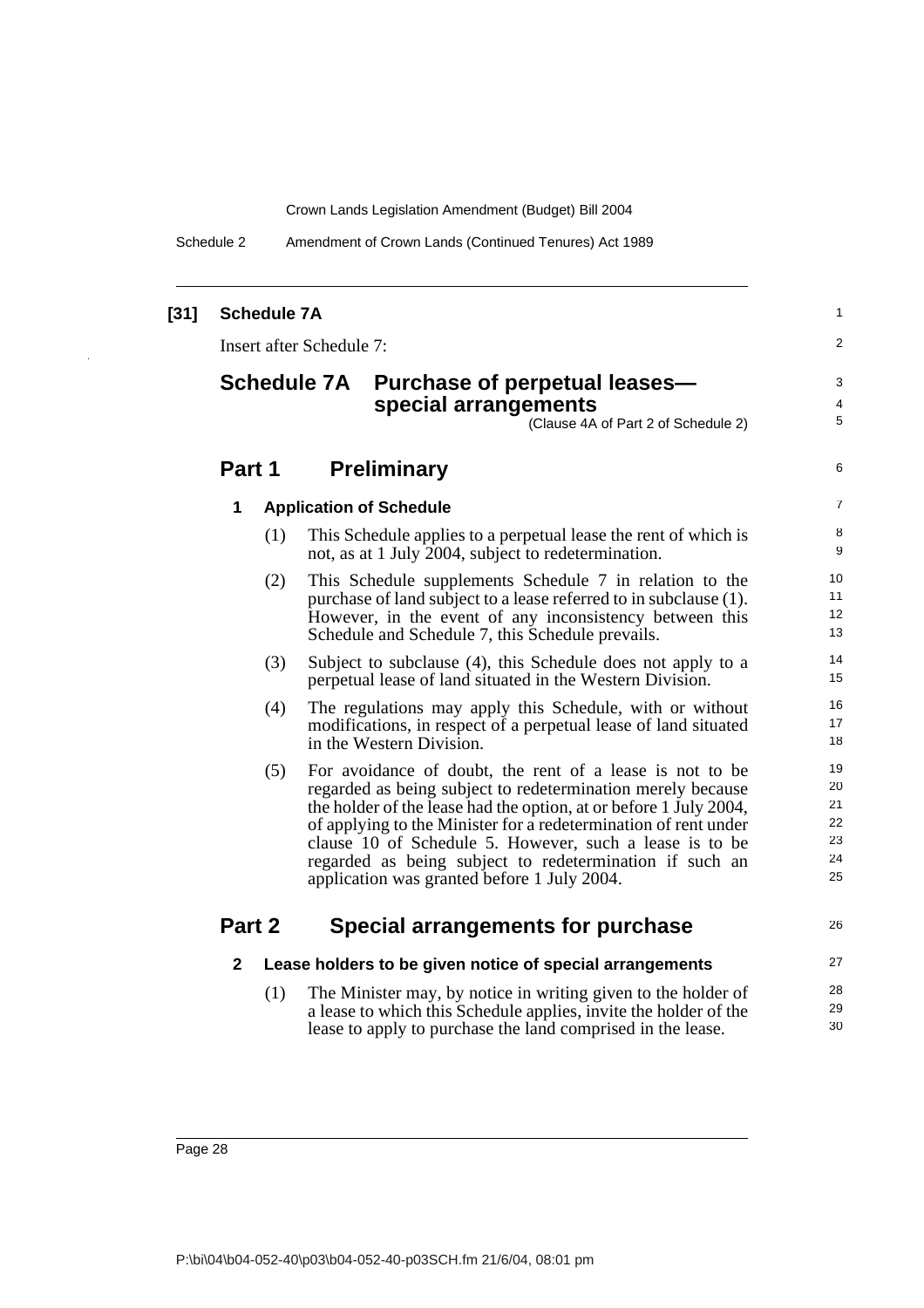Amendment of Crown Lands (Continued Tenures) Act 1989 Schedule 2

|        | (2) | The notice (referred to in this Schedule as a <i>special purchase</i><br><i>notice</i> ) is to advise the holder of the lease of the effect of this<br>Schedule with regard to the purchase price of the land and<br>redetermination of rent.                                                                                                                                                  | 1<br>$\overline{2}$<br>3<br>$\overline{4}$ |
|--------|-----|------------------------------------------------------------------------------------------------------------------------------------------------------------------------------------------------------------------------------------------------------------------------------------------------------------------------------------------------------------------------------------------------|--------------------------------------------|
|        | (3) | A special purchase notice is to be in such form as the Minister<br>approves.                                                                                                                                                                                                                                                                                                                   | 5<br>6                                     |
| 3      |     | <b>Purchase price of land</b>                                                                                                                                                                                                                                                                                                                                                                  | $\overline{7}$                             |
|        | (1) | The purchase price of the land comprised in a lease to which<br>this Schedule applies is the special purchase price, or the<br>purchase price that would apply under Schedule 7 but for this<br>Schedule, whichever is the lower.                                                                                                                                                              | 8<br>9<br>10<br>11                         |
|        | (2) | The <i>special purchase price</i> is 3 per cent of the land value of<br>the land (within the meaning of the Valuation of Land Act<br>1916) as at the date the application to purchase the land is<br>made under Schedule 7.                                                                                                                                                                    | 12<br>13<br>14<br>15                       |
|        | (3) | For the purpose of determining the special purchase price, if<br>the land value of the land is entered in the Register of Land<br>Values kept under the Valuation of Land Act 1916 as at the<br>date of an application to purchase the land, the land value at<br>that date is taken to be the value so entered in the Register.                                                               | 16<br>17<br>18<br>19<br>20                 |
|        | (4) | This clause does not apply in respect of an application for<br>purchase made before 1 July 2004.                                                                                                                                                                                                                                                                                               | 21<br>22                                   |
| Part 3 |     | <b>Redetermination of rent</b>                                                                                                                                                                                                                                                                                                                                                                 | 23                                         |
| 4      |     | Annual rent of land becomes subject to redetermination if not<br>purchased                                                                                                                                                                                                                                                                                                                     | 24<br>25                                   |
|        | (1) | The rent of a lease to which this Schedule applies becomes<br>subject to redetermination at the end of the period of 2 years<br>(the 2-year period) after a special purchase notice is given to<br>the holder of the lease, subject to this clause.                                                                                                                                            | 26<br>27<br>28<br>29                       |
|        | (2) | If an application is made by the holder of the lease, or a<br>transferee, to purchase the whole of the land comprised in the<br>lease before the end of the 2-year period, and the application<br>is not determined by the end of that period, the Minister may,<br>despite clause 5, defer or waive the redetermination of the rent<br>for such period as the Minister considers appropriate. | 30<br>31<br>32<br>33<br>34<br>35           |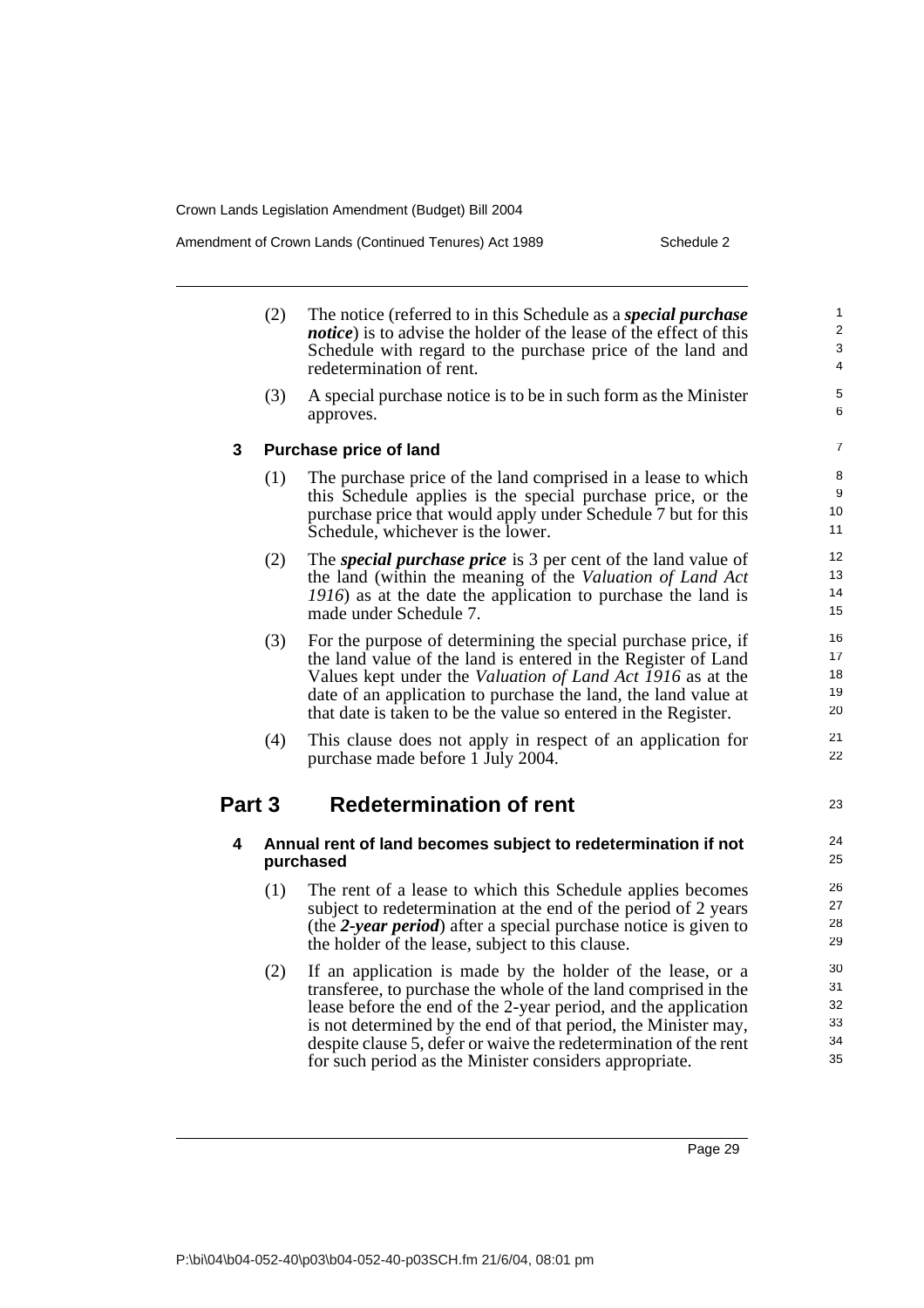Schedule 2 Amendment of Crown Lands (Continued Tenures) Act 1989

(3) If an application is made by the holder of the lease, or a transferee, to purchase the whole of the land comprised in the lease before the end of the 2-year period, and the application is refused by the Minister under Schedule 7, the rent of the lease, following redetermination to market rent by the Minister, is to be discounted, as the Minister considers appropriate, so that the holder of the lease is not required to pay such part of that market rent as exceeds the base amount.

- (4) If an application is made by the holder of the lease, or a transferee, to purchase the whole of the land comprised in the lease before the end of the 2-year period, and the application as to part of the land is refused by the Minister under Schedule 7, the rent of that part of the lease, following redetermination to market rent by the Minister, is to be discounted, as the Minister considers appropriate, so that the holder of the lease is not required to pay such part of that market rent as exceeds the base amount.
- (5) For the purposes of this clause, the *base amount* is the amount of rent that the Minister determines the holder would have been required to pay on a due date for rent in respect of the lease, or part of the lease, if the annual rent of the lease or part had not become subject to redetermination and had been determined in accordance with section 4D.

### **5 Provisions applicable to redeterminations**

- (1) If the rent of a lease becomes subject to redetermination under this Schedule, the Minister is to redetermine the rent payable in respect of the lease as provided by this clause.
- (2) A redetermination of rent is to be made, as provided by this clause, in respect of each rent review date.
- (3) Rent review dates for the lease are as follows:
	- (a) the first rent review date is the first due date in respect of the rent occurring on or after the end of the 2-year period (referred to in clause 4), or such later due date as may be determined by the Minister,
	- (b) thereafter, rent review dates fall on each third anniversary of the previous rent review date.
- (4) A redetermination of rent in respect of the first rent review date for a lease under this clause: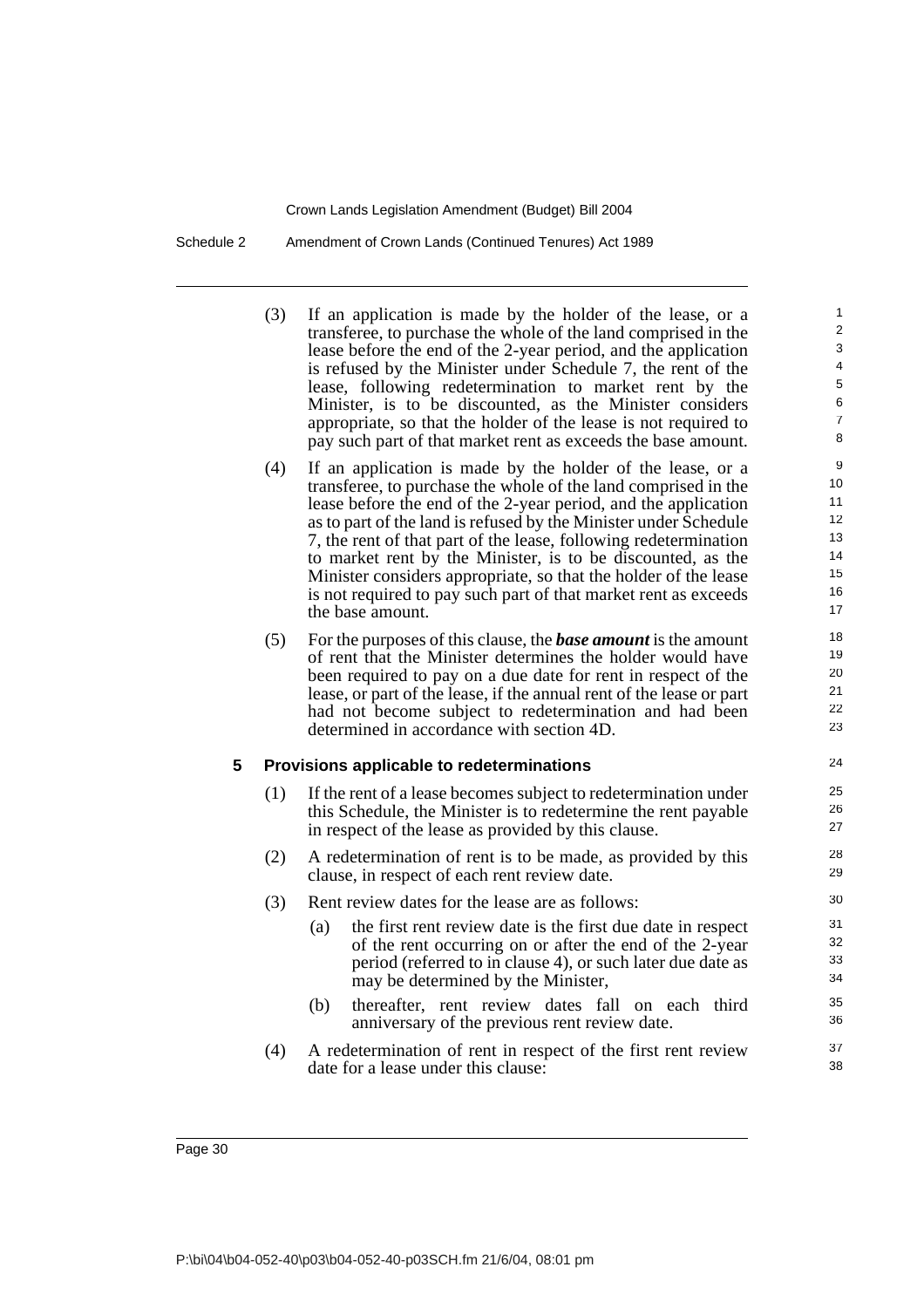Amendment of Crown Lands (Continued Tenures) Act 1989 Schedule 2

24 25

35

- (a) may be made at any time before the first rent review date or within 6 months after the first rent review date, and, if so made, takes effect on the first rent review date, and
- (b) may be made more than 6 months after the first rent review date but, if so made, takes effect from the date of the redetermination.
- (5) A redetermination of rent in respect of any other rent review date for a lease under this clause:
	- (a) may be made within 6 months before or after a rent review date and, if so made, takes effect on the rent review date, and
	- (b) may be made more than 6 months after a rent review date but, if so made, takes effect from the date of the redetermination.
- (6) Any redetermination of rent or adjustment of rent following a redetermination does not become due and payable, for the purpose of calculating interest, until the date notified to the holder of the lease by the Minister as being the due date in respect of the rent or adjustment.
- (7) For avoidance of doubt, this clause does not affect the operation of clauses 11 and 12 of Schedule 5 in respect of a lease.

### **Part 4 Restrictions and covenants imposed on land**

#### **6 Restrictions and covenants relating to protection of the environment and other significant values**

- (1) The Minister may, in connection with the grant of an application to purchase land that is the subject of a lease to which this Schedule applies, impose on the land, on behalf of the Crown, such restrictions on use or public positive covenants as the Minister considers appropriate for one or more of the following purposes:
	- (a) protecting the environment, 34
	- (b) protecting or managing natural resources,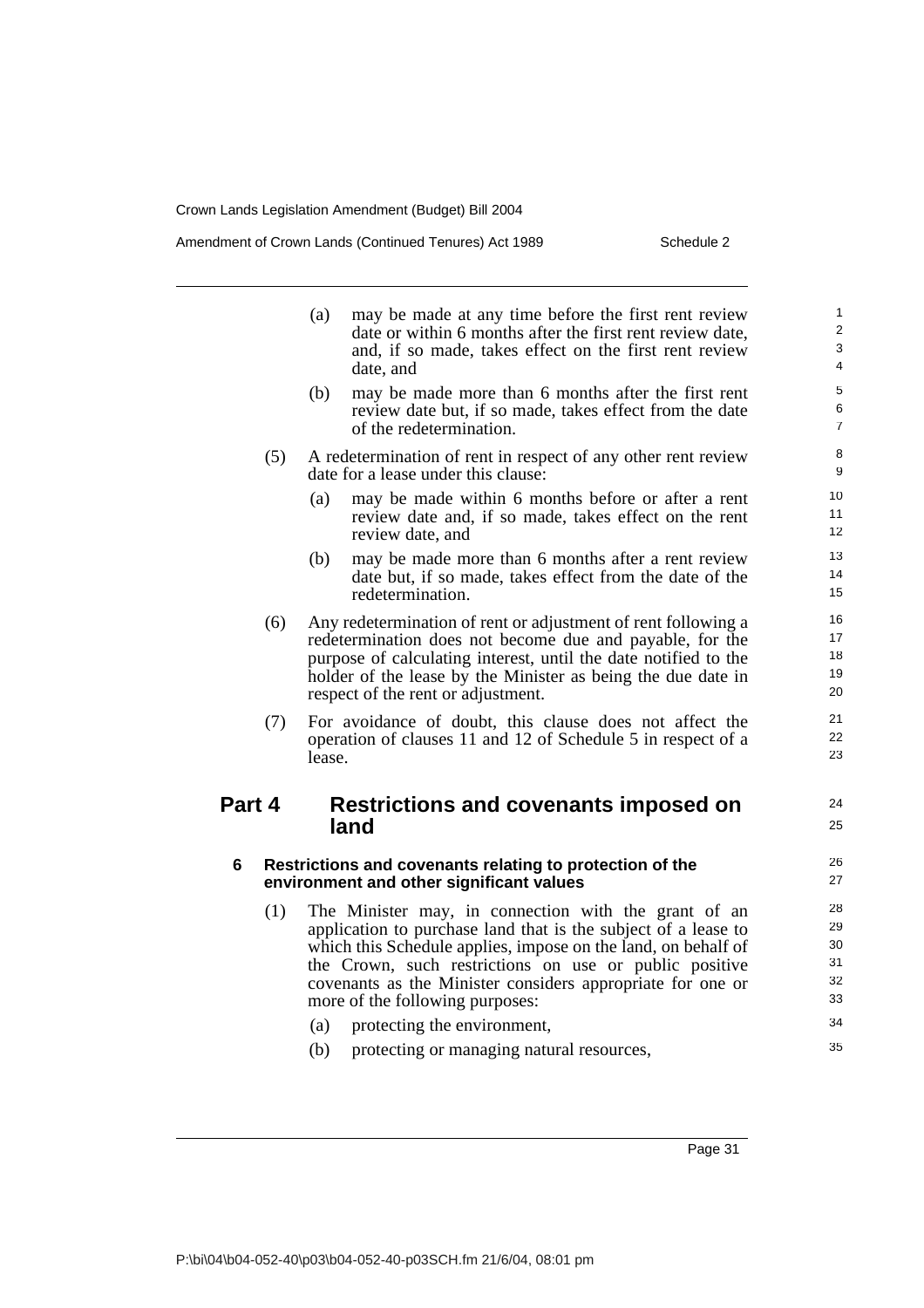Schedule 2 Amendment of Crown Lands (Continued Tenures) Act 1989

(c) protecting cultural, heritage or other significant values of the land or any item or work on the land.

- (2) Any such restriction or public positive covenant is to be imposed in accordance with section 88D or 88E of the *Conveyancing Act 1919* (as appropriate), and that Act applies in respect of the restriction or public positive covenant.
- (3) In relation to a restriction or covenant imposed as referred to in this clause, the Minister may, on behalf of the Crown, exercise the functions of a prescribed authority under that Act.
- (4) Section 88D (9) of the *Conveyancing Act 1919* does not apply in respect of any interest in the land acquired by the purchaser of the land before the restriction or public positive covenant takes effect and, accordingly, does not prevent the enforcement of the restriction or covenant.

#### **7 Imposition of covenants relating to subdivision**

- (1) The Minister may, in connection with the grant of an application to purchase land that is the subject of a lease to which this Schedule applies, impose on the land, on behalf of the Crown, such covenants as the Minister considers appropriate for the purpose of preventing or restricting subdivision of the land.
- (2) Such a covenant is to be imposed as a restriction on the use of the land in accordance with section 88D or 88E of the *Conveyancing Act 1919* (as appropriate), and that Act applies in relation to the restriction. For that purpose, a subdivision of the land is taken to be a use of the land.
- (3) The Registrar-General must not register, under Division 3 of Part 23 of the *Conveyancing Act 1919*, a plan of subdivision in respect of land that is the subject of a restriction on use imposed as referred to in this clause except with the consent of the Minister.
- (4) A consent authority must not grant consent under Part 4 of the *Environmental Planning and Assessment Act 1979* to the subdivision of land that is the subject of a restriction on use imposed as referred to in this clause except with the consent of the Minister.
- (5) The Minister may, at the Minister's absolute discretion, consent to the subdivision of land that is the subject of a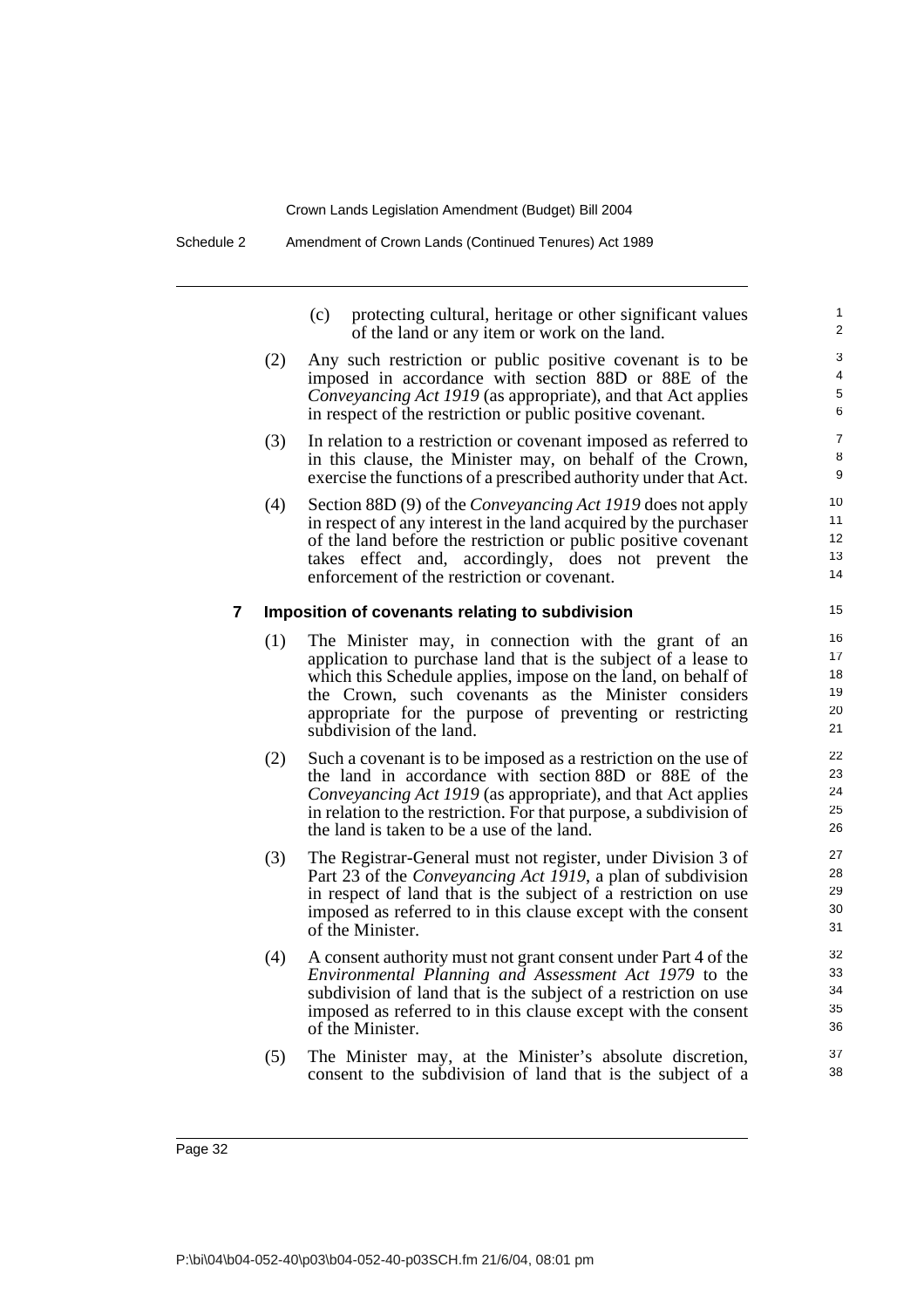Amendment of Crown Lands (Continued Tenures) Act 1989 Schedule 2

restriction on use imposed as referred to in this clause or to the registration of a plan of subdivision in respect of the land.

- (6) In relation to a restriction on use imposed as referred to in this clause, the Minister may, on behalf of the Crown, exercise the functions of a prescribed authority under the *Conveyancing Act 1919*.
- (7) Section 88D (9) of the *Conveyancing Act 1919* does not apply in respect of any interest in the land acquired by the purchaser of the land before the restriction on use takes effect and, accordingly, does not prevent the enforcement of the restriction.
- (8) In this clause:

*consent authority* has the meaning given by the *Environmental Planning and Assessment Act 1979*.

### **8 Application of Environmental Planning and Assessment Act 1979**

- (1) For the purposes of section 28 of the *Environmental Planning and Assessment Act 1979*:
	- (a) a restriction on use or public positive covenant imposed by the Minister on behalf of the Crown in accordance with this Schedule is taken to be a regulatory instrument, and
	- (b) the Minister is responsible for the administration of such a regulatory instrument.

**Note.** Section 28 of the *Environmental Planning and Assessment Act 1979* allows an environmental planning instrument to suspend the operation of a regulatory instrument for the purpose of enabling development to be carried out. Such a suspension cannot be given effect to without the concurrence in writing of the Minister responsible for the administration of the regulatory instrument.

(2) A provision of an environmental planning instrument made under section 28 of the *Environmental Planning and Assessment Act 1979* and in force immediately before 1 July 2004, or such later date as may be prescribed by the regulations, does not affect the operation of a restriction or covenant imposed by the Minister in accordance with this Schedule, unless subsequently amended to affect the operation of such a restriction or covenant.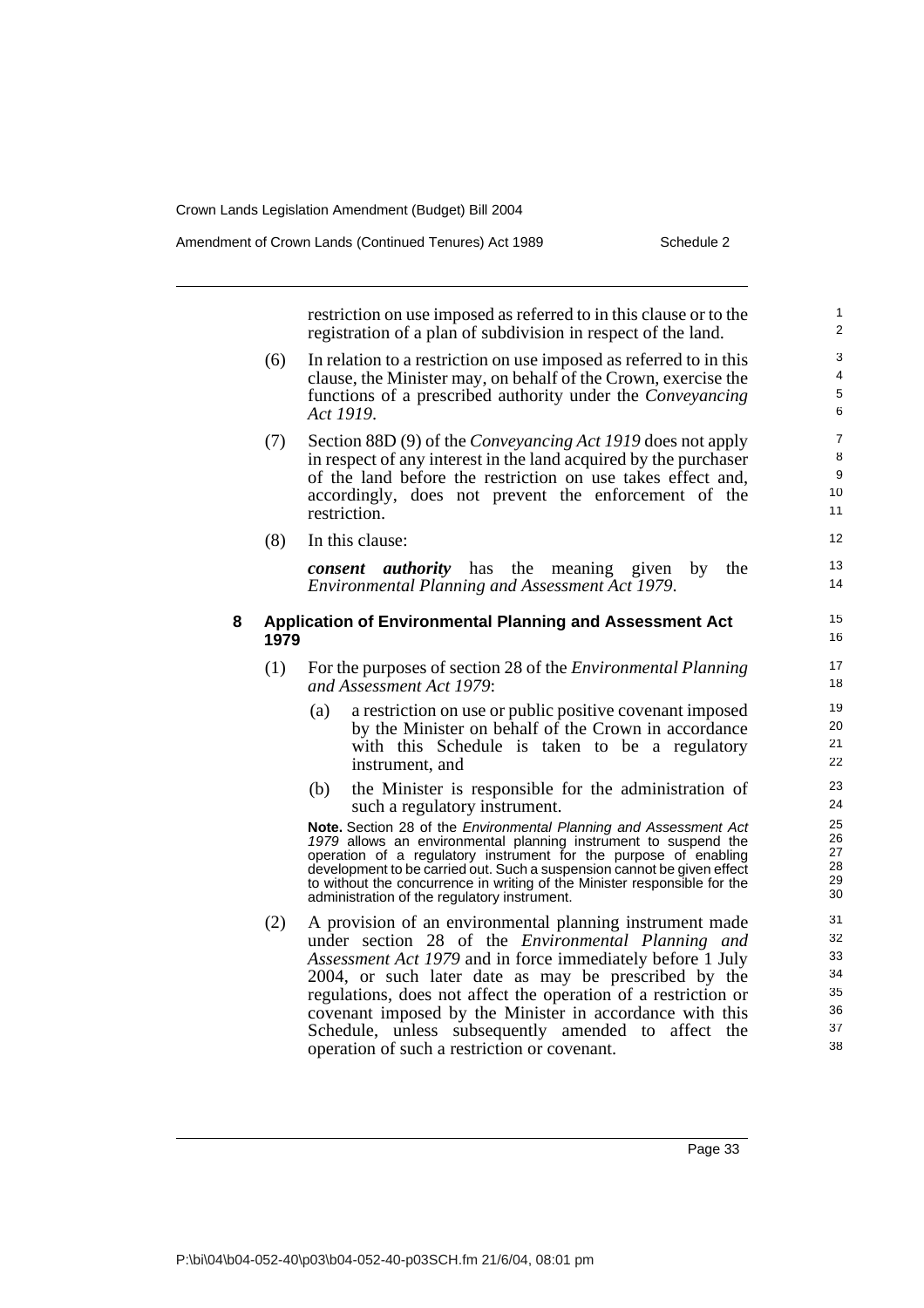Schedule 2 Amendment of Crown Lands (Continued Tenures) Act 1989

(3) The Minister is to consult with the Minister administering the *Environmental Planning and Assessment Act 1979* before making a regulation referred to in subclause (2).

### **Part 5 Miscellaneous**

5

4

1  $\overline{2}$ 3

## **9 Consultation**

- (1) If an application is made to purchase land comprised in a lease to which this Schedule applies, and the lease is a Crown-lease, a settlement lease or a prickly-pear lease, the Minister is to consult with each of the relevant Ministers before making any of the following decisions:
	- (a) a decision to grant or refuse the application,
	- (b) a decision to impose restrictions or public positive covenants on the land the subject of the application,
	- (c) a decision to release, vary, rescind or revoke any such restriction or covenant,
	- (d) a decision to grant concurrence under section 28 (4) of the *Environmental Planning and Assessment Act 1979* in relation to a provision of an environmental planning instrument that affects the operation of a restriction or covenant imposed by the Minister in accordance with this Schedule.
- (2) The Minister must also consult with each relevant Minister before consenting to the subdivision of land that is the subject of a restriction relating to subdivision imposed by the Minister as referred to in this Schedule.
- (3) For the purposes of this clause, each of the following Ministers is a *relevant Minister*:
	- (a) the Minister administering the *National Parks and Wildlife Act 1974*,
	- (b) the Minister administering the *Threatened Species Conservation Act 1995*,
	- (c) the Minister administering the *Wilderness Act 1987*.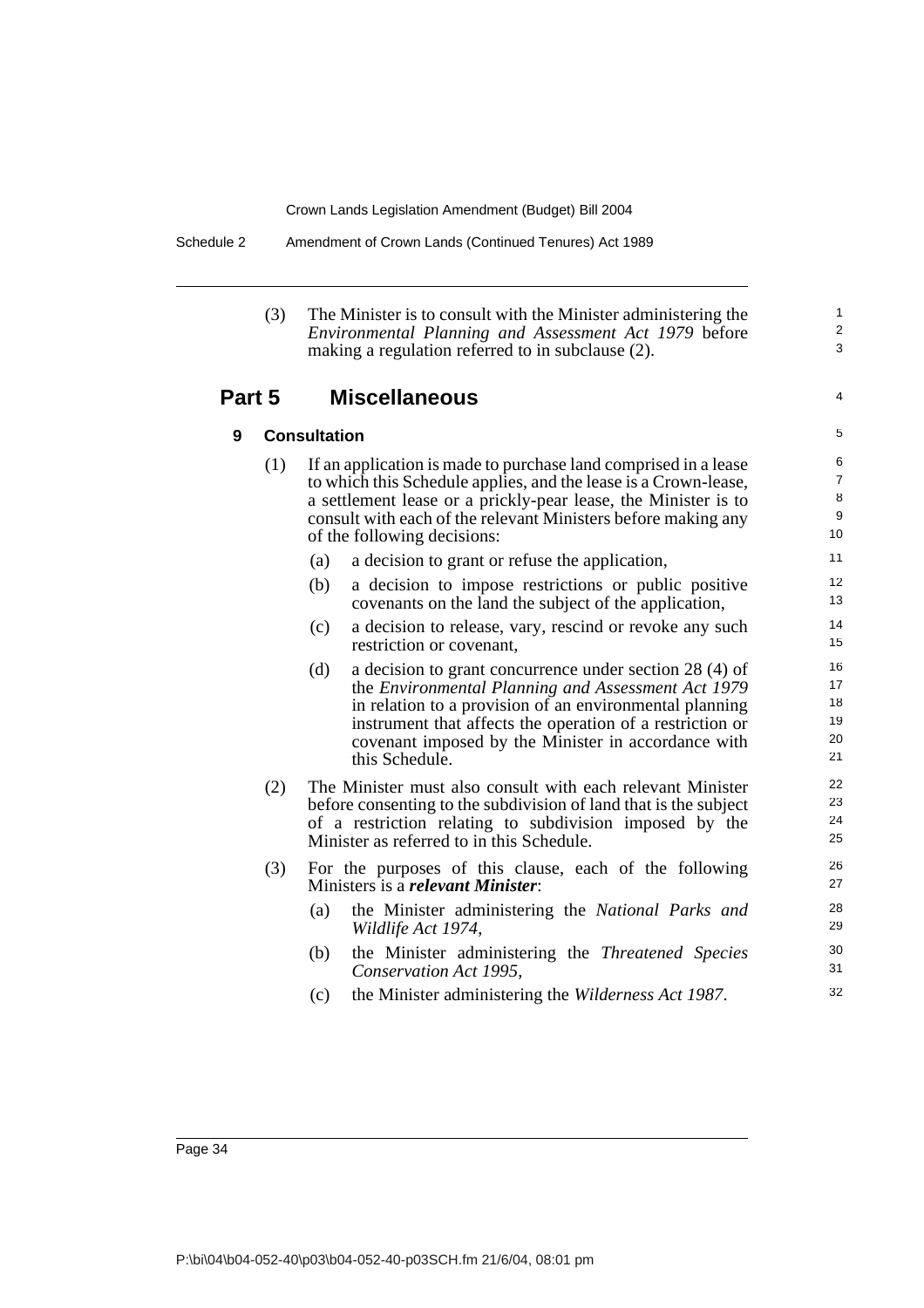$\hat{\mathcal{A}}$ 

 $\ddot{\phantom{a}}$ 

| Amendment of Crown Lands (Continued Tenures) Act 1989 | Schedule 2 |
|-------------------------------------------------------|------------|
|                                                       |            |

| $[32]$ |        |     | <b>Schedule 8 Savings and transitional provisions</b>                                                                                                                                                                        | 1                    |
|--------|--------|-----|------------------------------------------------------------------------------------------------------------------------------------------------------------------------------------------------------------------------------|----------------------|
|        |        |     | Insert at the end of clause $1(1)$ :                                                                                                                                                                                         | 2                    |
|        |        |     | Schedule 2 to the Crown Lands Legislation Amendment<br>$(Budget)$ Act 2004                                                                                                                                                   | 3<br>4               |
| $[33]$ |        |     | <b>Schedule 8, Part 4</b>                                                                                                                                                                                                    | 5                    |
|        |        |     | Insert after Part 3:                                                                                                                                                                                                         | 6                    |
|        | Part 4 |     | Provisions consequent on enactment of<br><b>Crown Lands Legislation Amendment</b><br>(Budget) Act 2004<br>Note.<br>See also Part 4 of Schedule 8 to the Principal Act.                                                       | 7<br>8<br>9<br>10    |
|        |        |     | <b>Definitions</b>                                                                                                                                                                                                           | 11                   |
|        | 7      |     | In this Part:                                                                                                                                                                                                                | 12                   |
|        |        |     | <b>amending</b> Act means the Crown Lands Legislation<br>Amendment (Budget) Act 2004.                                                                                                                                        | 13<br>14             |
|        |        |     | <i>lease</i> means a perpetual lease, special lease, term lease or<br>Commonwealth lease.                                                                                                                                    | 15<br>16             |
|        | 8      |     | Application of minimum rents and CPI adjustments                                                                                                                                                                             | 17                   |
|        |        | (1) | Part 1A of this Act, as inserted by the amending Act, applies<br>to the rent of a lease in respect of any due date that occurs on<br>or after 1 July 2004 (whether or not the rent was paid in<br>advance before that date). | 18<br>19<br>20<br>21 |
|        |        | (2) | This clause is subject to Part 4 of Schedule 8 to the Principal<br>Act.                                                                                                                                                      | 22<br>23             |
|        |        |     | Note. Part 4 of Schedule 8 to the Principal Act provides for the phasing-<br>in of minimum rent provisions.                                                                                                                  | 24<br>25             |
|        | 9      |     | Application of changes to purchase and instalment provisions                                                                                                                                                                 | 26                   |
|        |        |     | The amendments made to this Act by the amending Act<br>extend to purchases commenced or incomplete purchases that<br>had effect immediately before 1 July 2004, subject to this<br>Part.                                     | 27<br>28<br>29<br>30 |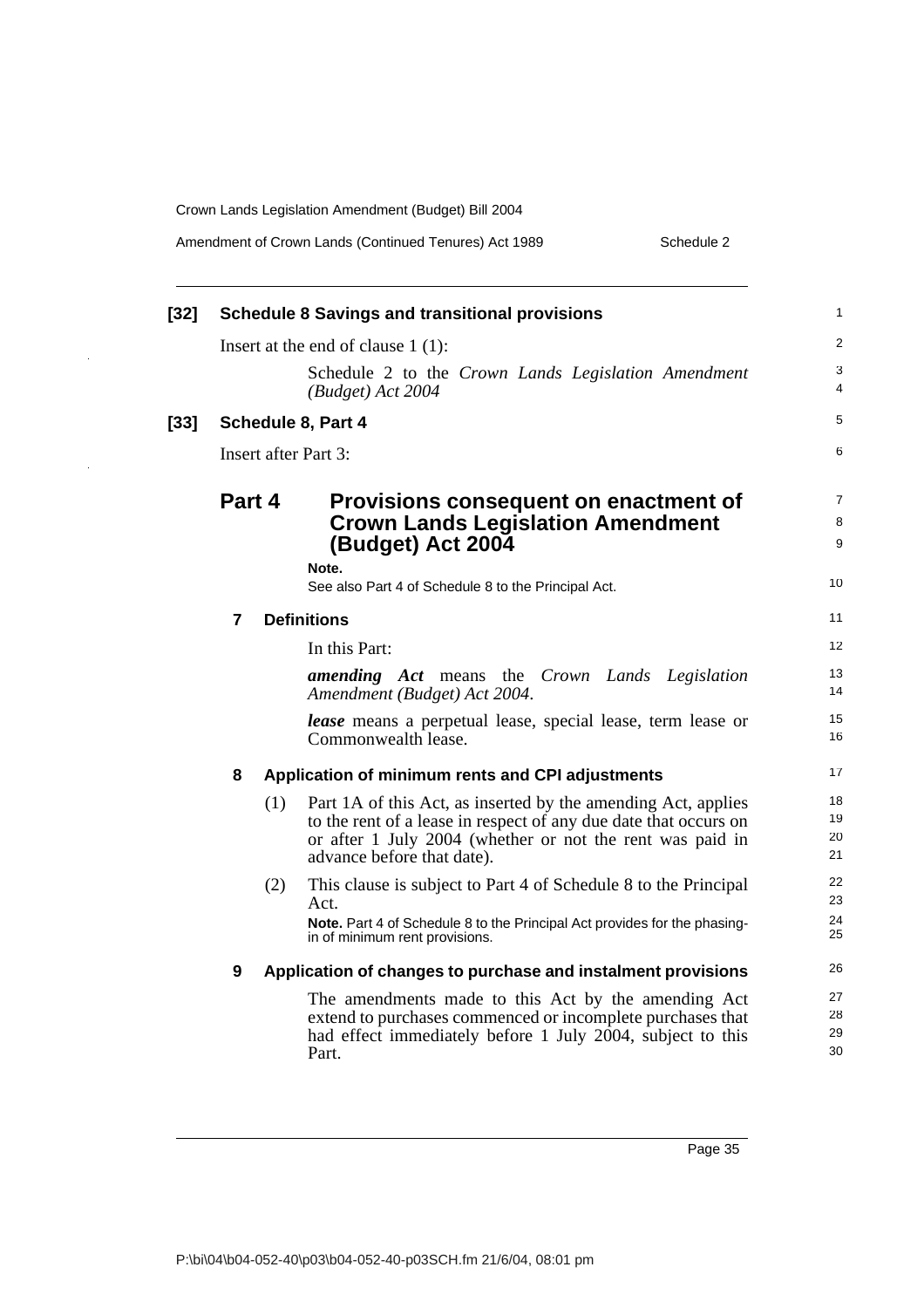Schedule 2 Amendment of Crown Lands (Continued Tenures) Act 1989

| 10 | Phasing-in of increase in minimum annual instalments |                                                                                                                                                                                                                                                                                                  |                                                                    |  |  |
|----|------------------------------------------------------|--------------------------------------------------------------------------------------------------------------------------------------------------------------------------------------------------------------------------------------------------------------------------------------------------|--------------------------------------------------------------------|--|--|
|    | (1)                                                  | This clause applies if the purchase price (whether with or<br>without interest added) of an incomplete purchase is,<br>immediately before 1 July 2004, payable by annual<br>instalments and Part 1B of this Act (as inserted by the<br>amending Act) applies in respect of the instalments.      | $\overline{\mathbf{c}}$<br>3<br>$\overline{4}$<br>$\mathbf 5$<br>6 |  |  |
|    | (2)                                                  | For the purposes of Part 1B:                                                                                                                                                                                                                                                                     | $\boldsymbol{7}$                                                   |  |  |
|    |                                                      | the minimum annual instalment is taken, in respect of<br>(a)<br>any due date occurring on or after 1 July 2004 and<br>before 1 July 2005, to be \$200, and                                                                                                                                       | 8<br>9<br>10                                                       |  |  |
|    |                                                      | the minimum annual instalment is taken, in respect of<br>(b)<br>any due date occurring on or after 1 July 2005 and<br>before 1 July 2006, to be \$300.                                                                                                                                           | 11<br>12<br>13                                                     |  |  |
|    | (3)                                                  | For avoidance of doubt, in respect of a due date occurring on<br>or after 1 July 2006, the minimum annual instalment is to be<br>determined as provided by Part 1B.                                                                                                                              | 14<br>15<br>16                                                     |  |  |
| 11 |                                                      | Phasing-in of increase in minimum half-yearly instalments                                                                                                                                                                                                                                        | 17                                                                 |  |  |
|    | (1)                                                  | This clause applies if the purchase price (whether with or<br>without interest added) of an incomplete purchase is,<br>immediately before 1 July 2004, payable by half-yearly<br>instalments and Part 1B of this Act (as inserted by the<br>amending Act) applies in respect of the instalments. | 18<br>19<br>20<br>21<br>22                                         |  |  |
|    | (2)                                                  | For the purposes of Part 1B:                                                                                                                                                                                                                                                                     | 23                                                                 |  |  |
|    |                                                      | (a)<br>the minimum half-yearly instalment is taken, in respect<br>of any due date occurring on or after 1 July 2004 and<br>before 1 July 2005, to be \$100, and                                                                                                                                  | 24<br>25<br>26                                                     |  |  |
|    |                                                      | the minimum half-yearly instalment is taken, in respect<br>(b)<br>of any due date occurring on or after 1 July 2005 and<br>before 1 July 2006, to be \$150.                                                                                                                                      | 27<br>28<br>29                                                     |  |  |
|    | (3)                                                  | For avoidance of doubt, in respect of a due date occurring on<br>or after 1 July 2006, the minimum half-yearly instalment is to<br>be determined as provided by Part 1B.                                                                                                                         | 30<br>31<br>32                                                     |  |  |
| 12 |                                                      | Due date for payment of additional amounts                                                                                                                                                                                                                                                       | 33                                                                 |  |  |
|    | (1)                                                  | If any additional amount of rent or of an instalment is payable<br>in respect of a lease or incomplete purchase as a consequence<br>of the amendments made to this Act by the amending Act, that                                                                                                 | 34<br>35<br>36                                                     |  |  |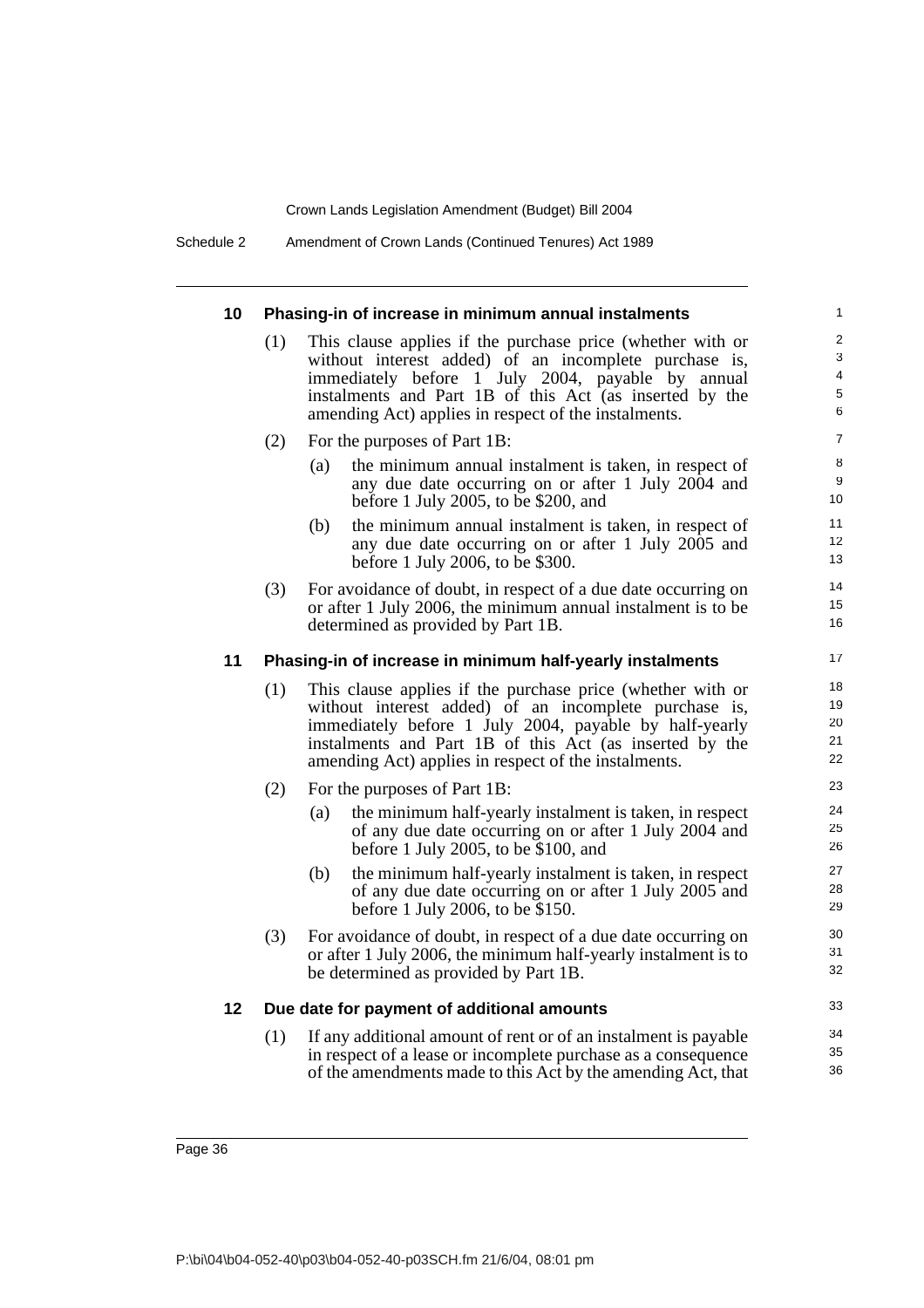Amendment of Crown Lands (Continued Tenures) Act 1989 Schedule 2

|    |     | additional amount does not become due and payable until the<br>date notified to the holder of the lease or purchaser (as<br>appropriate), by the Minister as being the due date in respect<br>of such additional amount. | $\mathbf{1}$<br>$\overline{2}$<br>3<br>$\overline{4}$ |
|----|-----|--------------------------------------------------------------------------------------------------------------------------------------------------------------------------------------------------------------------------|-------------------------------------------------------|
|    |     | Note. Accordingly, interest does not become payable in respect of such<br>additional amounts under section 148 of the Principal Act until the holder<br>is notified of the additional amount payable.                    | $\sqrt{5}$<br>$\frac{6}{7}$                           |
|    | (2) | Subclause (1) ceases to have effect on 1 July 2005.                                                                                                                                                                      | 8                                                     |
| 13 |     | No compensation for operation of amendments                                                                                                                                                                              | 9                                                     |
|    | (1) | No compensation is payable by or on behalf of the Crown<br>because of the enactment or operation of the amendments<br>made to this Act by the amending Act, or as a consequence of<br>that enactment or operation.       | 10<br>11<br>12<br>13                                  |
|    | (2) | The operation of those amendments is not to be regarded as a<br>breach of contract.                                                                                                                                      | 14<br>15                                              |
|    | (3) | In this clause:                                                                                                                                                                                                          | 16                                                    |
|    |     | <b><i>compensation</i></b> includes damages or any other form of<br>monetary compensation.                                                                                                                               | 17<br>18                                              |
|    |     | <b><i>the Crown</i></b> means the Crown within the meaning of the Crown<br><i>Proceedings Act 1988</i> , and includes an officer of the<br>Department.                                                                   | 19<br>20<br>21                                        |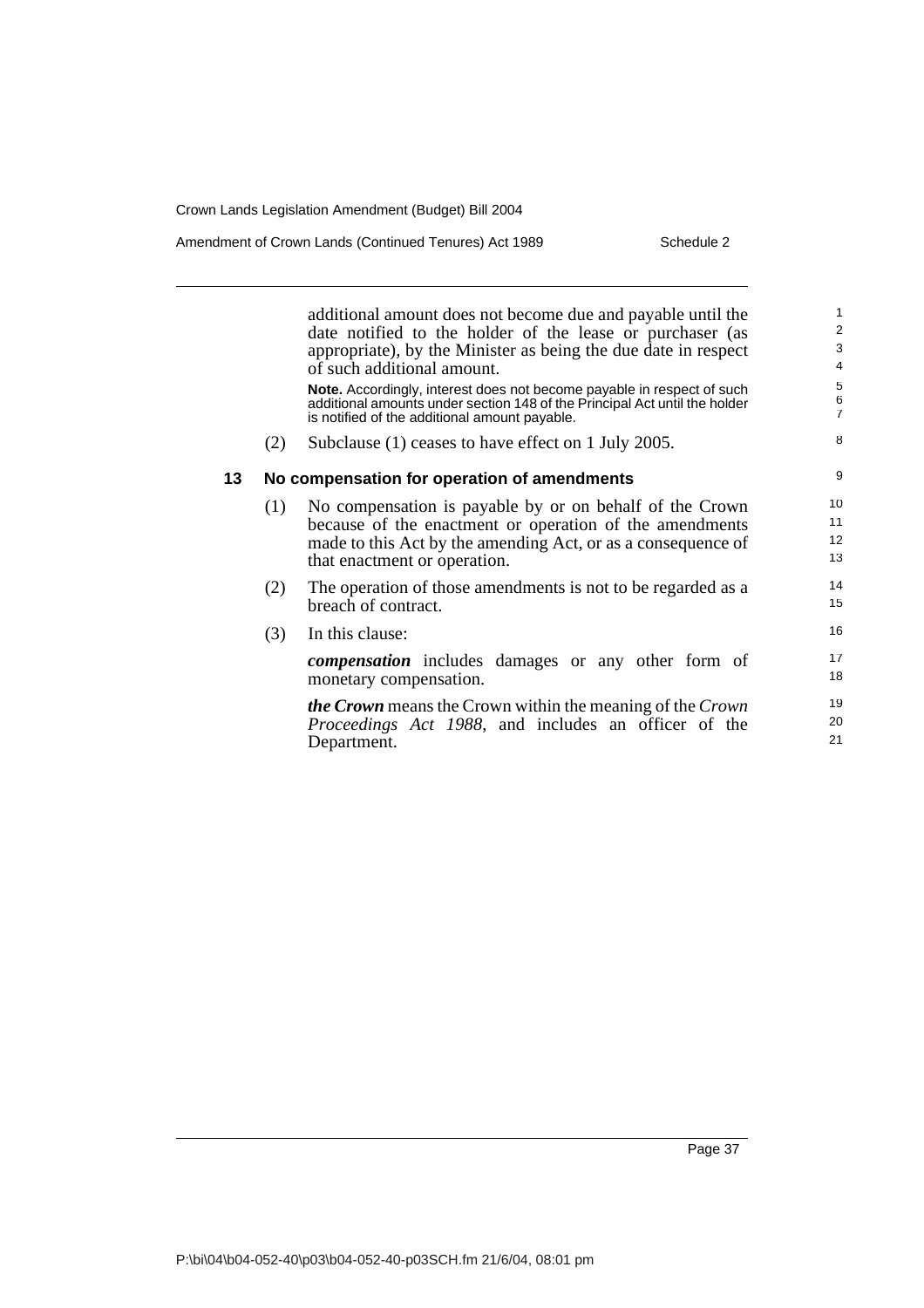| Schedule 3 | Amendment of Hay Irrigation Act 1902 |  |  |
|------------|--------------------------------------|--|--|
|            |                                      |  |  |

<span id="page-47-0"></span>

|       |     |               | Schedule 3 Amendment of Hay Irrigation Act 1902<br>(Section 5)                                                                                                                                                                             | 1<br>$\overline{c}$  |
|-------|-----|---------------|--------------------------------------------------------------------------------------------------------------------------------------------------------------------------------------------------------------------------------------------|----------------------|
| [1]   |     |               | <b>Section 5 Definitions</b>                                                                                                                                                                                                               | 3                    |
|       |     |               | Insert in alphabetical order:                                                                                                                                                                                                              | 4                    |
|       |     |               | <b>Consumer Price Index means the Consumer Price Index (All</b><br>Groups Index) for Sydney published by the Australian<br>Statistician.                                                                                                   | 5<br>6<br>7          |
|       |     |               | <b>Consumer Price Index number</b> , in relation to a quarter,<br>means the number for that quarter appearing in the Consumer<br>Price Index.                                                                                              | 8<br>9<br>10         |
| [2]   |     | Section 5 (2) |                                                                                                                                                                                                                                            | 11                   |
|       |     |               | Insert at the end of section 5:                                                                                                                                                                                                            | 12                   |
|       |     | (2)           | Notes included in this Act do not form part of this Act.                                                                                                                                                                                   | 13                   |
| $[3]$ |     |               | Sections 18 and 18A                                                                                                                                                                                                                        | 14                   |
|       |     |               | Insert after section 17:                                                                                                                                                                                                                   | 15                   |
|       | 18  |               | Rent payable annually and in advance                                                                                                                                                                                                       | 16                   |
|       |     | (1)           | If the rent of a lease of any land vested in the Ministerial<br>Corporation by this Act is payable on the basis of any period<br>other than a period of 12 months, the rent is, as from a date<br>fixed by the Minister, payable annually. | 17<br>18<br>19<br>20 |
|       |     | (2)           | The rent of a lease is payable in advance.                                                                                                                                                                                                 | 21                   |
|       | 18A |               | <b>Minimum rent</b>                                                                                                                                                                                                                        | 22                   |
|       |     | (1)           | The annual rent of a lease of any land vested in the Ministerial<br>Corporation by this Act is not in any case to be less than the<br>minimum rent as at the date the rent is due and payable.                                             | 23<br>24<br>25       |
|       |     | (2)           | If the annual rent of a lease on a due date is less than the<br>minimum rent as at that due date, the annual rent is increased<br>to the minimum rent.                                                                                     | 26<br>27<br>28       |
|       |     | (3)           | The minimum rent of the lease is to be calculated in<br>accordance with Division 2A of Part 7 of the Crown Lands<br>Act 1989, as if the lease were a holding under that Act.                                                               | 29<br>30<br>31       |

l.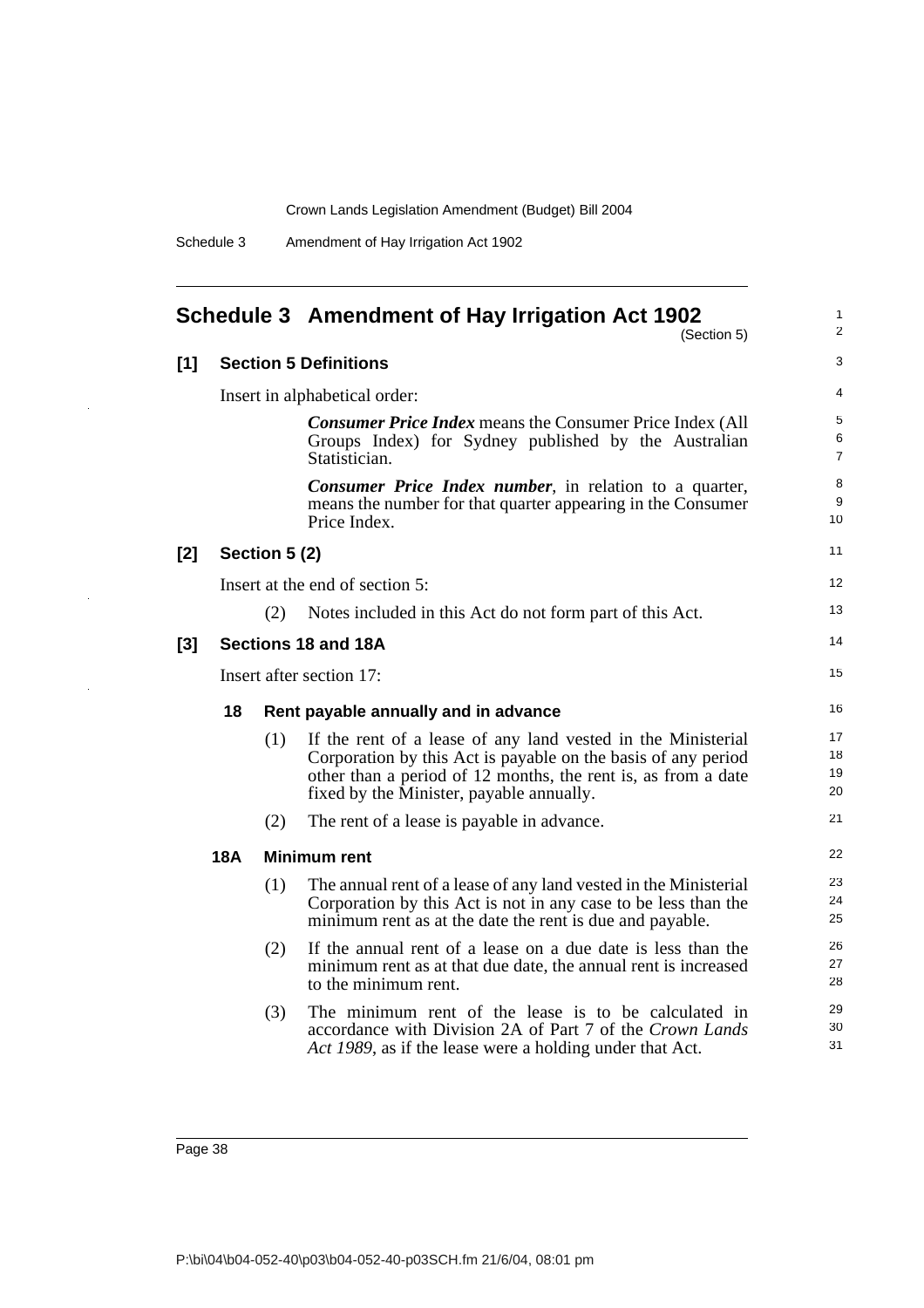Amendment of Hay Irrigation Act 1902 Schedule 3

 $\ddot{\phantom{1}}$ 

 $\ddot{\phantom{1}}$ 

|                                                |  | (4)  | This section has effect despite any condition to which a lease<br>is subject.<br>Note. As at 1 July 2004, the minimum rent under Division 2A of Part 7 of<br>the Crown Lands Act 1989 is \$350. That amount is subject to CPI<br>adjustment under that Act and may also be increased by the regulations<br>under that Act. See also the Fourth Schedule to this Act, which provides<br>for the phasing-in of minimum rents. | 1<br>2<br>3<br>4<br>$\overline{5}$<br>$\,6$<br>$\overline{7}$ |
|------------------------------------------------|--|------|-----------------------------------------------------------------------------------------------------------------------------------------------------------------------------------------------------------------------------------------------------------------------------------------------------------------------------------------------------------------------------------------------------------------------------|---------------------------------------------------------------|
| [4]                                            |  |      | Section 19A Power to sell land                                                                                                                                                                                                                                                                                                                                                                                              | 8                                                             |
|                                                |  |      | Omit "The purchase price for the land," from section 19A (3).                                                                                                                                                                                                                                                                                                                                                               | 9                                                             |
|                                                |  |      | Insert instead "Subject to section 19AB, the purchase price for the land, in<br>respect of an application for purchase made before 1 July 2004,".                                                                                                                                                                                                                                                                           | 10<br>11                                                      |
| $[5]$                                          |  |      | Section 19A (3A)                                                                                                                                                                                                                                                                                                                                                                                                            | 12                                                            |
|                                                |  |      | Insert after section 19A (3):                                                                                                                                                                                                                                                                                                                                                                                               | 13                                                            |
|                                                |  | (3A) | The purchase price for land, in respect of an application for<br>purchase made on or after 1 July 2004, is to be paid in full<br>within such time as the Ministerial Corporation requires.                                                                                                                                                                                                                                  | 14<br>15<br>16                                                |
| [6]                                            |  |      | Sections 19AB and 19AC                                                                                                                                                                                                                                                                                                                                                                                                      | 17                                                            |
|                                                |  |      | Insert after section 19A:                                                                                                                                                                                                                                                                                                                                                                                                   | 18                                                            |
| 19AB<br><b>Minimum half-yearly instalments</b> |  | 19   |                                                                                                                                                                                                                                                                                                                                                                                                                             |                                                               |
|                                                |  | (1)  | A half-yearly instalment of the purchase price of land under<br>this Act is not in any case to be less than the minimum<br>half-yearly instalment payable at the due date.                                                                                                                                                                                                                                                  | 20<br>21<br>22                                                |
|                                                |  | (2)  | If a half-yearly instalment of the purchase price of land<br>(whether with or without interest added) is less than the<br>minimum half-yearly instalment, the half-yearly instalment is<br>increased to the minimum half-yearly instalment.                                                                                                                                                                                 | 23<br>24<br>25<br>26                                          |
|                                                |  | (3)  | For the purpose of this Act, the <i>minimum</i> half-yearly<br>instalment at each due date is determined in accordance with<br>the following formula:                                                                                                                                                                                                                                                                       | 27<br>28<br>29                                                |
|                                                |  |      | $M = B \times \frac{C}{D}$                                                                                                                                                                                                                                                                                                                                                                                                  | 30                                                            |
|                                                |  |      | where:                                                                                                                                                                                                                                                                                                                                                                                                                      | 31                                                            |
|                                                |  |      | M represents the minimum half-yearly instalment.                                                                                                                                                                                                                                                                                                                                                                            | 32                                                            |
|                                                |  |      | <b>B</b> represents the half-yearly instalment base.                                                                                                                                                                                                                                                                                                                                                                        | 33                                                            |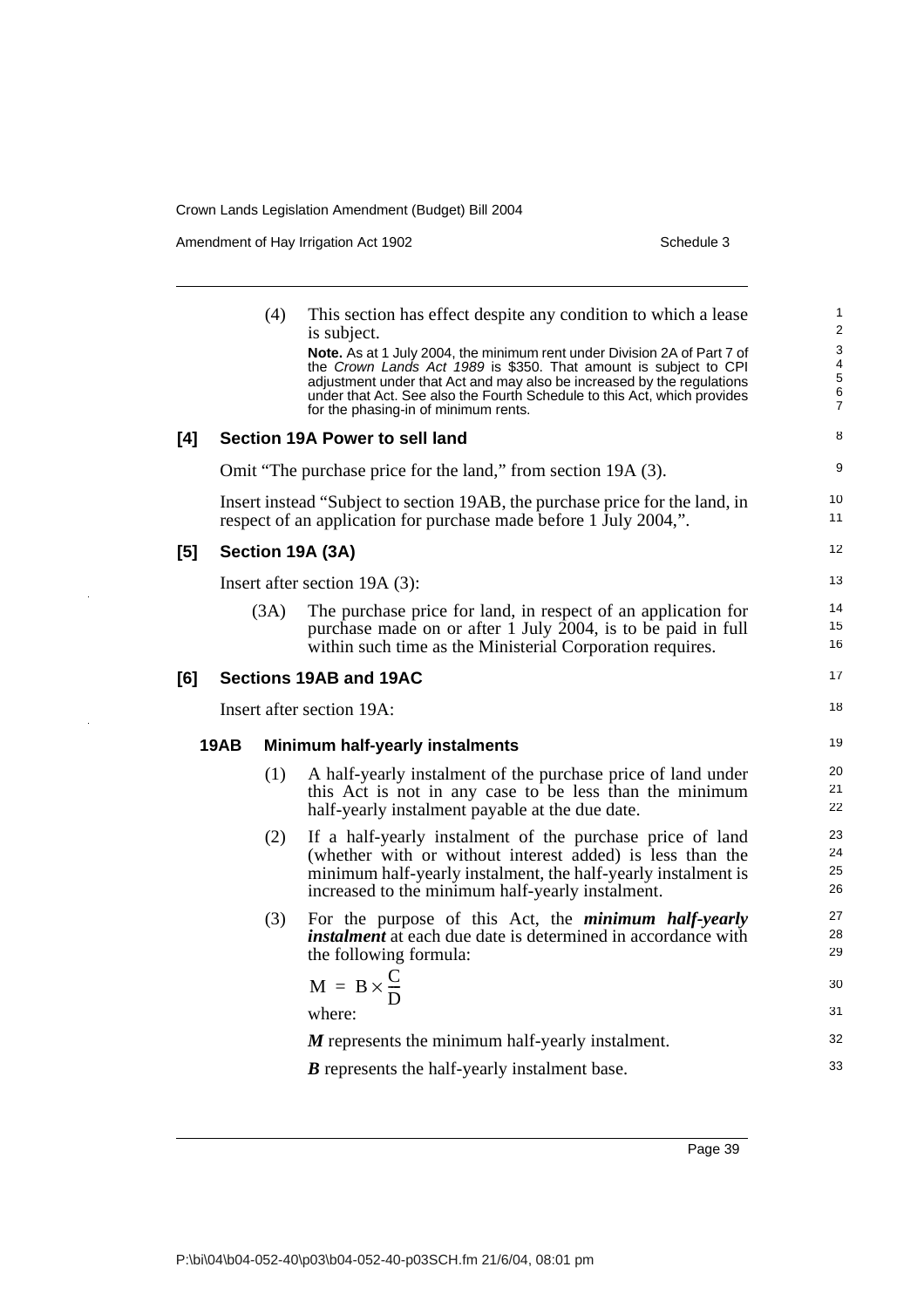Schedule 3 Amendment of Hay Irrigation Act 1902

*C* represents the Consumer Price Index number for the last quarter for which such a number was published before the due date for the half-yearly instalment.

19

*D* represents the Consumer Price Index number for the last quarter for which such a number was published before the half-yearly instalment base adjustment date.

(4) In this section:

*half-yearly instalment base* means \$175 or such higher amount as the regulations may from time to time prescribe.

*half-yearly instalment base adjustment date* means 1 July 2004 or, if the half-yearly instalment base is prescribed by the regulations, the date prescribed by the regulations as the half-yearly instalment base adjustment date.

#### **19AC Adjustment of final instalment**

If the balance of purchase money and interest owing in respect of a purchase is at any time less than the amount of the minimum half-yearly instalment, the balance only is payable.

### **[7] Section 32**

Insert after section 31:

### **32 General provisions applicable to CPI adjustments**

- (1) This section applies in respect of a provision of this Act, or a provision of the *Crown Lands Act 1989* as it applies to leases under this Act, that provides for the adjustment of an amount by reference to the Consumer Price Index (a *CPI adjustment provision*).
- (2) If a CPI adjustment provision requires regard to be had to a Consumer Price Index number published before a due date for rent or an instalment, regard may be had to the last Index number so published before a notice or invoice of the rent or instalment payable by the person liable to pay the rent or instalment is sent to the person concerned.
- (3) If the Australian Statistician publishes a Consumer Price Index number in respect of a particular quarter after the notice or invoice is sent: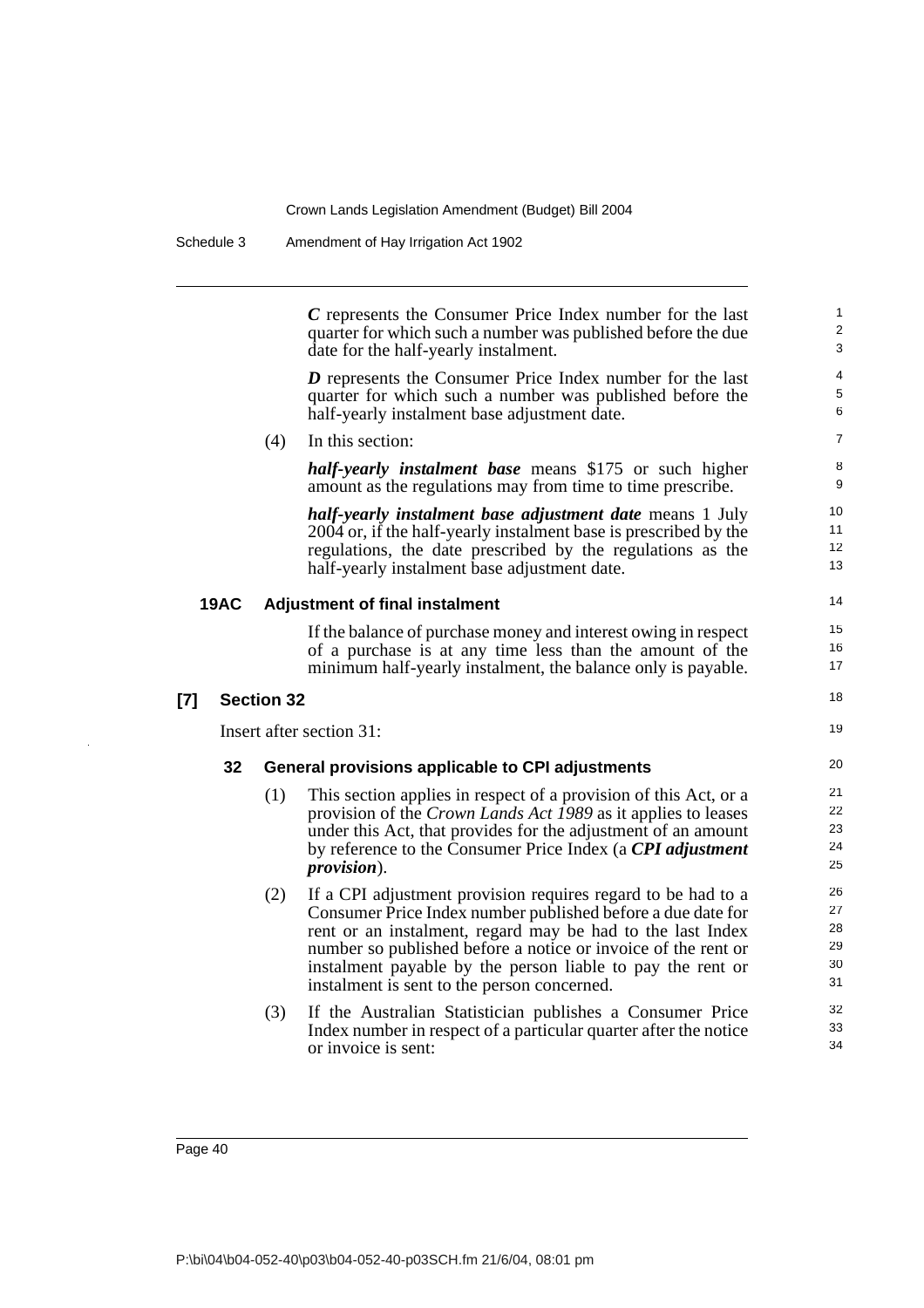Amendment of Hay Irrigation Act 1902 Schedule 3

**[9]** 

|     |                             | except as provided by paragraph (b)—the publication<br>(a)<br>of the later Index number is to be disregarded, or                                                                                                                                                                                                         | $\mathbf{1}$<br>2             |
|-----|-----------------------------|--------------------------------------------------------------------------------------------------------------------------------------------------------------------------------------------------------------------------------------------------------------------------------------------------------------------------|-------------------------------|
|     |                             | if the Minister so directs—regard is to be had to the<br>(b)<br>later and not to the earlier number.                                                                                                                                                                                                                     | 3<br>$\overline{4}$           |
|     | (4)                         | If the Australian Statistician publishes a Consumer Price<br>Index number in respect of a particular quarter in substitution<br>for a Consumer Price Index number previously published in<br>respect of that quarter:                                                                                                    | 5<br>6<br>$\overline{7}$<br>8 |
|     |                             | except as provided by paragraph (b)—the publication<br>(a)<br>of the later Index number is to be disregarded, or                                                                                                                                                                                                         | 9<br>10                       |
|     |                             | if the Minister so directs—regard is to be had to the<br>(b)<br>later and not to the earlier number.                                                                                                                                                                                                                     | 11<br>12                      |
|     | (5)                         | If the reference base for the Consumer Price Index is changed,<br>regard is to be had only to Index numbers published in terms<br>of the new reference base or to Index numbers converted to<br>the new reference base in accordance with an arithmetical<br>conversion factor specified by the Australian Statistician. | 13<br>14<br>15<br>16<br>17    |
|     | (6)                         | An adjustment under a CPI adjustment provision is to be<br>made to the nearest whole dollar.                                                                                                                                                                                                                             | 18<br>19                      |
| [8] |                             | <b>Fourth Schedule Savings and transitional provisions</b>                                                                                                                                                                                                                                                               | 20                            |
|     |                             | Insert at the end of clause $1(1)$ :                                                                                                                                                                                                                                                                                     | 21                            |
|     |                             | Schedule 3 to the Crown Lands Legislation Amendment<br>(Budget) Act 2004                                                                                                                                                                                                                                                 | 22<br>23                      |
| [9] |                             | <b>Fourth Schedule, Part 4</b>                                                                                                                                                                                                                                                                                           | 24                            |
|     | <b>Insert after Part 3:</b> |                                                                                                                                                                                                                                                                                                                          | 25                            |
|     | Part 4                      | Provisions consequent on enactment of<br><b>Crown Lands Legislation Amendment</b><br>(Budget) Act 2004                                                                                                                                                                                                                   | 26<br>27<br>28                |
|     | 6                           | <b>Definition</b>                                                                                                                                                                                                                                                                                                        | 29                            |
|     |                             | In this Part:                                                                                                                                                                                                                                                                                                            | 30                            |
|     |                             | <b>amending</b> Act means the Crown Lands Legislation<br>Amendment (Budget) Act 2004.                                                                                                                                                                                                                                    | 31<br>32                      |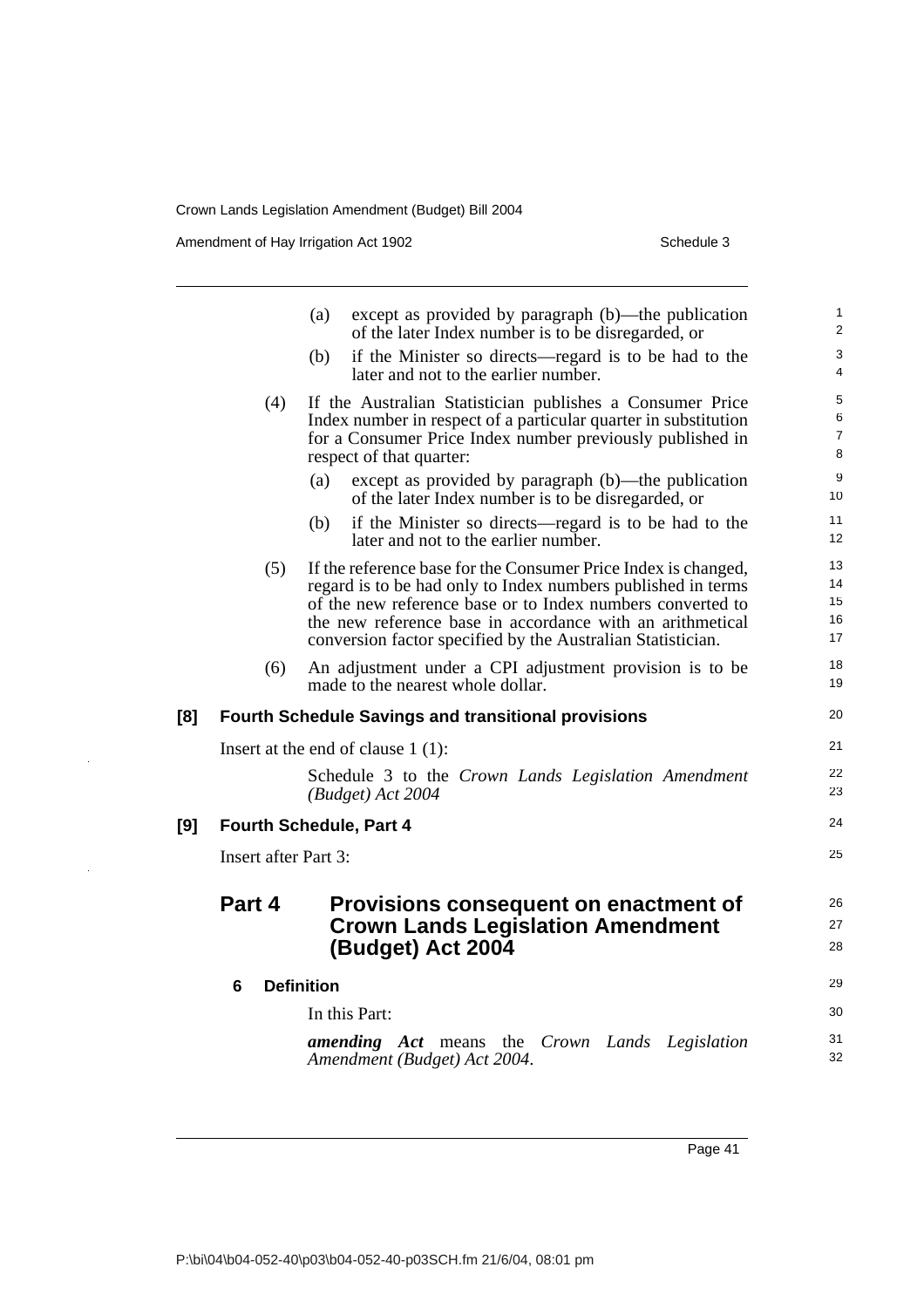Schedule 3 Amendment of Hay Irrigation Act 1902

| 7 | Amendments extend to existing leases and purchases |                                                                                                                                                                                                      | 1                                     |
|---|----------------------------------------------------|------------------------------------------------------------------------------------------------------------------------------------------------------------------------------------------------------|---------------------------------------|
|   | (1)                                                | The amendments made to this Act by the amending Act<br>extend, subject to this Part, to any lease to which this Act<br>applies that had effect immediately before 1 July 2004.                       | $\overline{2}$<br>3<br>$\overline{4}$ |
|   | (2)                                                | The amendments made to this Act by the amending Act<br>extend, subject to this Part, to a purchase commenced before<br>1 July 2004.                                                                  | 5<br>6<br>$\overline{7}$              |
| 8 |                                                    | Phasing-in of minimum rents                                                                                                                                                                          | 8                                     |
|   | (1)                                                | This clause applies in respect of a lease to which this Act<br>applies that was in force immediately before 1 July 2004.                                                                             | 9<br>10 <sup>°</sup>                  |
|   | (2)                                                | For the purposes of section 18A, as inserted by the amending<br>Act, and Division 2A of Part 7 of the Crown Lands Act 1989,<br>as it applies under that section:                                     | 11<br>12<br>13                        |
|   |                                                    | the minimum rent of a lease to which this clause applies<br>(a)<br>is taken, in respect of any due date occurring on or after<br>1 July 2004 and before 1 July 2005, to be \$170, and                | 14<br>15<br>16                        |
|   |                                                    | the minimum rent of a lease to which this clause applies<br>(b)<br>is taken, in respect of any due date occurring on or after<br>1 July 2005 and before 1 July 2006, to be \$270.                    | 17<br>18<br>19                        |
|   | (3)                                                | For avoidance of doubt, in respect of a due date occurring on<br>or after 1 July 2006, the minimum rent is to be determined as<br>provided by section 18A and the Crown Lands Act 1989.              | 20<br>21<br>22                        |
| 9 |                                                    | Phasing-in of increase in minimum half-yearly instalments                                                                                                                                            | 23                                    |
|   | (1)                                                | This clause applies if the purchase price (whether with or<br>without interest added) of land purchases under this Act is,<br>immediately before 1 July 2004, payable by half-yearly<br>instalments. | 24<br>25<br>26<br>27                  |
|   | (2)                                                | For the purposes of section 19AB, as inserted by the<br>amending Act:                                                                                                                                | 28<br>29                              |
|   |                                                    | the minimum half-yearly instalment is taken, in respect<br>(a)<br>of any due date occurring on or after 1 July 2004 and<br>before 1 July 2005, to be \$100, and                                      | 30<br>31<br>32                        |
|   |                                                    | the minimum half-yearly instalment is taken, in respect<br>(b)<br>of any due date occurring on or after 1 July 2005 and<br>before 1 July 2006, to be \$150.                                          | 33<br>34<br>35                        |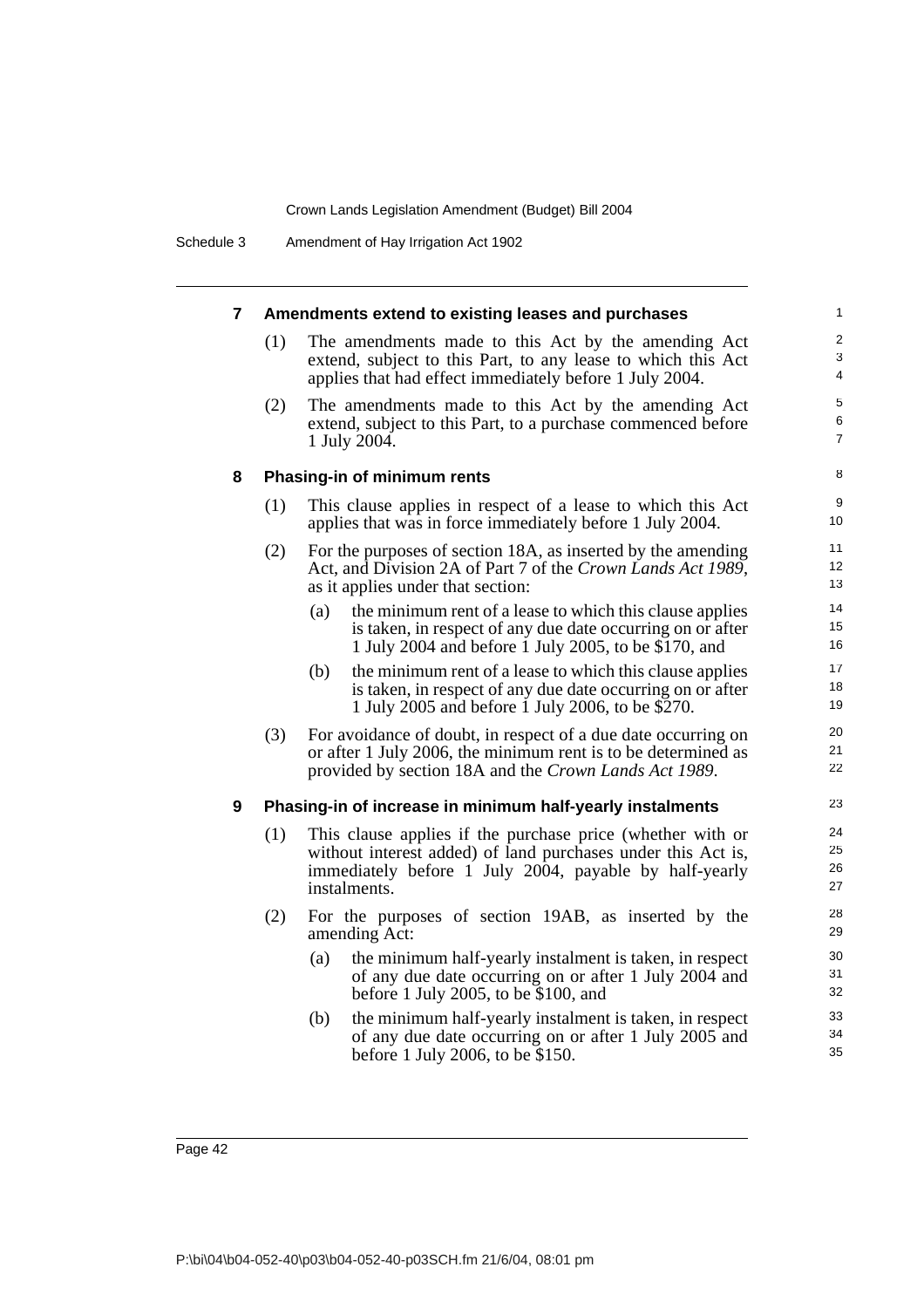Amendment of Hay Irrigation Act 1902 Schedule 3

|    | (3) | For avoidance of doubt, in respect of a due date occurring on<br>or after 1 July 2006, the minimum half-yearly instalment is to<br>be determined as provided by section 19AB.                                      | 1<br>$\overline{\mathbf{c}}$<br>3 |
|----|-----|--------------------------------------------------------------------------------------------------------------------------------------------------------------------------------------------------------------------|-----------------------------------|
| 10 |     | No compensation for operation of amendments                                                                                                                                                                        | $\overline{4}$                    |
|    | (1) | No compensation is payable by or on behalf of the Crown<br>because of the enactment or operation of the amendments<br>made to this Act by the amending Act, or as a consequence of<br>that enactment or operation. | 5<br>$\boldsymbol{6}$<br>7<br>8   |
|    | (2) | The operation of those amendments is not to be regarded as a<br>breach of contract.                                                                                                                                | 9<br>10                           |
|    | (3) | In this clause:                                                                                                                                                                                                    | 11                                |
|    |     | <b><i>compensation</i></b> includes damages or any other form of<br>monetary compensation.                                                                                                                         | 12<br>13                          |
|    |     | <b>the Crown</b> means the Crown within the meaning of the Crown<br><i>Proceedings Act 1988</i> , and includes an officer of the<br>Department of Lands.                                                           | 14<br>15<br>16                    |